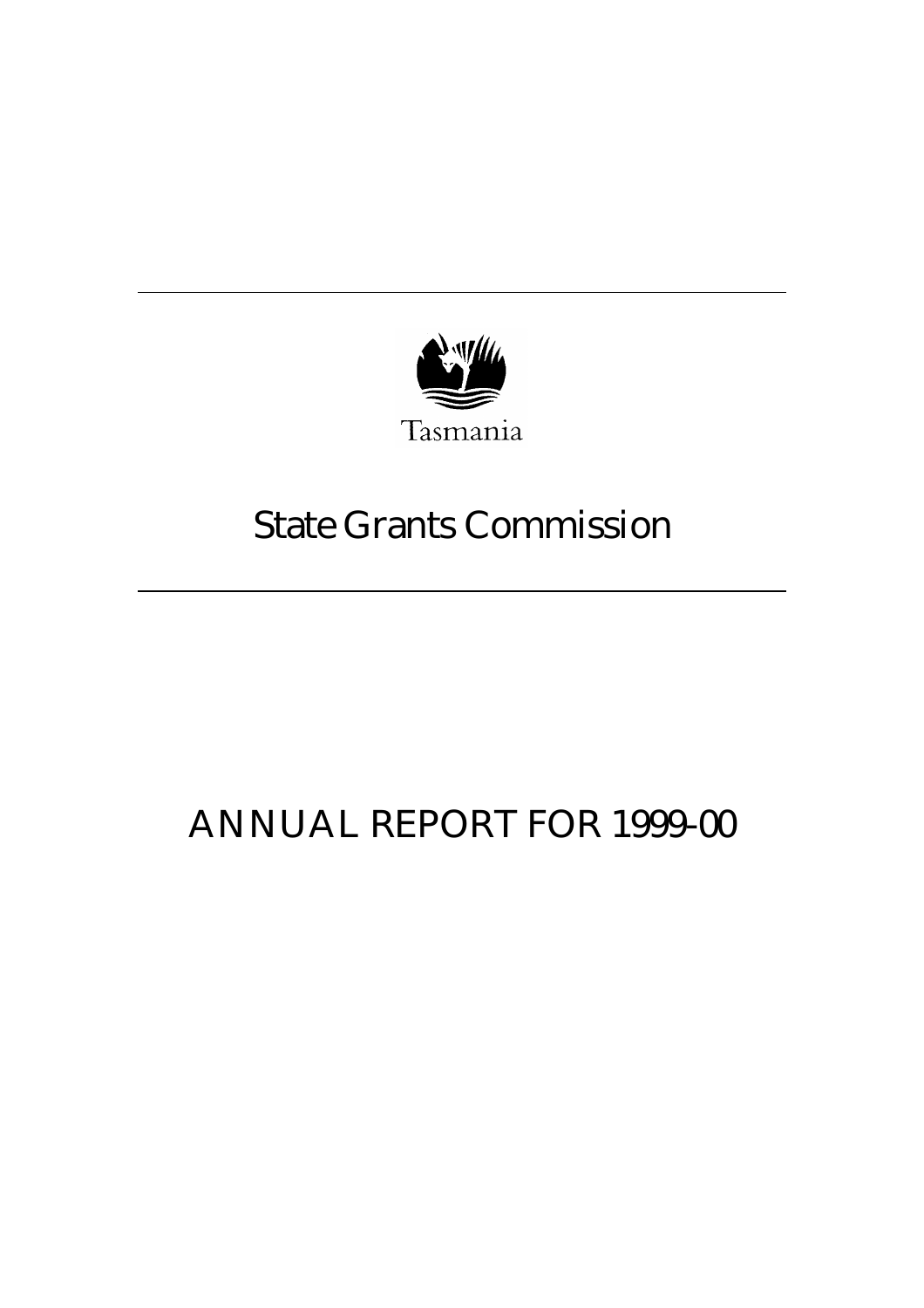Please address any enquiries to:

The Secretary State Grants Commission GPO Box 147B HOBART TASMANIA 7001.

Telephone: 03 6233 2293 Facsimile: 03 6223 2755 E-mail:david.hope@tres.tas.gov.au

ISSN 1327-4406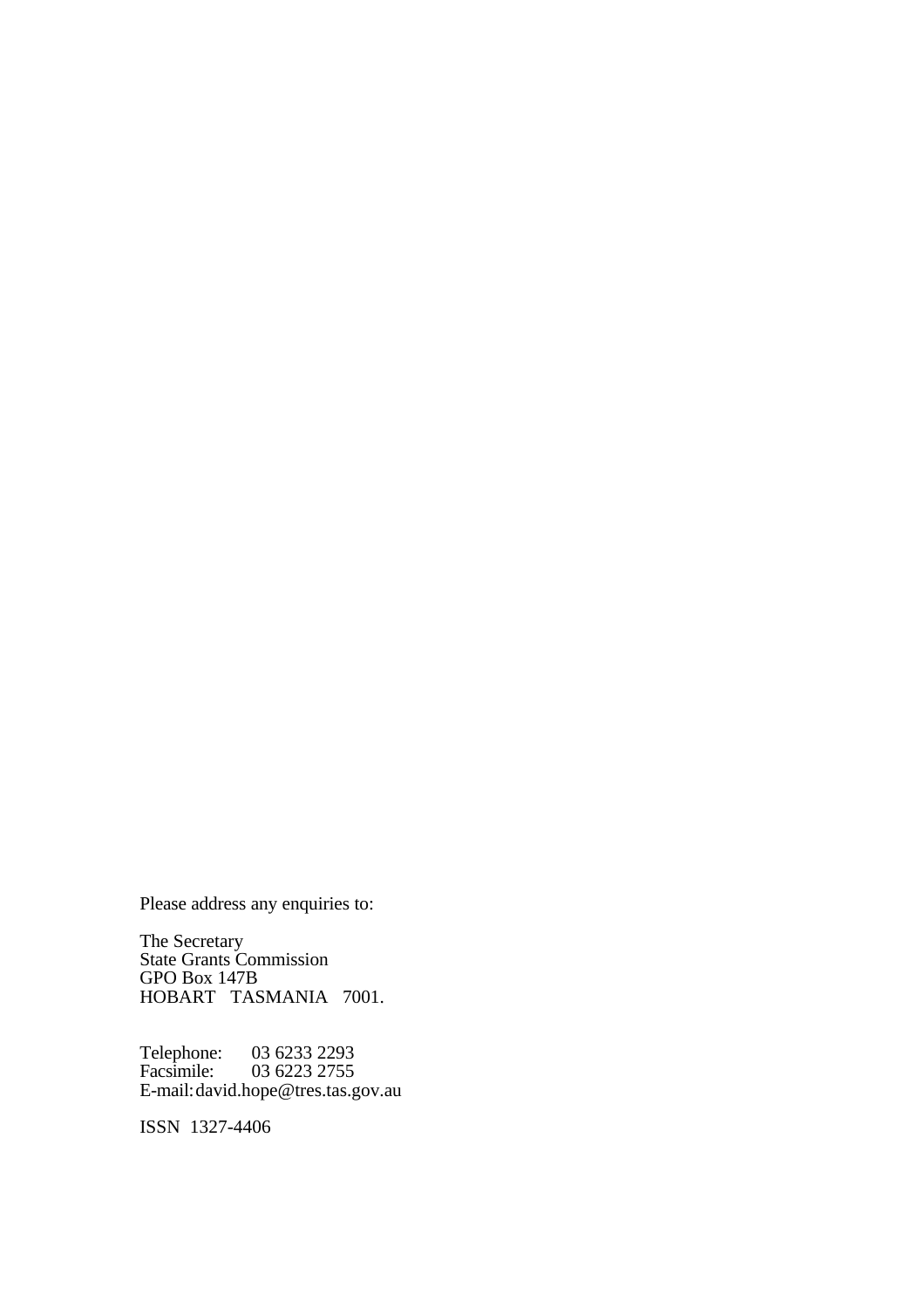The Hon. Dr David Crean MLC TREASURER

Dear Treasurer

In accordance with Section 9 (3) of the *State Grants Commission Act (No. 40 of 1976)*, I have pleasure in presenting the State Grants Commission's Annual Report and recommendations of financial assistance for local government authorities in Tasmania. This is the twenty fourth Annual Report of the Commission, relating to grants for payment in the 1999-00 financial year.

Yours sincerely

I G Inglis CHAIRMAN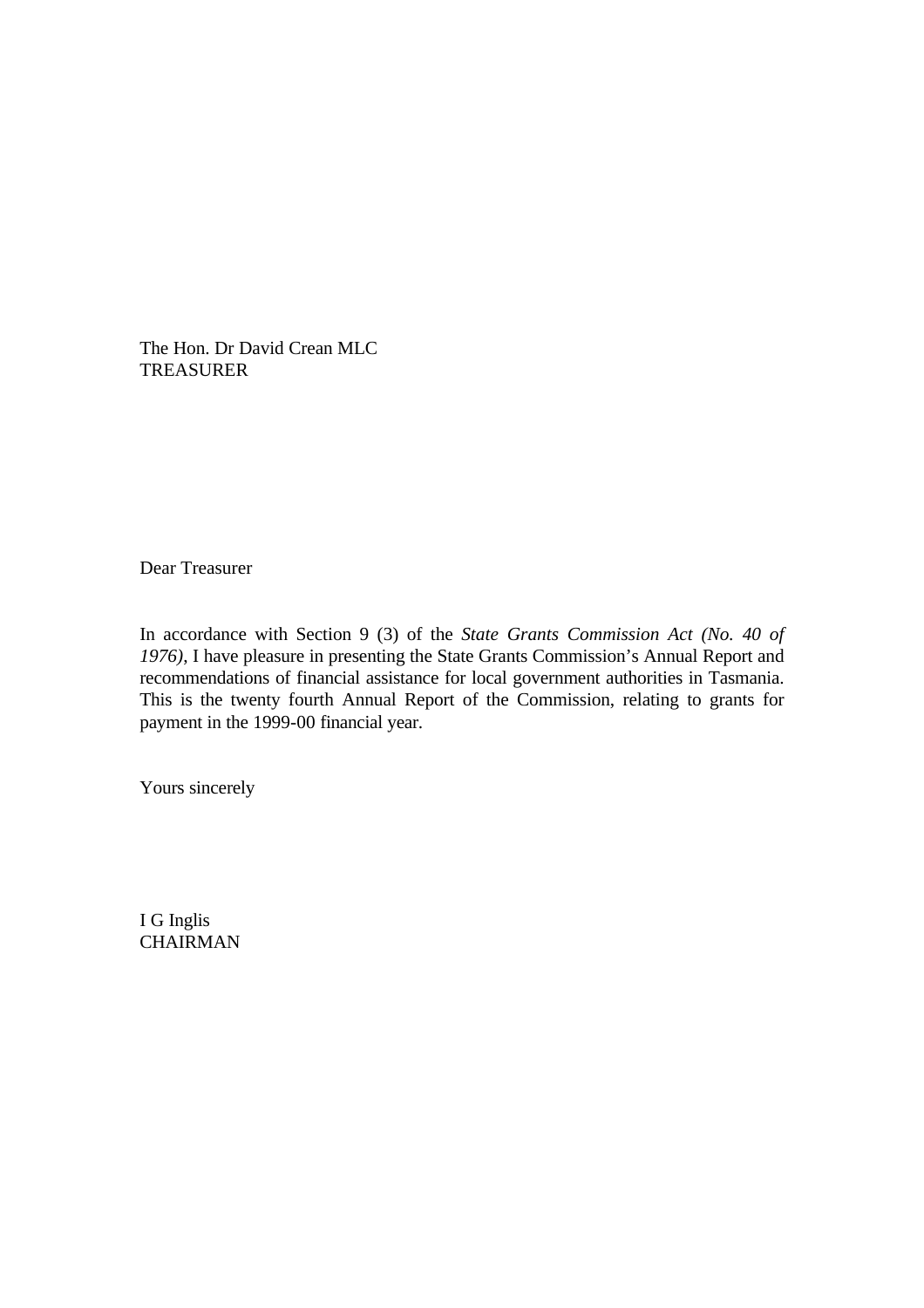### **CONTENTS**

| 1. INTRODUCTION                                                                                                                                                                                                                                                                                                                                                               | $\mathbf{1}$                                                           |
|-------------------------------------------------------------------------------------------------------------------------------------------------------------------------------------------------------------------------------------------------------------------------------------------------------------------------------------------------------------------------------|------------------------------------------------------------------------|
| 2. LEGISLATION GOVERNING THE GRANTS                                                                                                                                                                                                                                                                                                                                           | $\mathbf{1}$                                                           |
| 3. LEVEL OF ASSISTANCE FOR 1999-00                                                                                                                                                                                                                                                                                                                                            | $\overline{2}$                                                         |
| 4. INVESTIGATIONS AND INQUIRIES                                                                                                                                                                                                                                                                                                                                               | 3                                                                      |
| 5. PRINCIPLES AND METHODS                                                                                                                                                                                                                                                                                                                                                     | 3                                                                      |
| Base grant distribution                                                                                                                                                                                                                                                                                                                                                       | 3                                                                      |
| Calculation of standardised revenue<br>Calculation of standardised expenditure<br>Application of council-specific disability factors                                                                                                                                                                                                                                          | 5<br>5<br>6                                                            |
| Scale<br>(i)<br>Population dispersion<br>(ii)<br>Isolation<br>(iii)<br>Regional responsibility<br>(iv)<br>Population growth/population decline<br>(v)<br>Worker influx<br>(vi)<br>Absentee population<br>(vii)<br>Age profile<br>(viii)<br>(ix) Unemployment<br>$(x)$ Tourism<br>(xi) Day-tripper<br>Equivalent tenements<br>(xii)<br>Identified local road fund distribution | 8<br>9<br>9<br>9<br>10<br>10<br>10<br>11<br>11<br>11<br>11<br>11<br>12 |
| 6. ISSUES REVIEWED FOR THE ASSESSMENTS<br>(i) Review of the "Mulholland" asset preservation model<br>(ii) The distribution of "NRTC funds" to councils<br>(iii) Review of expenditure categories and disability factor weightings<br>(iv) Recognition of council support of medical practitioners<br>(v) "Aerodrome disability" for island councils                           | 12<br>12<br>14<br>15<br>16<br>16                                       |
| 7. OUTCOMES OF THE 1999-00 ASSESSMENTS                                                                                                                                                                                                                                                                                                                                        |                                                                        |
| Base grants<br>Identified local road grants<br>Total grants                                                                                                                                                                                                                                                                                                                   | 17<br>17<br>17                                                         |
| 8. ISSUES FOR FUTURE ASSESSMENTS                                                                                                                                                                                                                                                                                                                                              | 18                                                                     |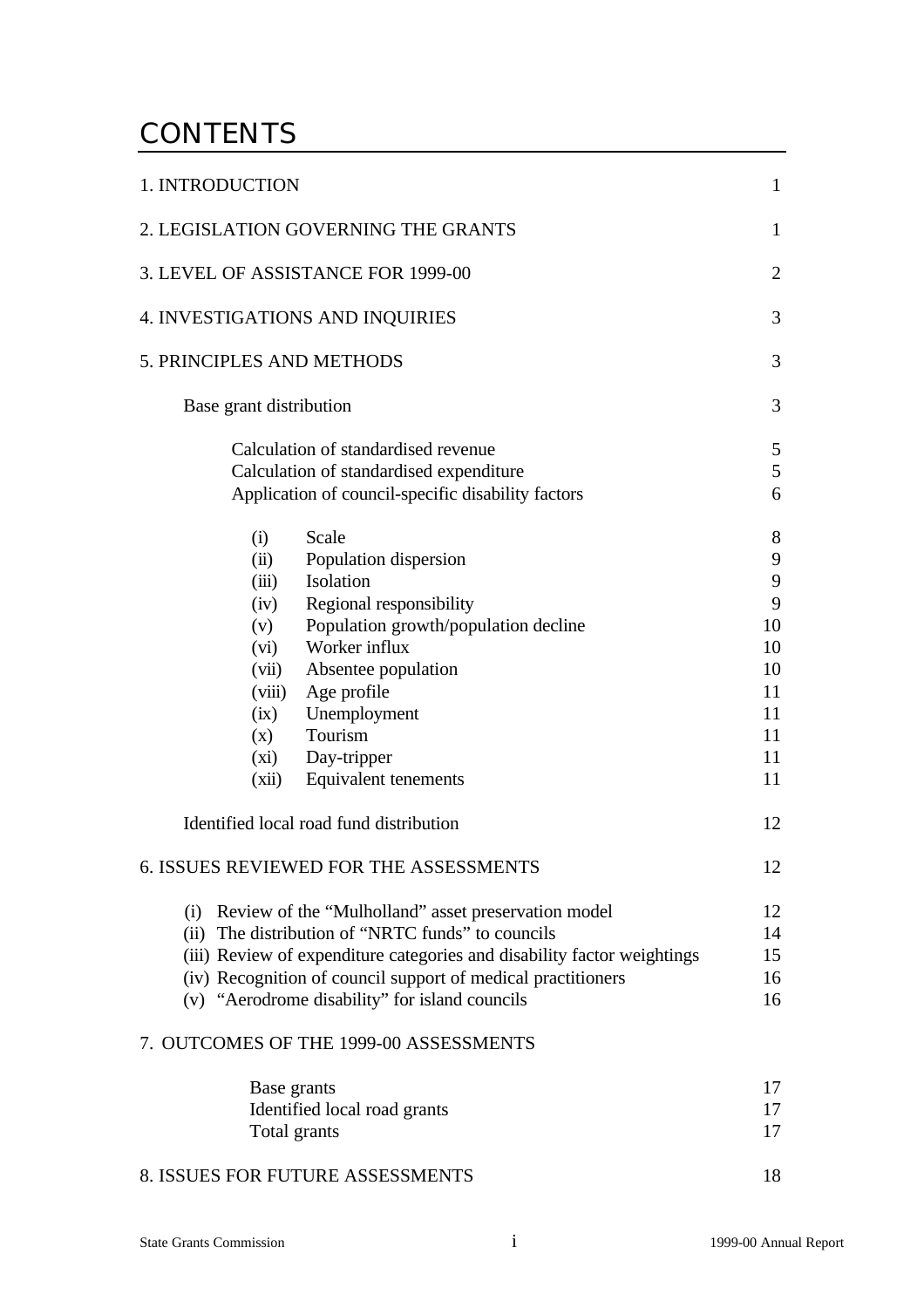|     | 9. GENERAL OBSERVATIONS                                    | 19 |
|-----|------------------------------------------------------------|----|
|     | 10. RECOMMENDATIONS                                        | 19 |
|     | 11. CONCLUSION                                             | 19 |
|     | <b>APPENDICES</b>                                          |    |
| 1.  | Mathematical form of the equalisation model                | 22 |
| 2.  | Example of the application of disability factors           | 23 |
| 3.  | Total grants provided in 1998-99                           | 24 |
| 4.  | Population of local government areas as at 30 June 1998    | 25 |
| 5.  | Length of local government roads as at 21 March 1999       | 26 |
| 6.  | Municipal property valuations as at 1 July 1998            | 27 |
| 7.  | Rate revenue received by local government 1997-98          | 28 |
| 8.  | Standardised revenue and specific purpose payments 1999-00 | 29 |
| 9.  | Standard expenditure 1999-00                               | 30 |
| 10. | Standardised expenditure 1999-00                           | 32 |
| 11. | Disability factors 1999-00                                 | 34 |
| 12. | Mulholland model disability factors                        | 36 |
| 13. | Representation at Commission discussions in 1999           | 38 |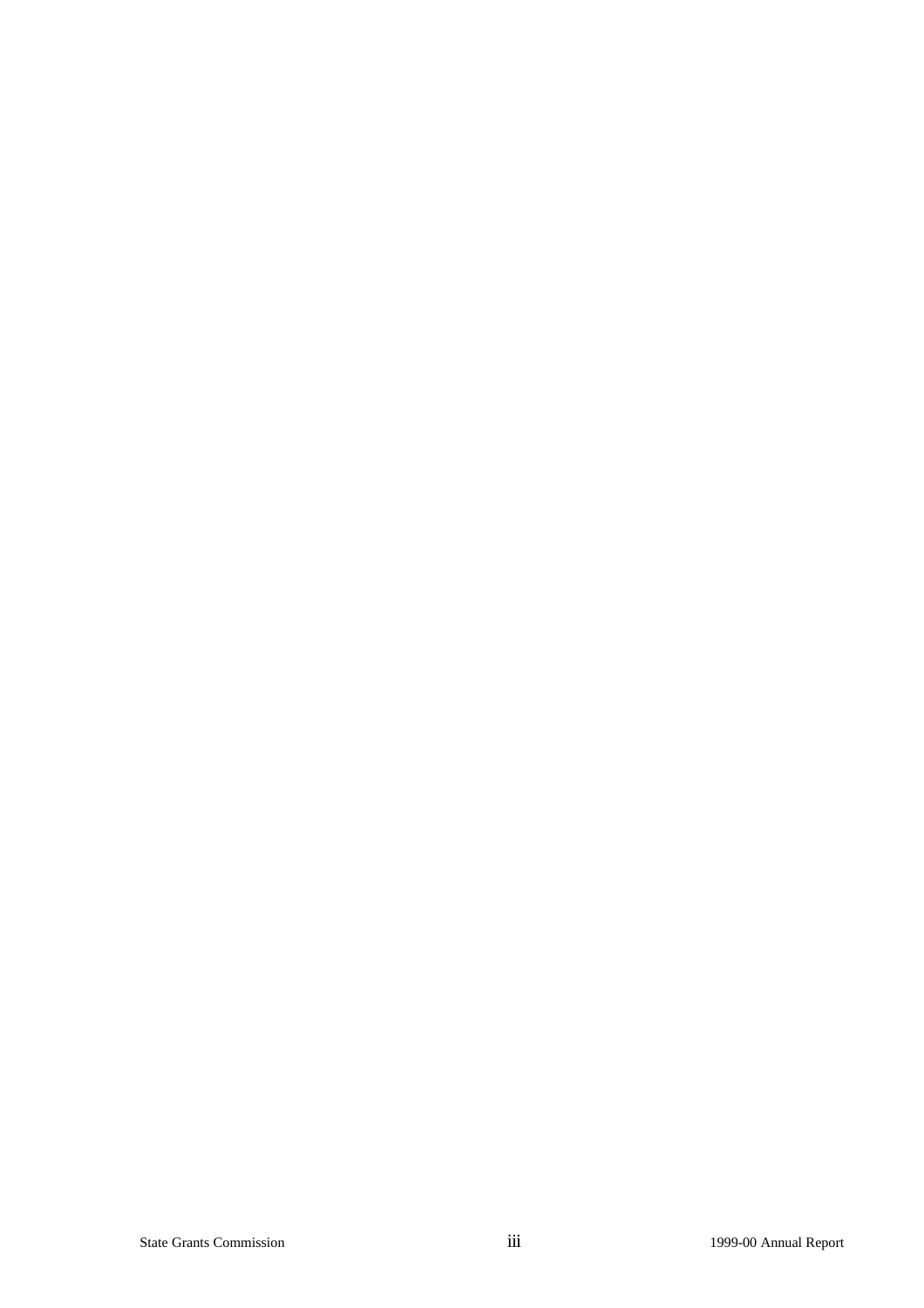### 1 - INTRODUCTION

The Commission was established under the *State Grants Commission Act 1976*. It is responsible for making recommendations to the Treasurer concerning the distribution of Commonwealth financial assistance grants and identified local road funds to local government.

In performing its task the Commission, *inter alia*, adopts the principle of horizontal fiscal equalisation to ensure that as far as possible, a grant is sufficient to enable a municipality to function, by reasonable effort, at a standard not lower than the average standard of other municipalities within the State.

The above mentioned Act provides that the Commission comprise four members: a chairman, who is appointed by the Governor; one person nominated by the Secretary of the Department of Treasury and Finance and approved by the Treasurer; and two representatives of local government nominated by the Minister for Local Government from a list of four names submitted by the Local Government Association of Tasmania (LGAT).

The current members of the Commission are Mr I.G. Inglis CB, Chairman; Mr R.C. Close, the Member nominated by the Secretary of the Department of Treasury and Finance; Mr L.J. Mooney AM, and Mr B.A. Southorn PSM, the representatives of local government.

### 2 - LEGISLATION GOVERNING THE GRANTS

The Commonwealth *Local Government (Financial Assistance) Act 1995* replaced the earlier 1986 Act in April 1995, which in turn had replaced the *Local Government (Personal Income Tax Sharing) Act 1976*. The Act provides the conditions that must be fulfilled for the States to receive funds, and stipulates the basis for distributing the funds among local governing bodies.

The Act also provides that a set of national principles governing the distribution of grants be developed in consultation with the States, Territories and Local Government. The principles came into effect on 1 July 1996.

The main principle continues to be full horizontal fiscal equalisation. However, this is qualified somewhat by the minimum grant principle, which ensures that no local governing body will be allocated an amount in a year that is less than the amount that would be allocated to that body if 30 per cent of the State entitlement were allocated amongst local governing bodies in the State on an equal per capita basis.

The other principles include the need for effort neutrality in the assessments, inclusion of other grant support, recognition of the needs of Aboriginal and Torres Strait Islanders and the distribution of identified local road funds. These principles are described in full in Section 5.

The principle regarding identified local road funds recognises the relative needs of councils for roads expenditure and to preserve their road assets. These funds remain separately identified but are untied and are not required to be spent on roads.

The Commonwealth Act provides for the base grant to be distributed on a population share basis among the States and the Northern Territory. This share is determined by the Commonwealth Statistician, based on State populations as at 31 December in the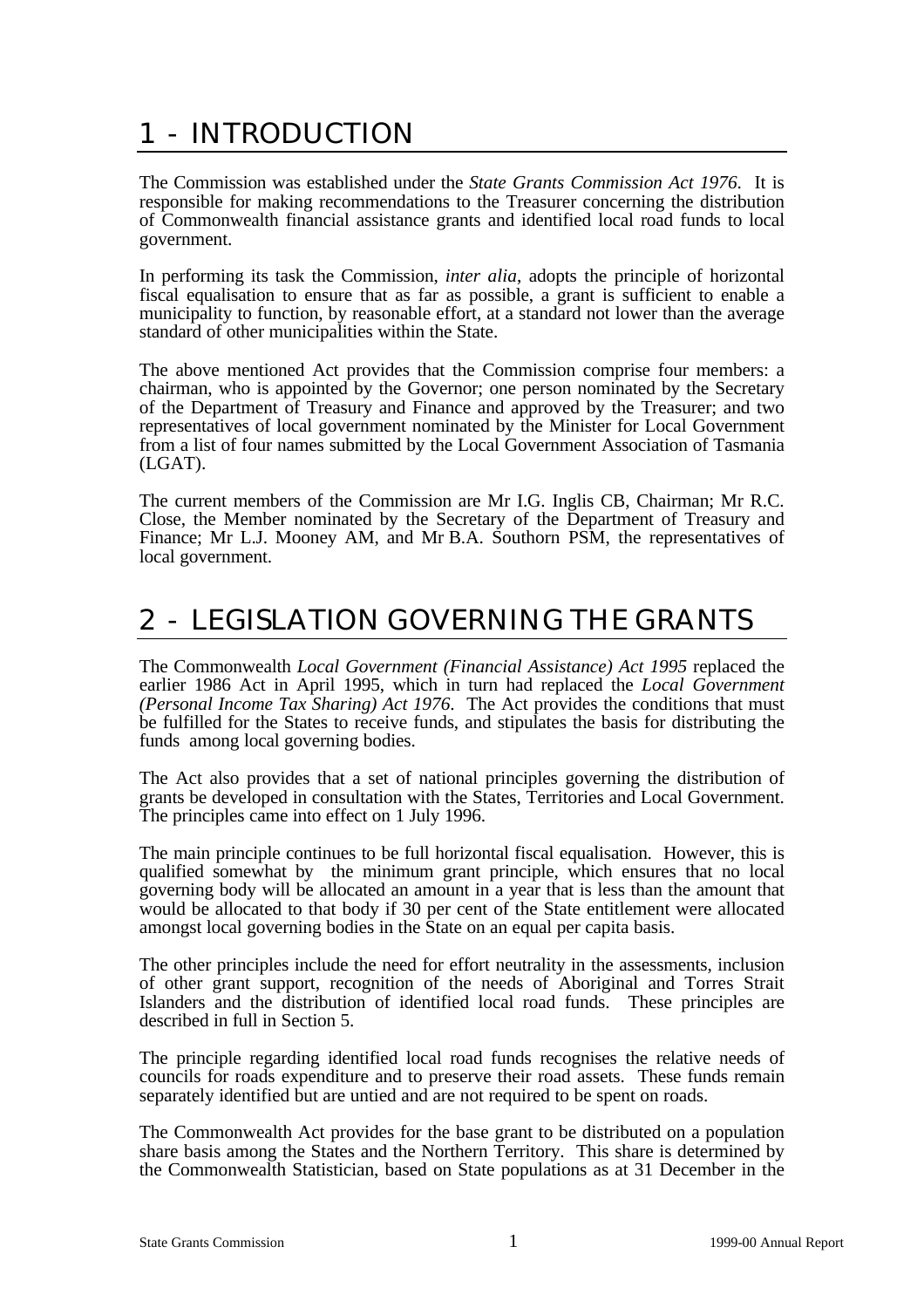year prior to the application of the grants. Road funds are distributed on an historical basis between the States and Territories as defined in the *Australian Land Transport Development Act 1988*.

### 3 - LEVEL OF ASSISTANCE FOR 1999-00

The amount of general purpose financial assistance provided for local government by the Commonwealth was advised by the Commonwealth Minister on  $\overline{9}$  July 1999 as shown in Table 1.

|             | National pool<br>of funds | Tasmanian<br>grant<br>entitlement | Proportion of<br>national pool | Change from<br>1998-99 final<br>grants |
|-------------|---------------------------|-----------------------------------|--------------------------------|----------------------------------------|
|             |                           |                                   | %                              | $\%$                                   |
| Base grant  | 879,379,289               | 21,956,899                        | 2.5                            | 1.3                                    |
| Road grant  | 390,206,468               | 20,678,186                        | 5.3                            | 3.0                                    |
| Total grant | 1,269,585,757             | 42,635,085                        | 3.4                            | 2.1                                    |

#### **Table 1: Financial assistance for local government - 1999-00**

The national quantum of local government general purpose financial assistance is determined by the Commonwealth Treasurer having regard to: (a) underlying movements in general purpose payments to the States, or changes to the classification of any such relevant payments; (b) changes to the distribution of financial responsibilities between the Commonwealth and States; and (c) such other matters the Treasurer may consider relevant.

As has been the usual practice in the past (with the recent exception of 1997-98), the Commonwealth has adjusted the grant pool for both inflation and national population growth so that the pool is maintained in "real per capita" terms.

In line with long term trends, Tasmania's base grant did not increase by the full level of the indexation applied to the national pool (as shown in Table 1), as the estimated Tasmanian population decreased as a proportion of the national population. According to the latest ABS estimates, Tasmania's share of total national population has fallen from 2.54% to 2.50% between 31 December 1997 and 31 December 1998.

The Commonwealth has determined that there will be a negative adjustment of \$120,928 to the 1998-99 estimated grant entitlement of \$41,890,263, as the estimated inflation figure of 2.98% used to determine last year's pool, was higher than the actual level of inflation of 2.56%. Therefore, the "final" 1998-99 grant entitlement for Tasmania has been calculated by the Commonwealth as \$41,769,335 (which is \$41,890,263 minus \$120,928). Details are provided in Appendix 3.

The adjustment will be deducted from the 1999-00 quarterly payments, based on the distribution of the 1998-99 grants. This will mean that the cash actually paid to councils in 1999-00 will be the estimated 1999-00 entitlement of \$42,635,085 less the negative adjustment to the 1998-99 grants of \$120,928, which is a total of  $$42,514,157.$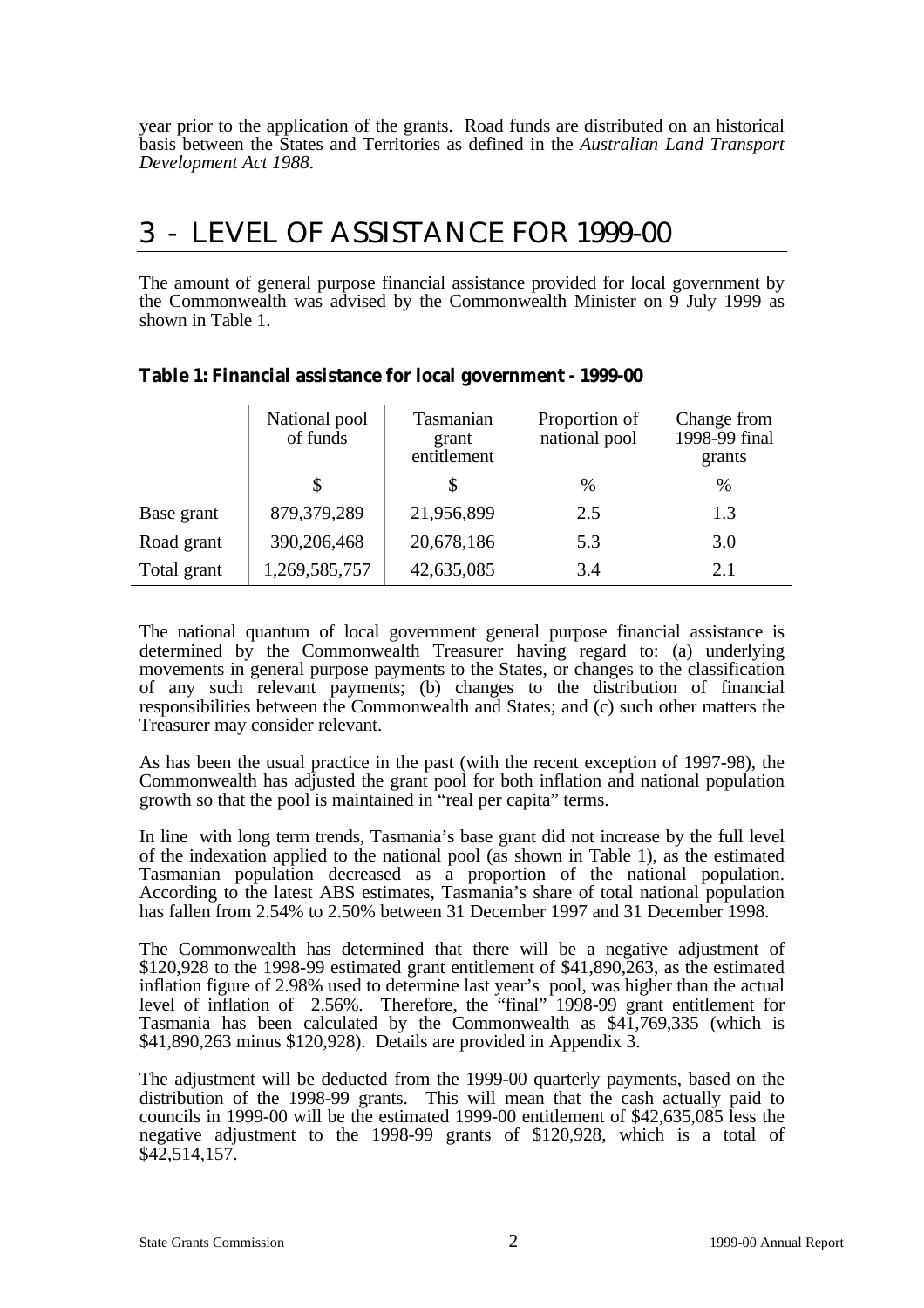## 4 - INVESTIGATIONS AND INQUIRIES

Section 8 of the *State Grants Commission Act 1976* provides that, for the purpose of making recommendations to the State Treasurer, the Commission may hold such inquiries and make such investigations as it considers to be necessary.

Under Section 11 of the Commonwealth Act, a State is not entitled to its grant unless the Commission has held public hearings in connection with the recommendations and permitted or required local governing bodies in the State or associations of those bodies to make submissions to it in connection with the recommendations.

In accordance with these requirements the Commission conducted a series of regional hearings which Councils, the public and media representatives were free to attend. The dates for the hearings were:

| Launceston | 21 April 1999 - for northern and north-eastern councils. |
|------------|----------------------------------------------------------|
| Ulverstone | 5 May 1999 - for western and north-western councils; and |
| Hobart     | 13 and 14 May 1999 - for southern and eastern councils.  |

In addition to the above mentioned hearings, the Commission visited 10 municipalities throughout the State and considered written submissions from a majority of councils.

The most notable issues considered by the Commission for the 1999-00 assessments included:

- outcomes of the Mulholland Model update and review;
- distribution of NRTC funds to councils investigation of possible methods;
- review of disability factor weightings; and
- financial support of doctors (general practitioners) by rural councils.

Details of the Commission's considerations and conclusions in relation to these and other matters are reported in Section 6.

### 5 - PRINCIPLES AND METHODS

#### BASE GRANT DISTRIBUTION

The national principles for the distribution of base grants (Section 9 payments under the Commonwealth Act) are shown in the box on the following page.

The Commission's equalisation model is based on the 'balanced budget' approach. That is, each local governing body's grant entitlement is determined according to the difference between the expenditure 'required' to provide a common range of services, given its unique cost conditions (standardised expenditure), revenue that could be raised by applying a standard or average rate per dollar of assessed annual values to all rateable property in that local governing body (standardised revenue) and specific purpose payments received that are treated by the 'inclusion' approach, as defined later in this section.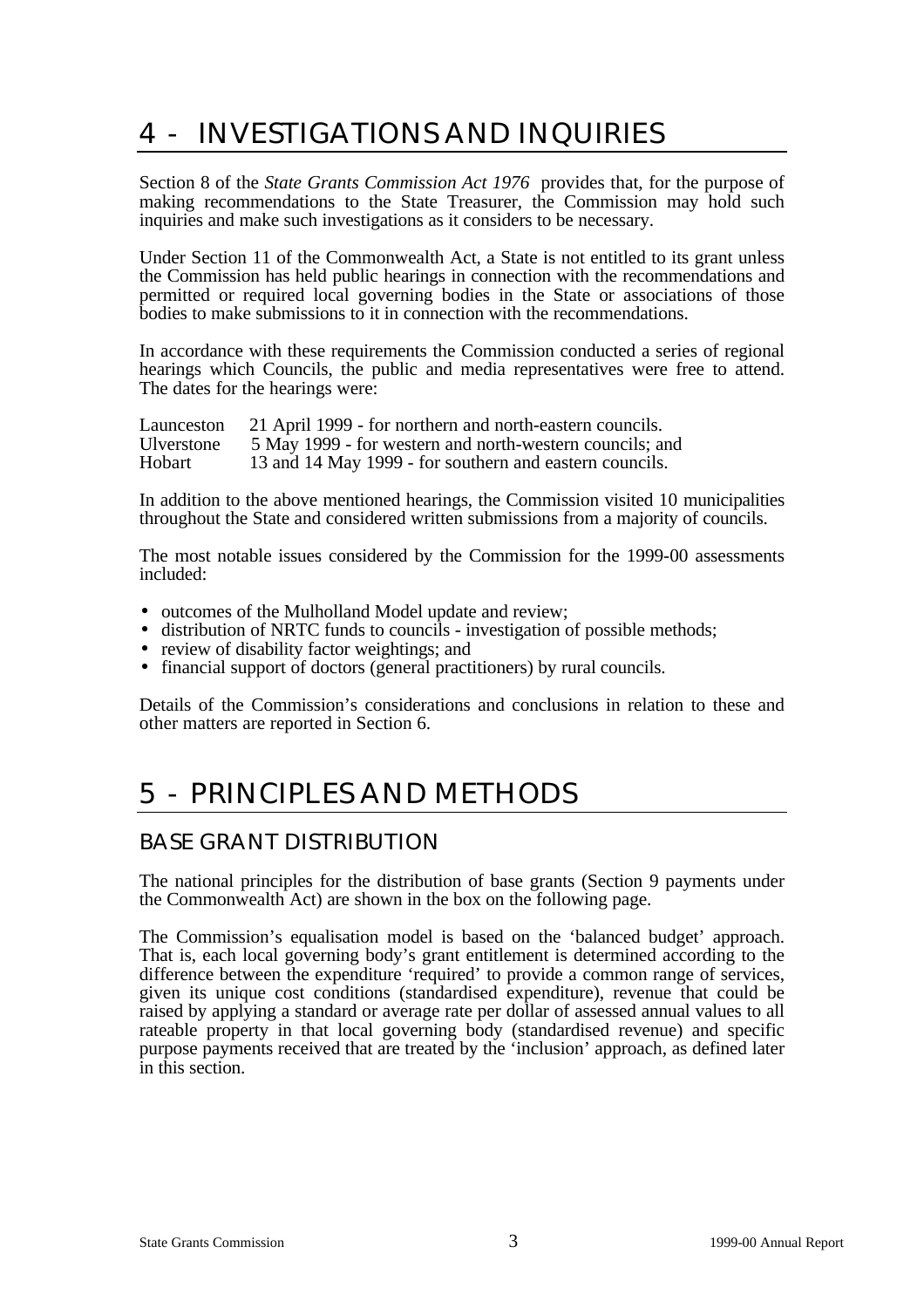#### **National principles for the distribution of base grants**

#### *1. Horizontal Equalisation*

General purpose grants will be allocated to local governing bodies, as far as practicable, on a full horizontal equalisation basis as defined by the Act. This is a basis that ensures that each local governing body in the State/Territory is able to function, by reasonable effort, at a standard not lower than the average standard of other local governing bodies in the State. It takes account of differences in the expenditure required by those local governing bodies in the performance of their functions and in the capacity of those local governing bodies to raise revenue.

#### *2. Effort Neutrality*

An effort or policy neutral approach will be used in assessing expenditure requirements and revenue raising capacity of each local governing body. This means as far as practicable, policies of individual local governing bodies in terms of expenditure and revenue effort will not affect the grant determination.

#### *3. Minimum Grant*

The minimum general purpose grant allocation for a local governing body in a year will not be less than the amount to which the local governing body would be entitled if 30% of the total amount of general purpose grants to which the State Territory is entitled under Section 9 of the Act in respect of the year were allocated among local governing bodies in the State/Territory on a per capita basis.

#### *4. Other Grant Support*

Other relevant grant support provided to local governing bodies to meet any of the expenditure needs assessed should be taken into account using an inclusion approach.

#### *5. Aboriginal Peoples and Torres Strait Islanders*

Financial assistance shall be allocated to councils in a way which recognises the needs of Aboriginal peoples and Torres Strait Islanders within their boundaries.

The difference between standardised expenditure and standardised revenue is the 'standardised deficit'. This becomes the net standardised deficit after adjustment for specific purpose payments and any special allowances. It should be noted that the total net standardised deficit normally exceeds the total of grant funds available. Accordingly, the final step in determining grant entitlements is to proportionately adjust the individual net standardised deficits to account for the shortfall.

Specific purpose payments are treated by either the 'inclusion' or 'deduction' The 'inclusion' approach recognises funds received by councils as contributing to normal expenditure for the purpose of calculating expenditure standards. They are treated as a source of revenue and subsequently deducted from a municipality's standardised deficit. Using the 'deduction' approach, funds are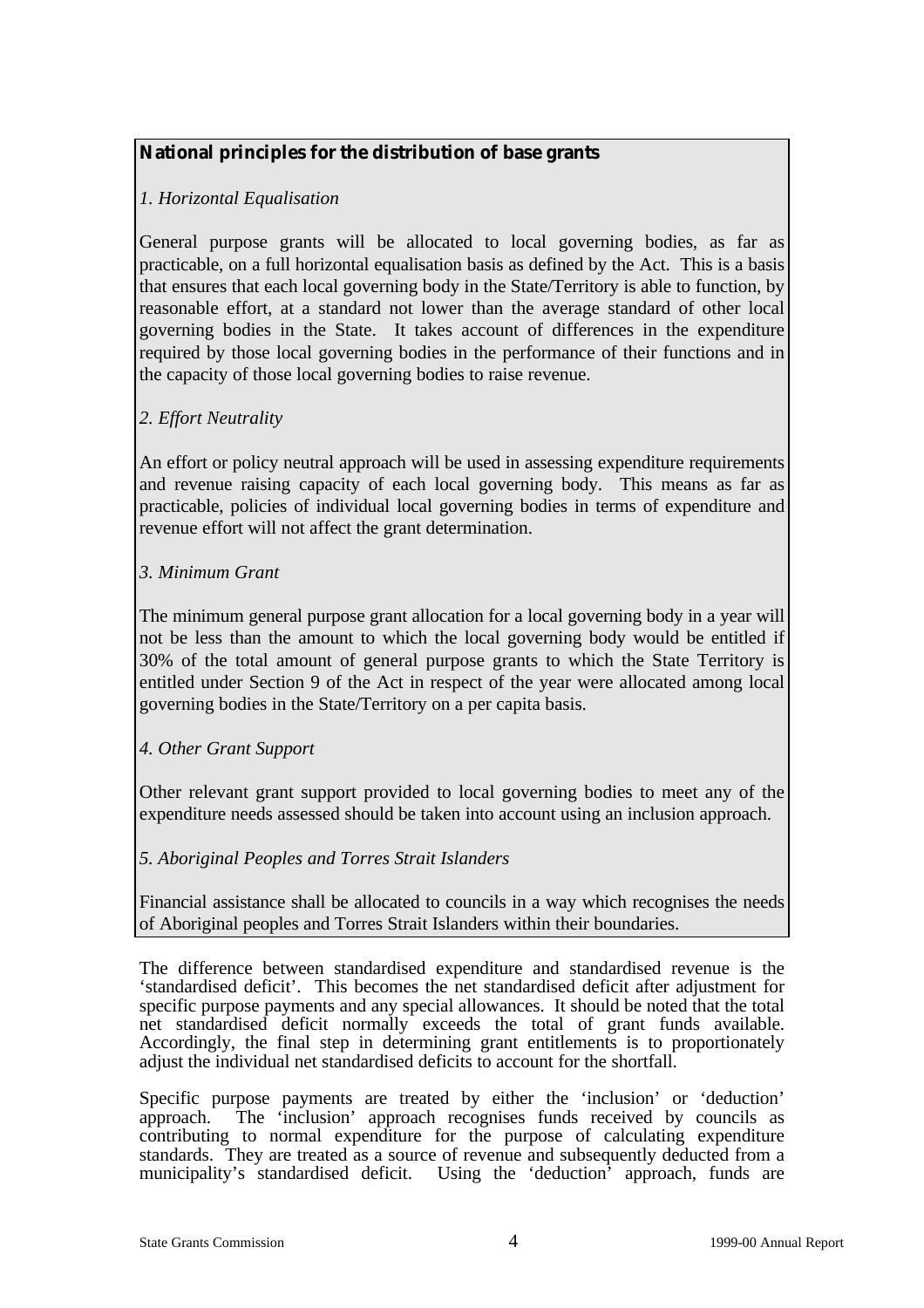excluded from expenditure and revenue data prior to the determination of expenditure standards. The deduction approach is employed where;

- a council is effectively acting as an agent of the State or Commonwealth Governments and the specific purpose payment is a reimbursement of costs incurred; or
- grants for a particular service are received by only a relatively small number of councils, and the service is generally provided only where grants are received.

Equalisation therefore occurs on the basis of 'net' expenditures where this particular approach to the treatment of specific purpose payments is adopted.

A full explanation of the operation of the model is provided below, with a mathematical representation of the Commission's distribution model illustrated in Appendix 1.

It must be noted that no matter how sophisticated the Commission's methodology might become, there is always the need for the Commission to exercise broad judgement as it considers the many and varied issues which confront it each year as it goes about its task of grant assessments.

#### *Calculation of standardised revenue*

A council's revenue capacity, or standardised revenue, is is determined by multiplying the rateable assessed annual value (AAV) of properties in the municipality by the average rate charged across the State. The Commission uses AAV data and adjustment factors supplied by the Office of the Valuer-General, rate revenue information contained in the ABS local government finance statistics and exempt AAV information supplied by councils in their annual submissions to determine standardised revenue.

The net rateable AAV for each council is determined and then adjusted using the Valuer-General's adjustment factors so that all figures are expressed in terms of a common valuation year. Total net adjusted AAV for the State is divided by the total rate revenue raised by all councils to yield a State average rate in the dollar. Standardised revenue for each council is then the product of its net adjusted AAV and the State average rate levied per dollar of AAV. The final standardised revenue for each council used in the base grant assessments is the relevant three-year averaged standardised revenue.

#### *Calculation of standardised expenditure*

In general, the cost of providing council services varies depending upon the number of residents. Therefore, to determine the standard expenditure that is 'required' to provide a service, the Commission multiplies the State average expenditure per person by the number of residents in each municipality.

Many councils face a range of unavoidable cost pressures in providing services. This means that they cannot provide a service at the standard level of expenditure. This is recognised by the Commission through the application of council-specific disability factors, which represent these unavoidable cost pressures, to standard expenditure to determine the standardised expenditure for each council. This method of estimating standardised expenditure is applied to all expenditure categories except the road category.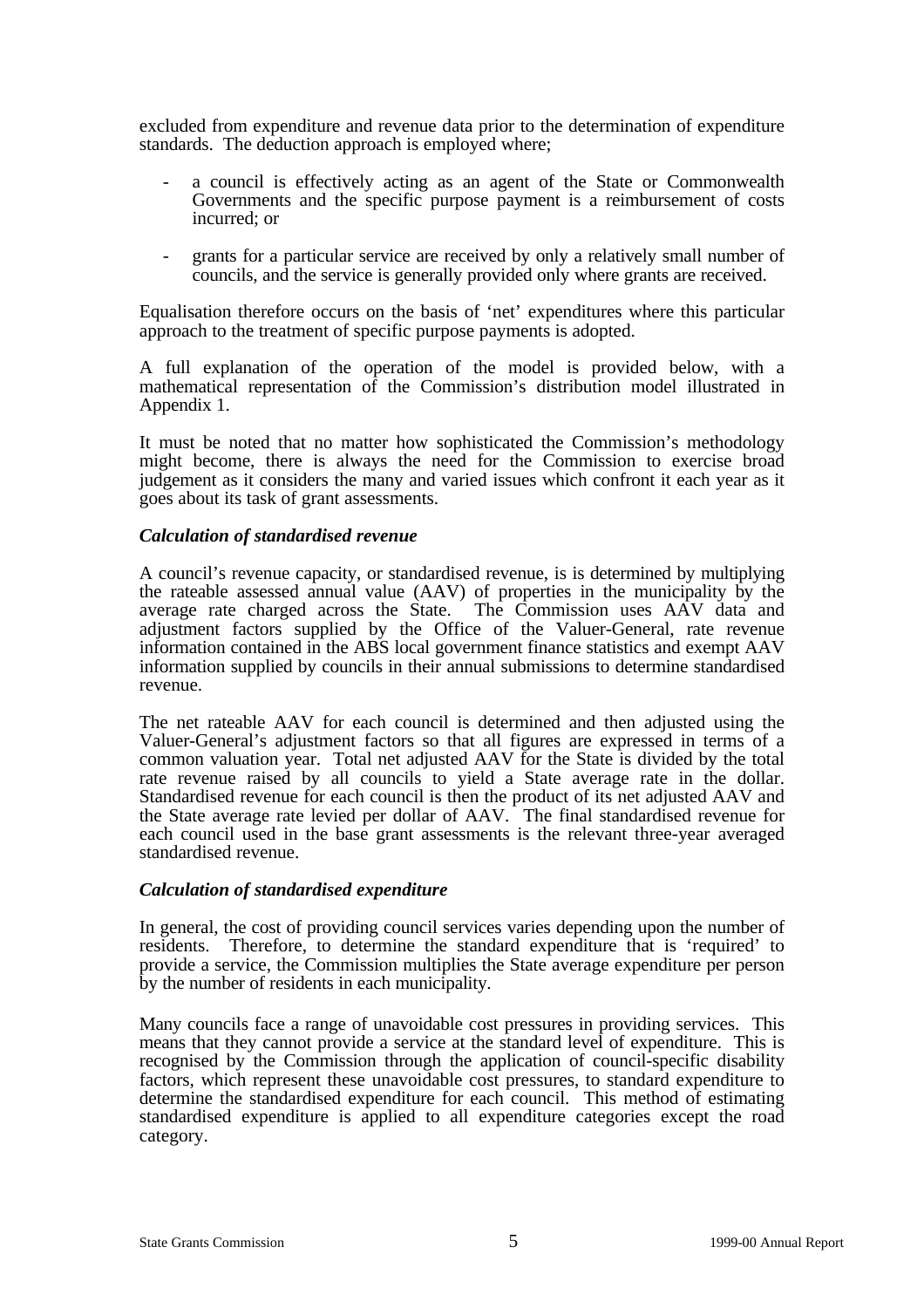The Commission uses a modified version of the Mulholland asset preservation model to assess standardised road expenditure, based on each councils' road assets. The fundamental basis of this Model is that, in statistical terms, a kilometre of road has an 'expected life', assuming it is appropriately constructed and maintained. At the end of this period, it will require re-construction followed by a new cycle of maintenance in order to preserve it at an acceptable standard . The 'expected life', or durability, of a kilometre of road maintenance work will clearly differ depending upon both the type of activity (sealing, re-grading) and the type of road (urban sealed, urban unsealed, rural sealed, rural unsealed) involved. The same argument holds with respect to road re-construction work.

Performance standards define, for each road type, the length of road requiring reconstruction, re-grading or re-sealing each year in order to preserve the existing road asset. For example, if the seal on a 10km stretch of road has an expected life of 30 years, then, on average, 300m will need to be sealed each year to maintain the road at the current standard. In this case, the performance standard is approximately 0.03, or 3%. Average costs per kilometre are estimated for each road type and activity combination, for both 'city' and 'rural' councils, based on cost data provided by councils. For any given council, specific disabilities may increase or decrease the average cost of undertaking a given activity.

The model recognises 'Climate', 'Drainage', Material', 'Soil', 'Terrain', and 'Traffic' disabilities in road re-construction and 'Climate' and 'Traffic' disabilities in road maintenance. The need for different sub-base depths is incorporated within the workings of the model. The model used by the Commission recognises an additional 'Cost' disability factor in both re-construction and maintenance activities which serves to capture elements of disabilities not otherwise accounted for in the model. The model also makes an allowance for additional bridge-related maintenance, by converting bridge areas to equivalent road lengths (which includes multiplication by ten to recognise the greater cost per equivalent area) and adding these lengths to the road lengths used in the model.

Hence in assessing 'road' expenditure needs for a given council, performance standards are applied to each category of road (urban sealed, urban unsealed, rural sealed, rural unsealed) to determine the length of road to be maintained in a given year and the length to be re-constructed in that year in order to preserve the existing road structure. The relevant disability factors and costs per kilometre are then applied to each of these figures and the whole is summed to yield standardised 'road' expenditure for that council.

An explanation of the types of expenditure that comprise each expenditure function is set out in Table 2 on the following page.

#### *Application of council-specific disability factors*

Disability factors are used to reflect unavoidable relative cost disadvantages councils face in providing services. A range of factors have been developed to account for differences between councils in the demand for a service as well as variations in the per unit cost of supplying that service.

A factor is calculated for each municipality by comparing its demand or supply disadvantage with the State average. The council which demonstrates the least relative disadvantage for the class of disability concerned is assigned the minimum factor of 1.00. All other councils are compared to this council to determine their relative disability factors.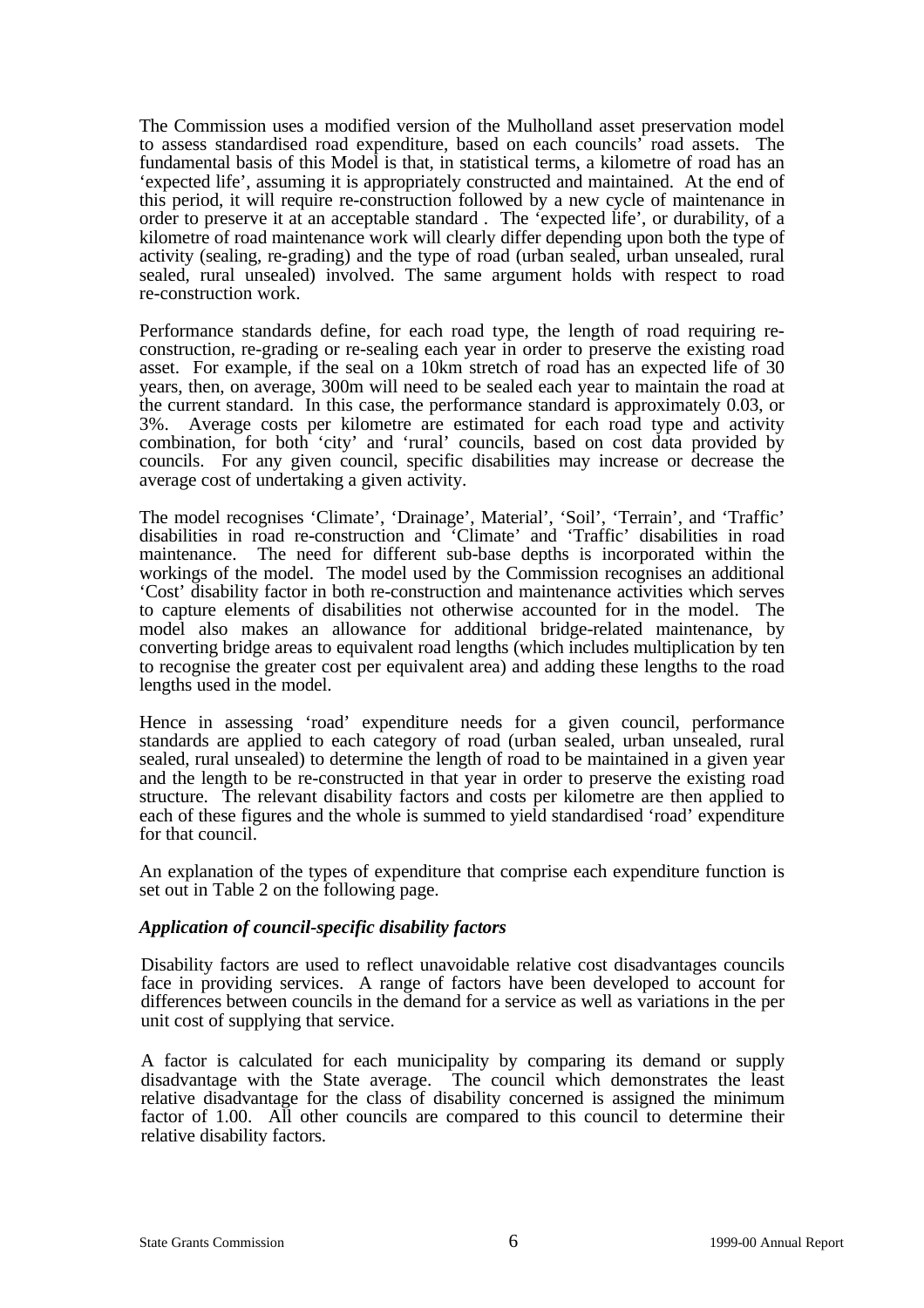| <b>Table 2: Description of expenditure functions</b> |  |  |  |
|------------------------------------------------------|--|--|--|
|------------------------------------------------------|--|--|--|

| <b>Expenditure function</b>           | <b>Explanation of expenditure function</b>                                                                                                                                           |
|---------------------------------------|--------------------------------------------------------------------------------------------------------------------------------------------------------------------------------------|
| General administration                | Legislative, executive, financial and fiscal affairs relating to general<br>purposes only ie. not solely related to any one of the purposes listed<br>below.                         |
| Health, housing and welfare           | Nursing homes and other services for the aged, community health<br>services, health inspections; family and child welfare; housing<br>services.                                      |
| Protection of the<br>environment      | Household and other garbage services, urban storm water drainage,<br>street cleaning, flood mitigation and other protection of the<br>environment.                                   |
| Community and regional<br>development | Planning and building services, street lighting, public conveniences,<br>shopping malls, cemeteries and crematoria.                                                                  |
| Recreation and culture                | Public halls and civic centres, swimming pools, parks and playing<br>grounds, sports assistance and promotion; libraries and other<br>cultural services.                             |
| Water                                 | Provision of water services.                                                                                                                                                         |
| Sewerage                              | Provision of sewerage services.                                                                                                                                                      |
| Roads                                 | Re-construction and maintenance of roads and bridges.                                                                                                                                |
| Law, order and public safety          | Fire protection, animal control and other public order and control.                                                                                                                  |
| Other                                 | Expenditure on items not elsewhere classified. Includes: saleyards<br>and markets; tourism and area promotion; aerodrome operations;<br>communications; and natural disaster relief. |

The following disability factors have been carefully considered by the Commission and a method adopted to quantify them:

| - Scale             | - Dispersion              |
|---------------------|---------------------------|
| - Isolation         | - Regional Responsibility |
| - Population Growth | - Population Decline      |
| - Worker Influx     | - Absentee Population     |
| - Unemployment      | - Age Profile             |
| - Tourism           | - Day-trippers            |
| - Climate           | - Equivalent Tenements.   |

Table 3 on the following page indicates the disability factors that are applied to each expenditure category.

An outline of the approach developed by the Commission to quantify each of the above-mentioned factors is provided below. The 'climate' disability factor is not specifically dealt with as the Commission continues to use broad judgement in determining this factor.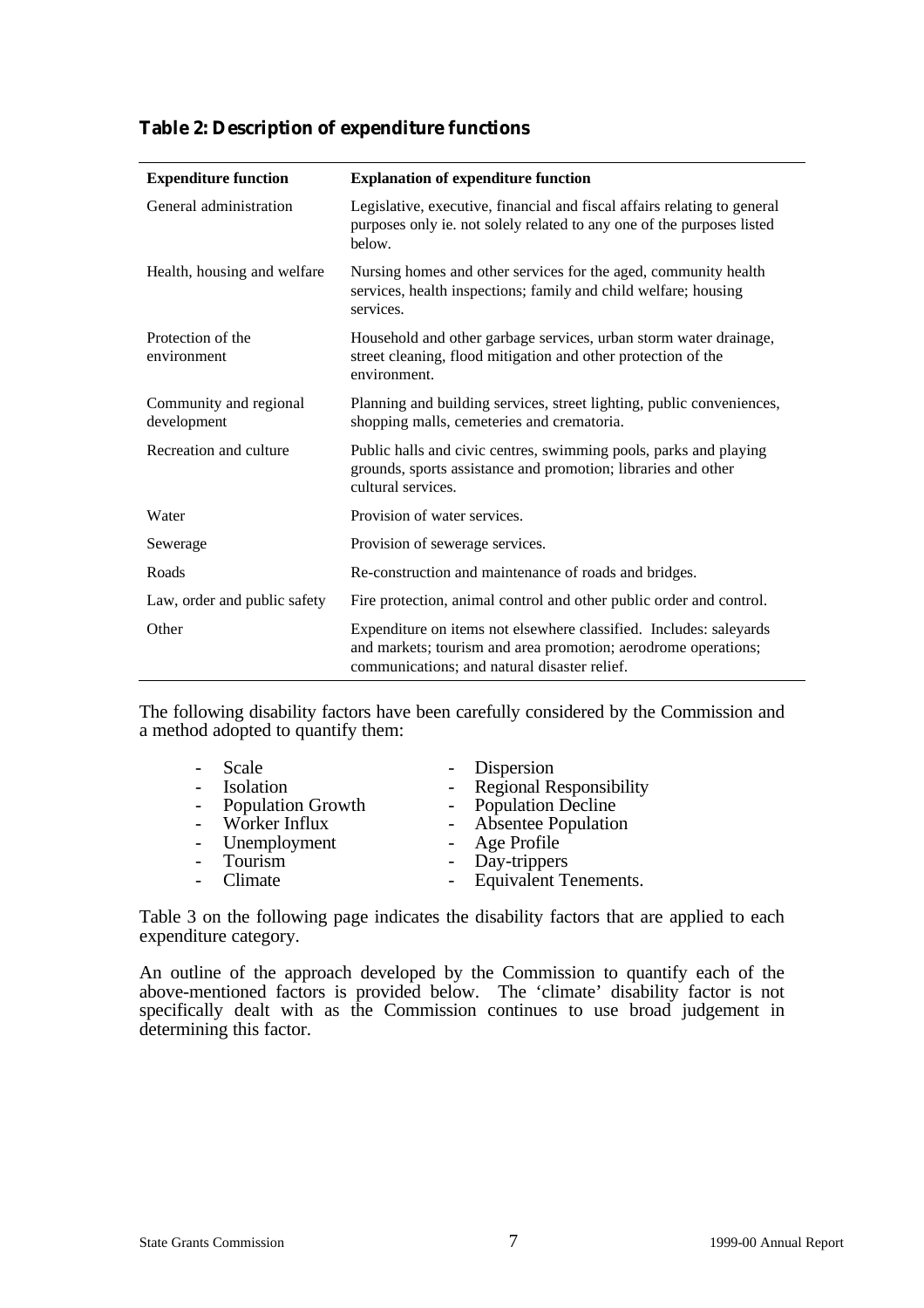| <b>Expenditure</b><br><b>Disability Factors</b> |                                                                                                                    |                                                                                                  |
|-------------------------------------------------|--------------------------------------------------------------------------------------------------------------------|--------------------------------------------------------------------------------------------------|
| Category                                        |                                                                                                                    |                                                                                                  |
| General<br>Administration                       | Scale (high)<br>Dispersion<br>Isolation<br><b>Regional Responsibility</b><br>Worker Influx                         | Absentee Population<br><b>Population Decline</b><br>Population Growth<br>Tourism                 |
| Health,<br>Welfare and<br>Housing               | Scale (medium)<br>Dispersion<br>Isolation<br>Unemployment                                                          | Absentee Population<br>Population Decline<br>Population Growth                                   |
| Protection of the<br>Environment                | Scale (medium)<br>Dispersion<br>Tourism<br>Worker Influx                                                           | <b>Absentee Population</b><br>Climate<br>Day-tripper<br>Population Growth                        |
| Community and<br>Regional<br>Development        | Scale (medium)<br>Dispersion<br><b>Isolation</b><br><b>Regional Responsibility</b><br>Population Growth<br>Tourism | <b>Absentee Population</b><br>Age Profile<br>Climate<br>Day-tripper<br><b>Population Decline</b> |
| Recreation and<br>Culture                       | Scale (medium)<br>Dispersion<br>Isolation<br><b>Regional Responsibility</b><br>Population Growth<br>Tourism        | <b>Absentee Population</b><br>Age Profile<br>Climate<br>Day-tripper<br><b>Population Decline</b> |
| Water                                           | Dispersion<br>Population Growth<br>Tourism<br>Climate                                                              | <b>Absentee Population</b><br><b>Population Decline</b><br>Worker Influx<br>Equivalent tenements |
| Sewerage                                        | Dispersion<br>Population Growth<br>Tourism<br>Climate                                                              | <b>Absentee Population</b><br><b>Population Decline</b><br>Worker Influx<br>Equivalent tenements |
| Law, Order and<br><b>Public Safety</b>          | Scale (low)<br>Dispersion<br>Isolation                                                                             | Age Profile<br>Population Decline<br>Population Growth                                           |
| Other                                           | Scale (low)*                                                                                                       |                                                                                                  |

#### **Table 3: Application of disability factors to expenditure standards**

\* From the 1999-00 assessments, both Flinders and King Island councils receive the Scale (high) factor for expenditure classified to *Other*.

#### *(i) Scale*

The scale disability accounts for the diseconomies of small scale that councils face in providing some services. Diseconomies occur where the cost per person of a certain activity is greater for councils with a small population than those with larger ones. For example, each council requires a general manager whether the municipal population is 1,000 or 100,000. The cost per person of the general manager is therefore much greater for smaller councils than for larger ones.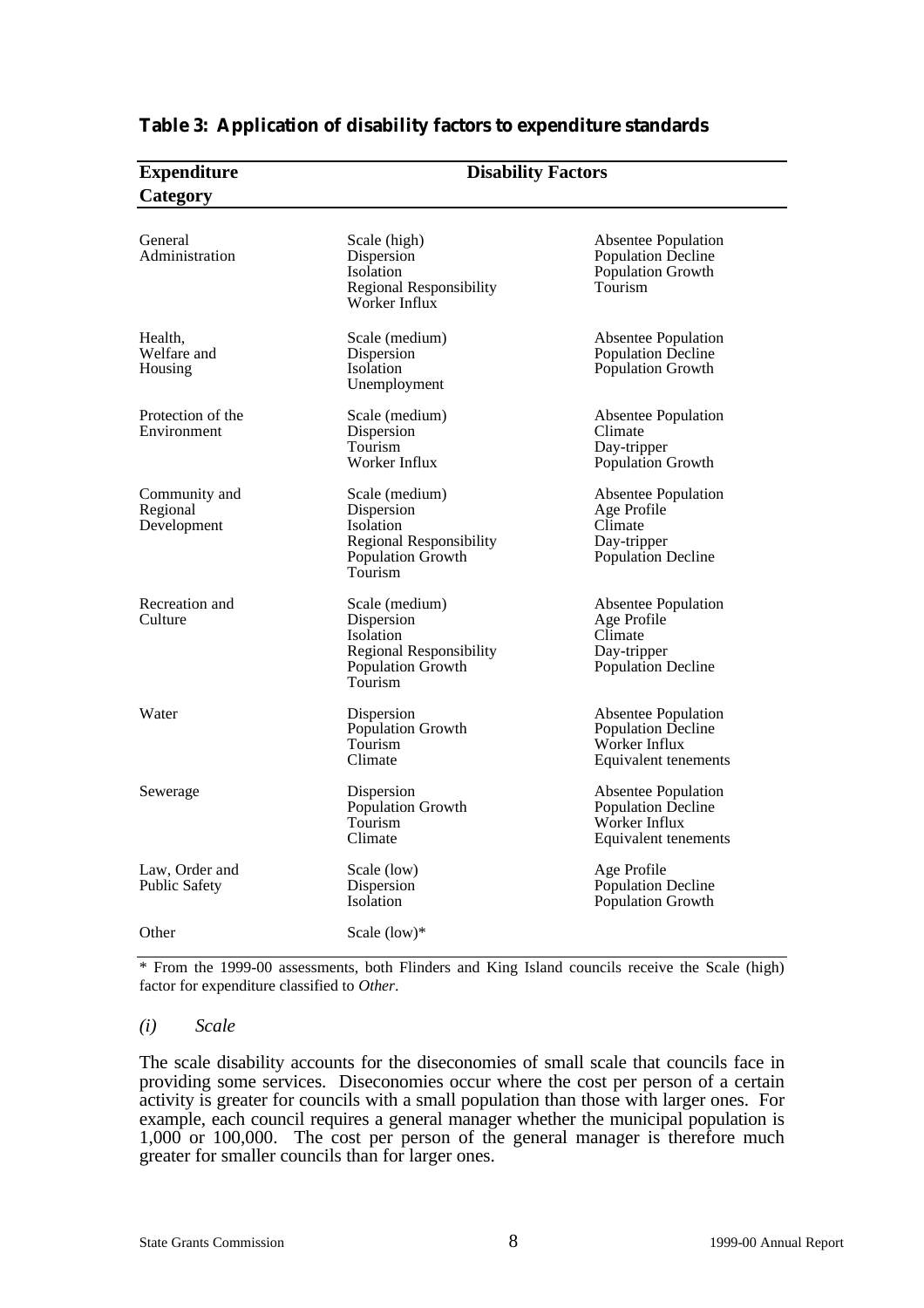The scale factor was introduced for the 1996-97 assessments, at the same time as per capita averages were implemented in place of regressions to estimate standard expenditure. The previous regression equations contained an 'implicit' scale allowance which estimated that standard expenditure per person was greater for smaller councils than larger ones. The new per capita approach does not contain such an allowance, so an explicit factor has been determined according to the relationship between population and expenditure. Different expenditure categories show varying degrees of diseconomy, so three scale categories have been developed - high, medium and low. The application of these to the different expenditure categories is detailed in Table 3 on the previous page.

#### *(ii) Population Dispersion*

The dispersion disability relates to the additional costs incurred in servicing a widely scattered population within a municipality. The Commission recognises that associated costs arise from the need to both duplicate services and incur greater travelling and communication costs than would otherwise be the case.

This disability factor is determined according to: the total area of the municipality relative to population (population density); the number of population centres (for which a minimum level of service is provided); and the total road length within the municipality.

#### *(iii) Isolation*

This factor recognises the increased costs which arise from geographical isolation. Such costs are associated with attracting staff to remote areas, communicating with relevant bodies, travelling and the supply of necessary construction and maintenance materials.

This disability factor is calculated according to the distance between a municipality's main centre and the closest major regional population centre, and the distance from Hobart, the main administrative and political focus within the State.

#### *(iv) Regional Responsibility*

A disability is recognised by the Commission for those authorities (host municipalities) which provide particular services for the residents of surrounding municipalities, without there being a counter-balancing use of services in surrounding municipalities by residents of the regional centre, or any offsetting cash contribution for the use of those facilities.

The Commission recognises the fact that certain towns and cities throughout the State act as regional focal points for the provision of some services. The expenditure categories which cover these services are General Administration, Community and Regional Development and Recreation and Culture.

Assessing the extent to which responsibilities are exercised involves making use of a regression equation to predict the relationship between the population served and the level of expenditure. The resulting equation is used to estimate the population which on average could be effectively serviced by the particular level of expenditure by a municipality. The disability factor is then calculated having regard to the magnitude of this 'implied population' relative to that of the host municipality and the relative level of responsibility of each regional centre to that of other regional centres.

It is important to note that levels of responsibility are relative to the size of the regional centre. Therefore, while a regional centre may effectively service a small surrounding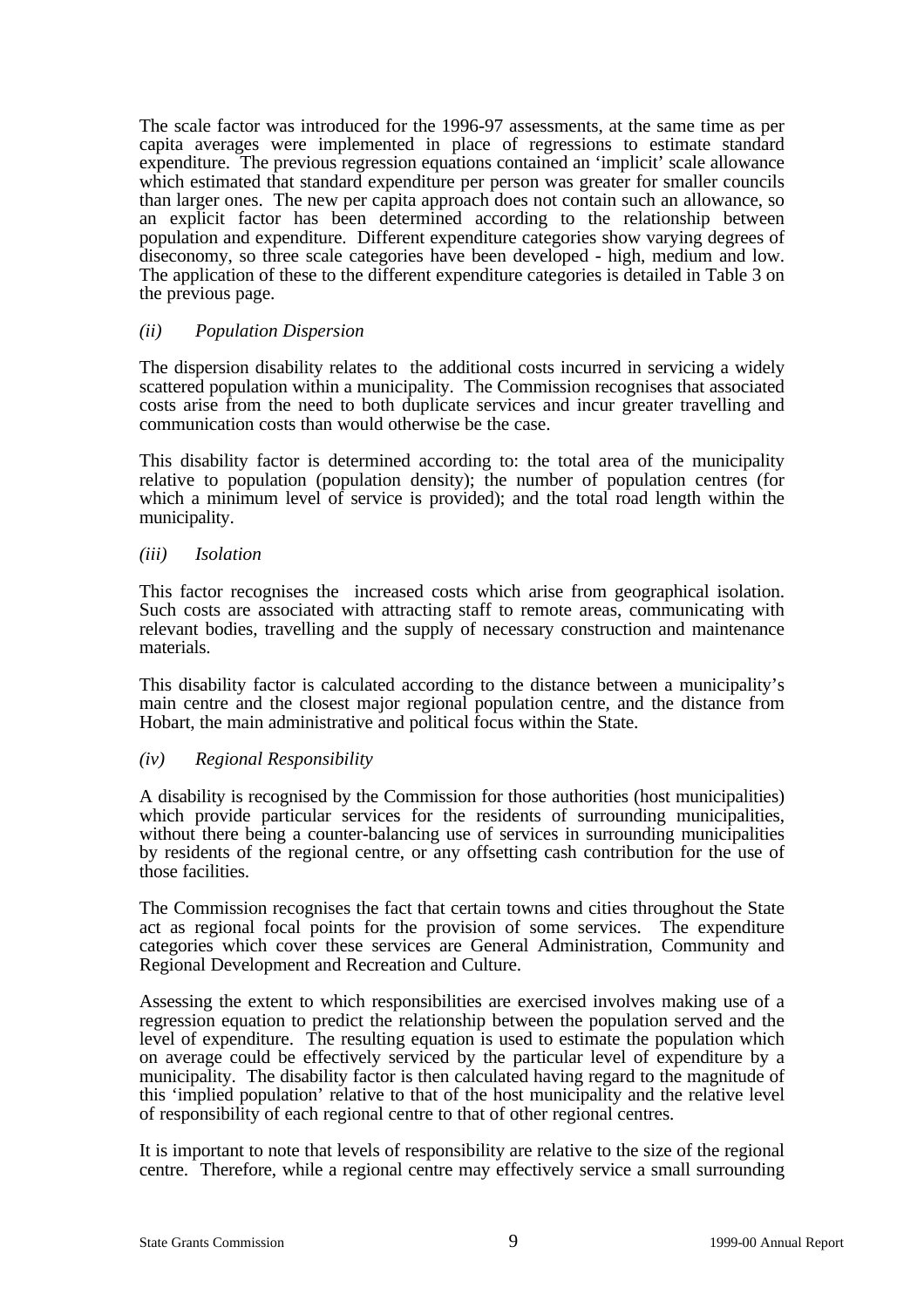population, if the surrounding population is large relative to the size of the 'host', a relatively high degree of responsibility will be recognised.

#### *(v) Population Growth / Population Decline*

The Commission recognises that a local governing body faces certain expenditure disabilities as a result of not being able to continually change staff numbers and the scale of infrastructure in response to fluctuations in population levels. Such changes typically require planning and implementation horizons of several years or more. As a consequence, councils are often faced with excess or inadequate capacity in certain service areas depending on whether they are faced with rapid population decline or growth. Both circumstances are believed to confront councils with added expenditure burdens.

The disability factors are determined by comparing the average annual rate of population growth/decline for a particular municipality over a five year period, against the average rate of population growth/decline for either growing or declining councils in the State as a whole.

As foreshadowed in the 1997-98 Annual Report, the Commission has determined that it will only allow growth and decline factors for councils that experience significant levels of population change. Accordingly, as from the 1999-00 assessments, a threshold of 2% for both population growth and decline has been implemented. This initiative is responsible for much of the change in these disability factors evident in this report (see Appendix 11) as compared to those in the previous report.

#### *(vi) Worker Influx*

This disability factor reflects the additional costs imposed on those municipalities which have significant daily net influxes of non-resident workers. It is felt that this effect is likely to have an impact which is in excess of the more general effect of regional responsibility.

Consideration is given for potential worker influx for the major population centres in the State. Municipalities outside these main centres are unlikely to have sufficient commercial or industrial development relative to their surrounding regions to cause any net influx of non-resident workers which impose a significant cost on the municipality.

Determination of this factor involves estimating, from Census data provided by the ABS, both the number of residents working outside the municipality and the number of non-residents working within the municipality. The difference, or the net worker inflow, is then used to derive a disability factor in relation to actual total population. Factors are now allocated to Hobart, Glenorchy, Launceston and Burnie. All other municipalities in the study areas had either a negative or zero net influx of non-resident workers.

#### *(vii) Absentee Population*

Allowance is made by the Commission for the additional population which is not captured in the Census statistics but which nevertheless must be serviced. Specific reference is made here to those municipalities which have a significant number of holiday residences.

The calculation of this disability factor is based on the proportion of dwellings in each municipality which were unoccupied at the time of the 1996 Census.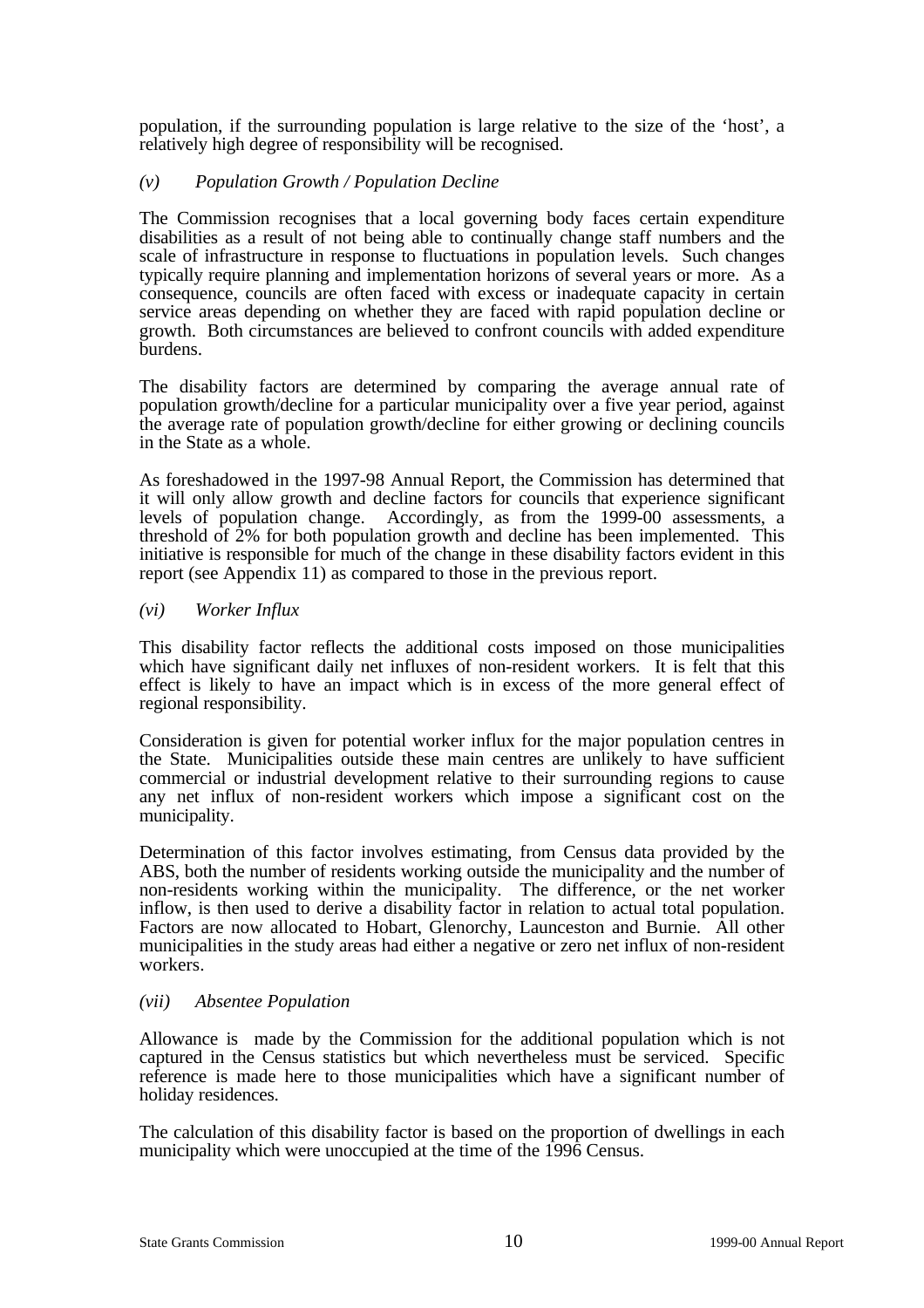#### *(viii) Age Profile*

A disability factor based on the proportions of residents aged 0-5 years, 15-25 and over 65 has been calculated by the Commission. This disability factor reflects the additional costs associated with having a higher than average proportion of the population in these groups. For example, additional costs may be incurred in the provision of health and welfare services for infants and retirees, or in the provision of sporting facilities for people under 25.

#### *(ix) Unemployment*

A disability factor reflecting the level of unemployment within a municipality has been calculated by the Commission using data from Centrelink. This disability factor has been calculated to capture the costs to councils of having a higher than average proportion of working-age residents unemployed. For example, additional expenditure might be incurred in the provision of recreation/leisure facilities or welfare programs as a result of the need to cater for unemployed residents.

#### *(x) Tourism*

The Commission recognises that councils generally incur additional costs as a result of tourist influx through increased use of council resources and infrastructure. A disability factor that seeks to recognise these costs has been determined on the basis of the equivalent number of tourist beds in all establishments ranging from motels to registered camping grounds in each municipality.

#### *(xi) Day-tripper*

Significant numbers of day-trippers who make use of council facilities are recognised as increasing council costs. Details of the number of tourist attractions and an index of visitor frequency have been combined with a factor representing the distance from major population centres and the population of those centres, to determine a relative disability. Municipalities close to large population centres receive higher factors.

#### *(xii) Equivalent tenements*

The use of population to estimate standard water and sewerage expenditure does not recognise expenditures incurred in providing water and sewerage services to nonresidential establishments. Therefore, a factor has been developed to recognise the cost of providing these services to commercial properties. This has been done by dividing the total value of serviced commercial properties by the modal residential assessed annual value in each water and sewerage district to determine the number of residential 'equivalent tenements'. A disability factor is recognised for councils with greater than one thousand equivalent tenements.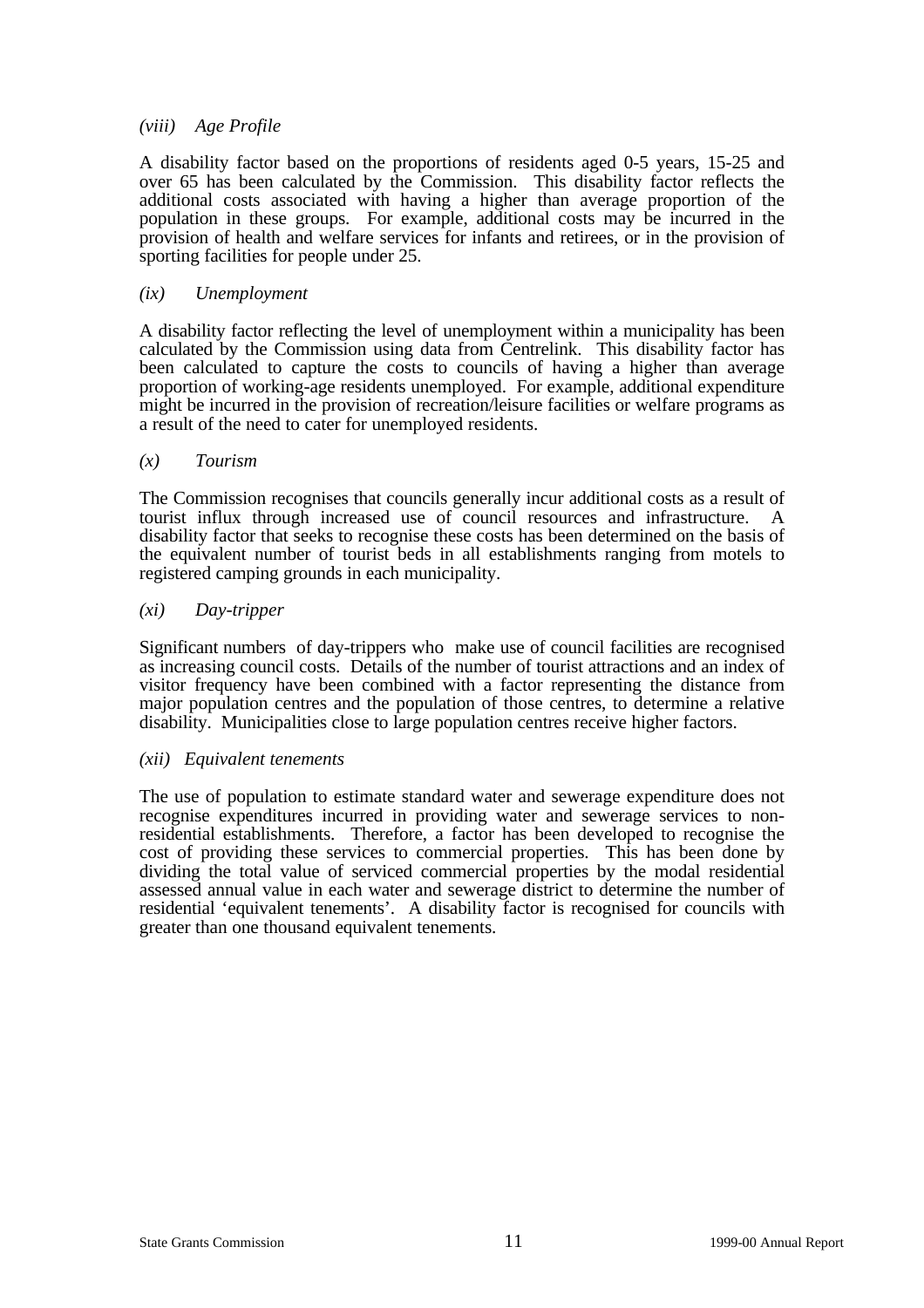### IDENTIFIED LOCAL ROAD FUND DISTRIBUTION

The national principle governing the distribution of road grants (Section 12 payments under the Commonwealth Act) is shown in the box below:

#### **National principle for the distribution of road grants**

*Identified Road Component*

The identified road component of the financial assistance grants should be allocated to local governing bodies as far as practicable on the basis of the relative needs of each local governing body for roads expenditure and to preserve its road assets. In assessing road needs, relevant considerations include length, type and usage of roads in each local governing area.

To accord with this principle, while ensuring that the grant distribution reflects the particular needs of Tasmanian councils, the road grants are distributed in the following manner:

*Road preservation component - 66.5% of funds*

• based on the relative road expenditure needs of each council as determined using the Mulholland asset preservation model;

*Bridge expenditure component - 28.5% of funds*

• based on relative bridge deck areas (including concrete and wooden bridges but excluding culverts);

*Special needs, or 'betterment' component - 5% of funds*

• allocated to councils with an above average proportion of rural unsealed roads, based on rural unsealed road lengths.

### 6 - ISSUES REVIEWED FOR THE ASSESSMENTS

The Commission re-commenced work on methodological issues for the 1999-00 assessments, consideration having been suspended in the previous year due to uncertainty surrounding the review of council boundaries.

Many councils made representations to the Commission during the course of the 1999- 00 assessments regarding council-specific issues related to the Commission's methodology. The Commission considered all the points raised by individual councils as a part of its grant assessment procedure, and wishes to thank councils for their comments and input. While the issues raised are too numerous to list, a number of issues of more general relevance were considered by the Commission during the 1999- 00 grant assessments, as discussed below.

#### *(i) Review of the "Mulholland" Asset Preservation Model*

During 1999-00, the Commission conducted a partial review and update of the Mulholland-based road needs assessment model. This Model was first used in the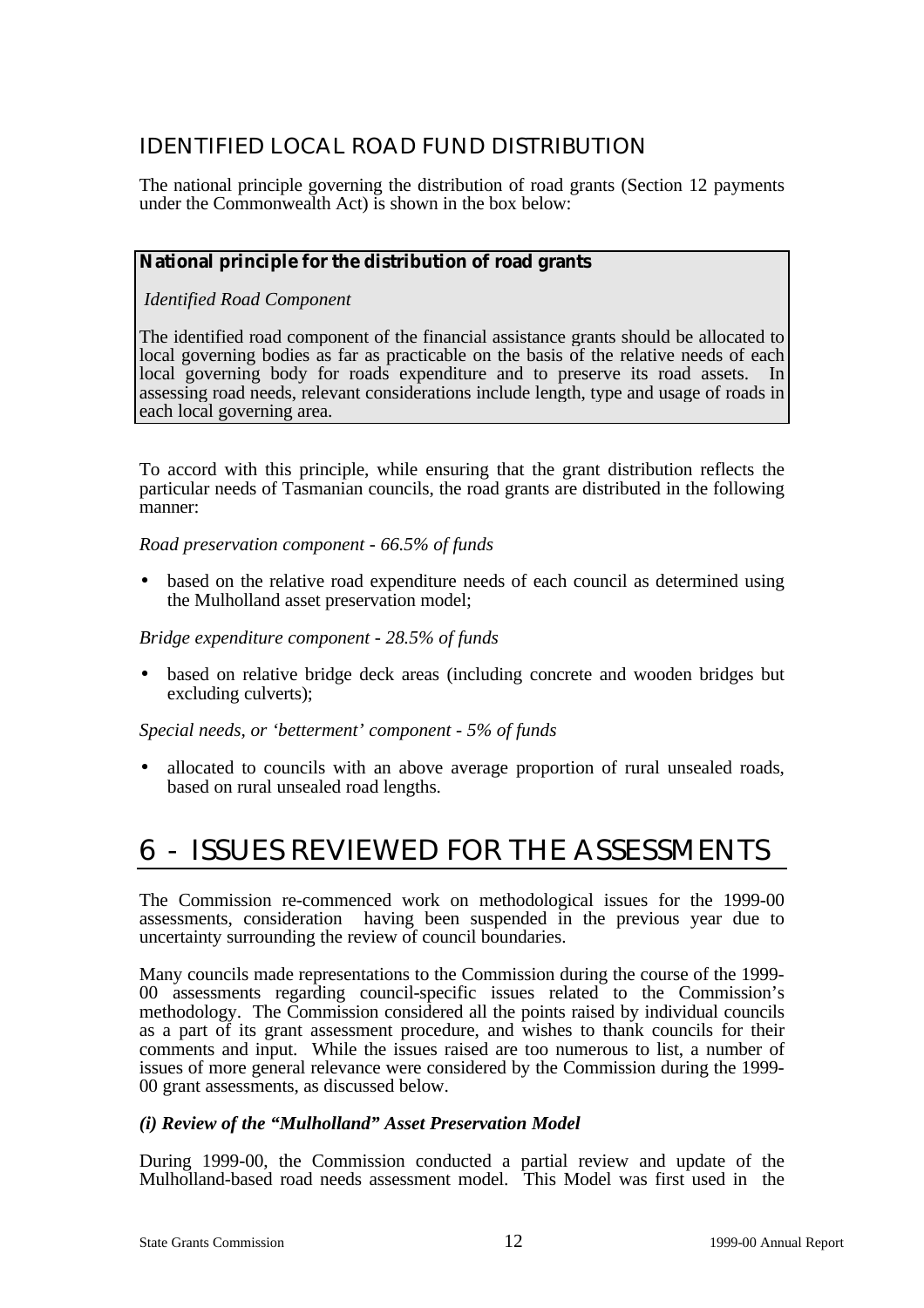base grant assessments in 1994-95 and in the road grant assessments in 1996-97. While the disability factors were reviewed and refined in 1995-96, no other components of the methodology, such as the average cost estimates, had been updated or reviewed since the model was introduced. Accordingly, after some five years of operation, the Commission decided that the Model components should be reviewed and relevant information updated.

The review was conducted using regional "peer groups" of council engineering staff, with a private consultant (*CSL Engineers*) employed as a facilitator. This same method was utilised for the review of disability factors which took place during 1995, and found to be successful and acceptable to all parties. All councils were invited to participate in the regional meetings, and a total of 23 out of 29 attended.

The review focussed on four aspects of the Mulholland Model:

#### *1. Definitions of roads and bridges considered in the Model*

Council engineers were asked to comment on precise definitions proposed in the original Terms of Reference;

#### *2. Review of performance standards*

Comments were sought on the performance standards (derived from the estimated useful lives) for the 13 different 'activities' encompassed by the Mulholland Model;

#### 3. *Review of the application of existing disability factors*

Comments were sought both on the suitability of the disability factors used in the Model, and their application to the reconstruction and maintenance of sealed and unsealed roads. The actual factors assigned to each council were not subject to review; and

#### 4. *Re-calculation of State-average cost estimates for each activity*

Each council was asked to complete a detailed questionnaire on the unit costs of reconstructing and maintaining different road types. This information was to be used to update the average costs which are a fundamental aspect of the cost per kilometre calculations produced by the Mulholland Model.

The discussions of the three regional peer groups formed the basis of the final recommendations, which were presented to the Commission in a report by CSL Engineers in February 1999. Copies of this report were supplied to all councils prior to the 1999 hearings and visits program.

In summary, the following recommendations were made:

- 1. The suggested definitions for roads and bridges to be accepted, with minor amendment;
- 2. Minor change to the application of the existing disability factors, with an increase in the number of factors applied to road maintenance. None of the factors were to be removed or altered, or new factors introduced;
- 3. Replacement of all average costs with updated estimates. The new estimates contained significant increases for unsealed roads in particular; and
- 4. Revisions to 5 out of the 8 performance standards, most notably those for the reconstruction of sealed and unsealed roads.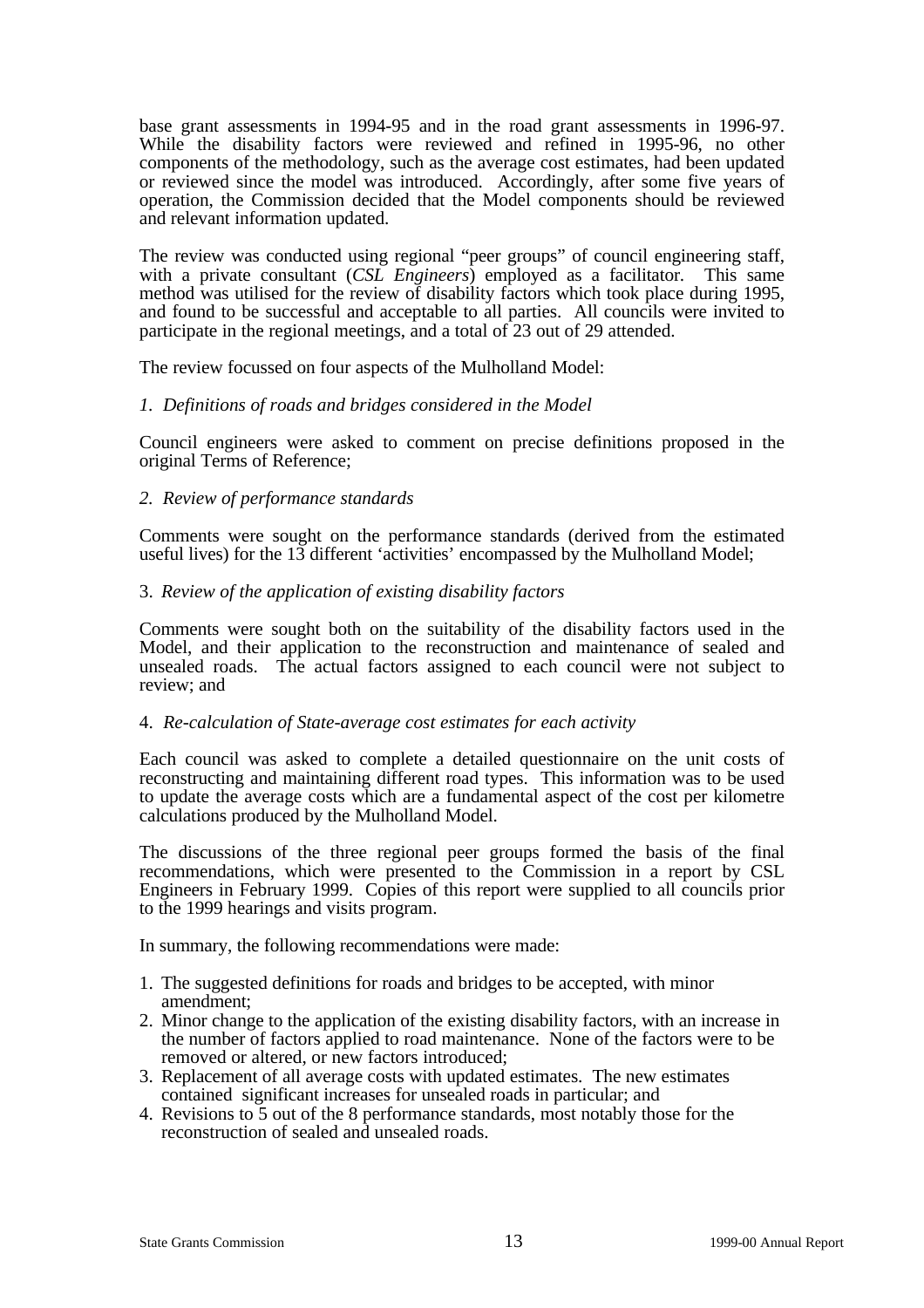Recommendations 3 and 4 were of particular concern to the Commission, due to the unanticipated scope of the changes they entailed for the relevant parameters in the Mulholland Model. When testing was conducted, these changes were found to have significant impacts on the distribution of the ILRF grants. Subsequent discussions with the facilitator on the deliberations underlying his recommendations led to a number of concerns with the review process and the Model's structure. These concerns cast some doubt on the wisdom of implementing the recommendations without further investigation. As a result, the Commission resolved to suspend the implementation of all recommendations until the 2000-01 assessments.

Having received agreement from participating councils during the 1999 hearings and visits, the Commission has commenced a supplementary review in which a consultative committee of six council engineers will endeavour to resolve the outstanding issues. The members of this committee have been chosen to ensure an adequate representation of councils both on a regional and urban/rural basis. This supplementary review is discussed in more detail in Section 8, *Issues For Future Assessments*.

#### *(ii) The Distribution of "NRTC funds" to councils*

In 1996 the Tasmanian Parliament passed a number of amendments to transport legislation designed to bring the State into line with agreed national transport reforms, as developed by the National Road Transport Commission (NRTC). These reforms primarily relate to the increase in load and length limits on heavy vehicles, and the introduction of higher (and nationally consistent) registration charges for these vehicles. A consequence of these reforms was that road tolls could no longer be levied by local government in Tasmania. Whilst not applied universally and consistently by councils, road tolls were an important source of revenue in some instances, and the State government accepted that an alternative arrangement was required to compensate local government for this lost income. The increased revenue flowing to the State Government from the higher registration fees (known as 'NRTC funds') provided a solution to this matter.

Since 1996-97, the State Government has distributed a share, totalling approximately \$1.5 million per annum, of the 'NRTC funds' to councils to supplement their road maintenance programs. The present distribution regime is regarded as an interim measure and is based primarily on past road toll collections. It is understood that the State Government is seeking to put in place a more appropriate and long term revenue sharing arrangement, and it will be requesting that the State Grants Commission make recommendations to the Treasurer on an alternative method of distributing the NRTC funds. Accordingly, the Commission undertook an extensive investigation and discussion of the matter during 1998-99.

At present, the Commission is not empowered to make formal recommendations to the Treasurer on any matter other than the distribution of Financial Assistance Grants. Therefore, it will be necessary for the *State Grants Commission Act 1976* to be amended in order for the Commission to recommend the distribution of NRTC funds to the Treasurer.

The Commission's investigations focussed initially on its own statistical and technical resources. However, having found that these resources alone were not sufficient to devise an allocation method superior to that already used, it determined that further alternatives needed to be explored. Accordingly, as part of the review of the 'Mulholland' Asset Preservation Model, the Commission requested that the peer groups of council engineers give an indication of whether they were aware of any relevant objective information, and to determine attitudes to alternative methods for distributing the NRTC funds to councils. It is evident that little or no objective data are available, however several options for distribution were put forward, and these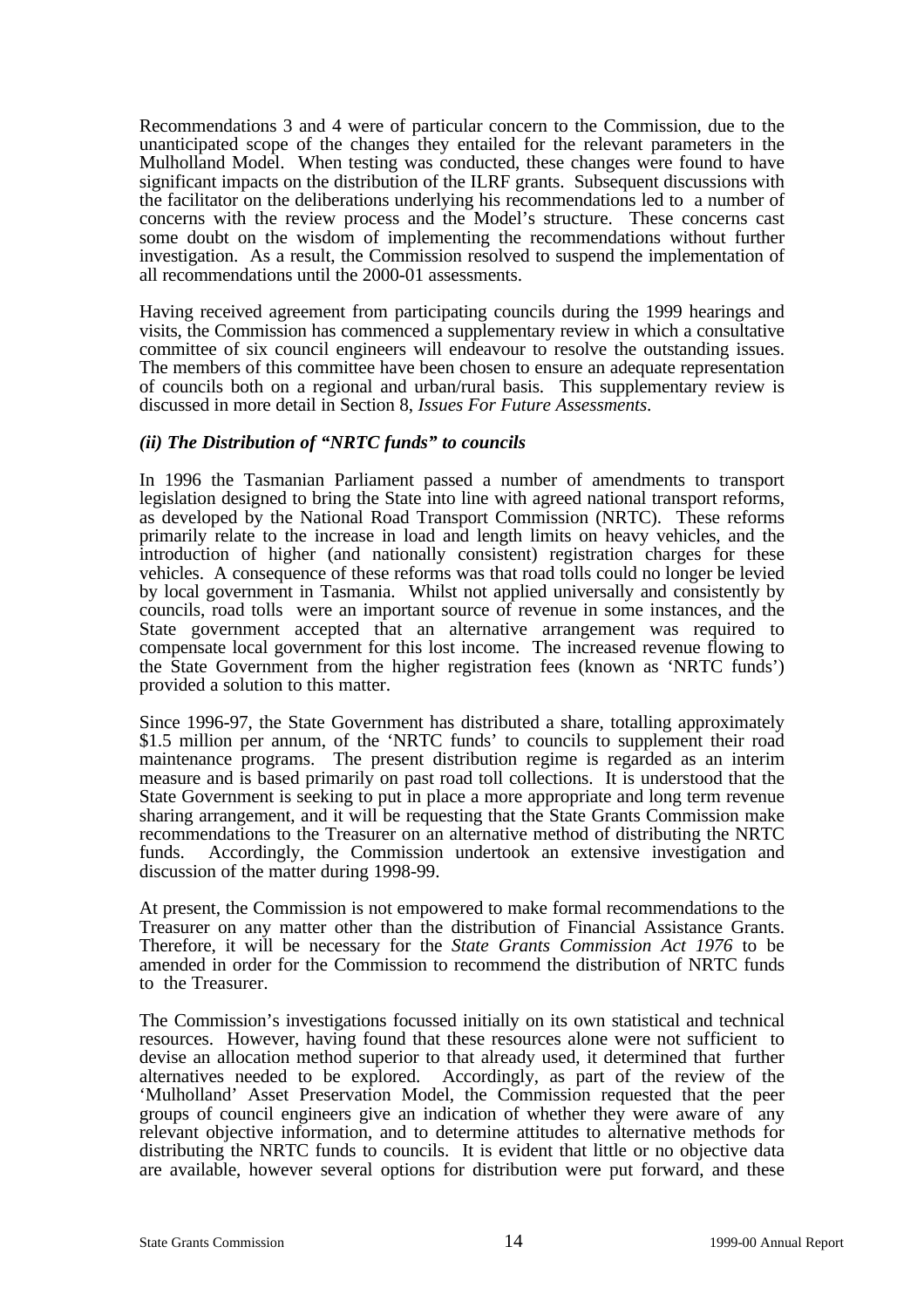were detailed in the final report from CSL Engineers on the Mulholland Review outcomes. Based on these options and further discussion with CSL Engineers, the Commission formulated a plan of action.

During the 1999 hearings and visits, council views were sought on the proposed course of action, which involved both short and long term elements. In the short term, (relating to the 1999-00 distribution of NRTC funds, at a minimum), the Commission favours a low cost option based on the lengths of major or 'collector' roads, that is, those council roads carrying most of the heavy vehicle traffic burden. From discussions with council staff, it is apparent that they are well aware of which roads are relevant in this regard.

A methodology has yet to be established for distributing NRTC funds in the longer term. The Commission is investigating several alternatives for quantifying the incidence of heavy vehicle traffic on council roads across Tasmania. By necessity, some compromise will need to be reached between the goal of accuracy and equity on the one hand, and the cost of any solution on the other. Cost is an important concern given that the quantum of funds to be distributed is relatively small. It will be necessary to hold discussions with Tasmanian local government representatives in order to determine how any costs associated with the establishment of a new distribution methodology might be met.

#### *(iii) Review of expenditure categories and disability factor weightings*

During the past year the Commission has undertaken investigations in relation to the expenditure categories and disability factors used in its equalisation model.

Work on expenditure categories focussed on the scope for the number of categories to be reduced from the current total of eleven. It was proposed that a reduction may make the model simpler to understand both in terms of presentation and discussions with councils. Following detailed analysis and discussion of this matter, the Following detailed analysis and discussion of this matter, the Commission decided that a substantial reduction in the number of categories was not worthwhile considering the technical difficulties of doing so and the marginal benefit to be gained.

Despite the decision that there be no substantial reduction in categories, the number of expenditure categories used for the 1999-00 assessments was in fact reduced by one. Changes made by the ABS in its compilation of council financial data (as used by the Commission) meant that *Street Lighting* could no longer be maintained as a separate category. The Commission and ABS discussed the necessity for modifications to ABS data prior to the assessments, and agreement was reached on the scope and nature of these modifications. Although no longer explicitly identified, expenditure on street lighting is still included in standardised expenditure under the *Community and Regional Development* category.

The review of disability factors during 1998-99 concentrated on the suitability of the *weightings* assigned to each factor. The rationale for disability factors, and their method of calculation, has been detailed earlier in this report. The way in which the factors are structured creates a range of values for each factor across councils (see Appendix 11 of this report). Each range has a lowest value of 1.00, but the highest value varies considerably depending on the factor in question, with extremes of 1.04 (*Age profile*) and 5.00 (*Scale - high*). Such a variation is produced by a process of weighting each factor, which has been done deliberately by the Commission in an attempt to reflect the relative importance of different disabilities to council expenditure requirements.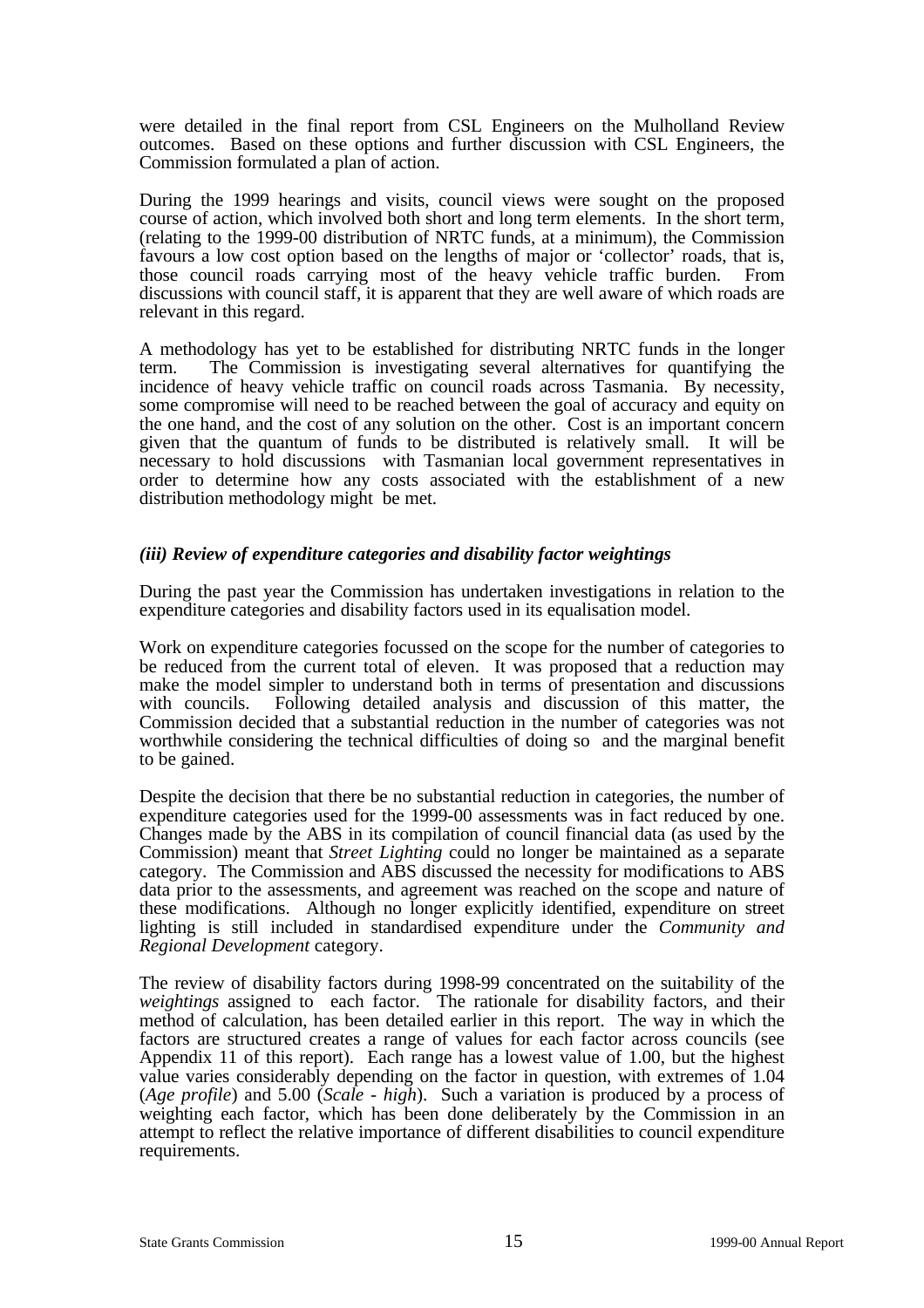As part of the continuing process of refining its methodology, the Commission decided that it was appropriate to review the suitability of the weighting regime presently applied to certain disability factors in the equalisation model. The particular factors under review are absentee population, dispersion, population growth, population decline, tourism and worker influx.

The review process has been assisted by an assessment provided by councils on the relative importance of these disability factors to their expenditure requirements. The Commission requested that councils complete a questionnaire in which they were asked to assign a 'score' (ranging from zero to ten) on the significance of each disability in adding costs to the undertaking of different council functions. Completed questionnaires were received from 25 councils, and these were discussed during the hearings and visits. These discussions enabled the Commission to seek clarification of responses made by councils and for various related issues to be debated.

This having been done, the Commission is now in a position to complete its review of the weightings assigned to these six factors and establish the degree to which they accurately reflect the true impact of the disabilities on council expenditure. It is anticipated that council views on the outcomes arising from this process will be sought during the 2000 hearings and visits.

#### *(iv) Recognition of council support for medical practitioners*

During the 1999 assessments, the Commission received representations from a number of councils concerning the necessity for them to provide direct financial support in order to attract and retain the services of general practitioners within their boundaries. The Commission considered this to be a genuine expenditure disability which, if possible, should be allowed for in the equalisation process. Having established that the existing framework of the equalisation model could not readily accommodate this particular matter, it was decided that a special allowance would be added to the standardised deficit of each of the relevant councils prior to calculation of their final base grant. It was determined that the allowance should be \$20,000 per doctor, which is intended to take account of the net recurrent cost faced by councils in this situation.

For the 1999-00 grants, special allowances were made in respect to Central Highlands, Glamorgan/Spring Bay, Huon Valley and Tasman. The appropriateness of this allowance will be reviewed on an on-going basis.

#### *(v) 'Aerodrome disability' for island councils*

Following representations on this matter over a number of years, the Commission determined that it would recognise an aerodrome disability on a limited basis in the 1999-00 grant assessments. It is considered a legitimate disability for the councils of Flinders and King Island, as they cannot avoid a heavy dependence on air transport and a requirement to maintain an aerodrome facility. Accordingly, expenditure on aerodromes has been included in the calculation of standardised expenditure for *Other*, and Flinders and King Island only have been awarded the *scale (high)* disability factor for this expenditure category.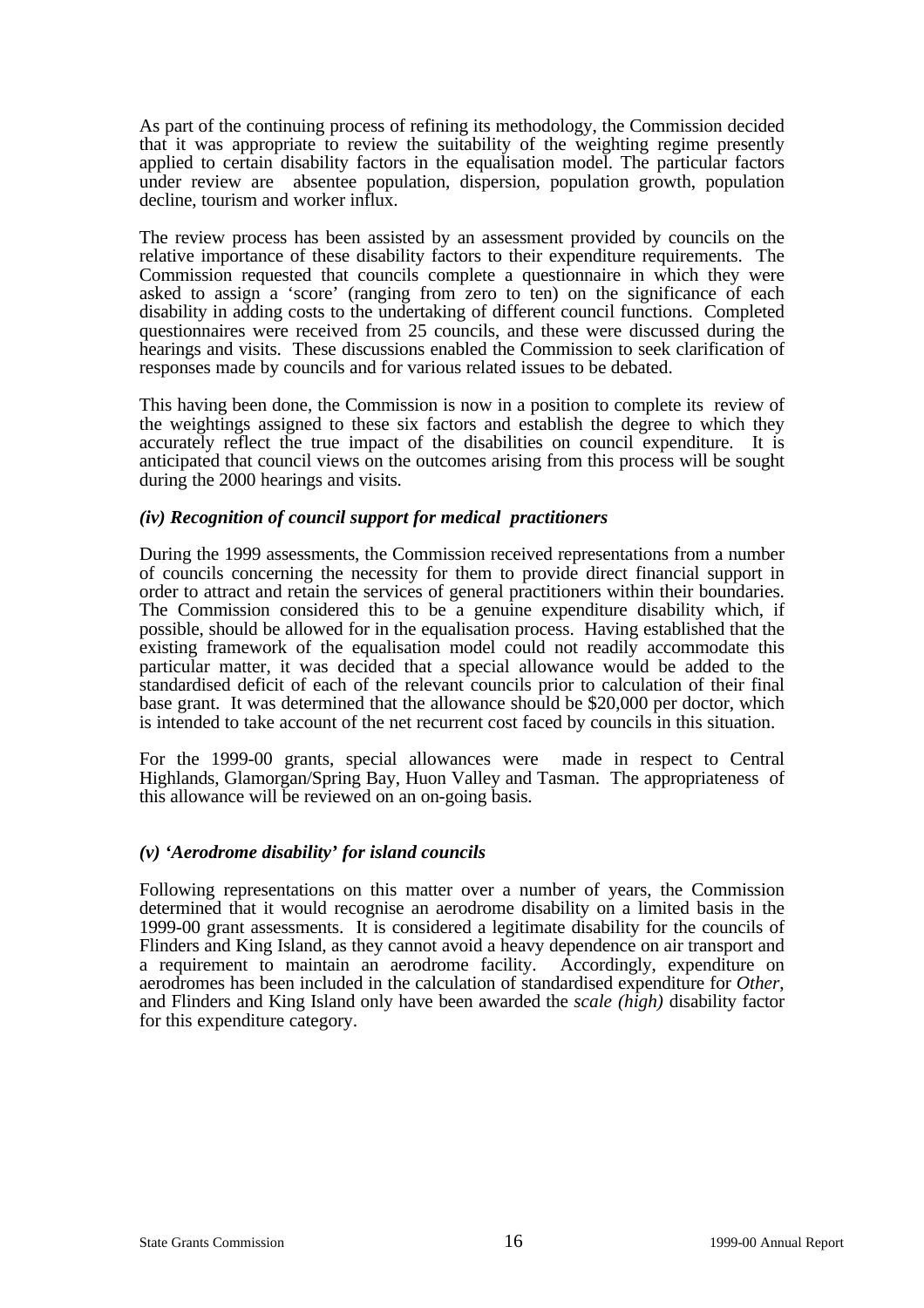### 7 - OUTCOMES OF THE 1999-00 ASSESSMENTS

#### *Grant Recommendations*

Following a major review during 1996, a number of significant changes were made to both the base and road grant distribution methodologies used for determining the 1996-97 grants. While improving the equity and transparency of the methodologies, the changes caused some significant grant shifts. Accordingly, the Commission recommended that the impact of the new methodologies be phased in over a period of three years in order to give councils some grant stability. This means that the phasing in process was completed with the 1998-99 grant distribution.

As the 1999-00 grants are not affected by major changes to methodology, these grants are the first for a number of years in which the inter-year movements in grants to each council are exactly as calculated by the Commission's models. There has been no necessity for these initial calculations to be phased in or for grant changes to be 'capped' in order to dampen their volatility between years.

#### *Base grants*

Given the absence of any phasing adjustments, the movements in base grants in 1999- 00 for individual councils are considerably smaller than those observed in recent years. The maximum decrease was 5.4%, and the maximum increase 7.9%, compared to the corresponding figures of -25.8% and 17.3% for the 1998-99 grants.

The factors influencing movements in the 1999-00 grants are:

- 1) changes in relative needs due to differential growth rates of net AAV, which are particularly affected by the timing of council revaluations;
- 2) population growth differentials;
- 3) changing council disability factors, reflecting changes in the underlying data used to calculate the factors; and
- 4) the awarding of special allowances to councils, such as those for support of general practitioners in rural areas.

#### *ILRF (road) grants*

All councils will receive increased ILRF grants in 1999-00, with the greatest grant gain being 5.7%,and the smallest 1.1%. The variations are due to relative changes in total road lengths and bridge deck areas, together with changes in eligibility for the socalled 'betterment' allowance. This is payable to those councils with an above-average proportion of unsealed rural roads, as determined by the information supplied by councils (current as at March 1999).

#### *Total grants*

When the two grants are combined, the net effect for all but one council is a grant variation of less than 5% from the previous year. Only four councils experienced a decrease in 1999-00, and three of these were larger urban councils, which continues the general trend seen since the new methodology was introduced. However, the largest fall in total 1999-00 grant entitlements was just 2.2%, compared to a maximum fall of 10.5% in 1998-99.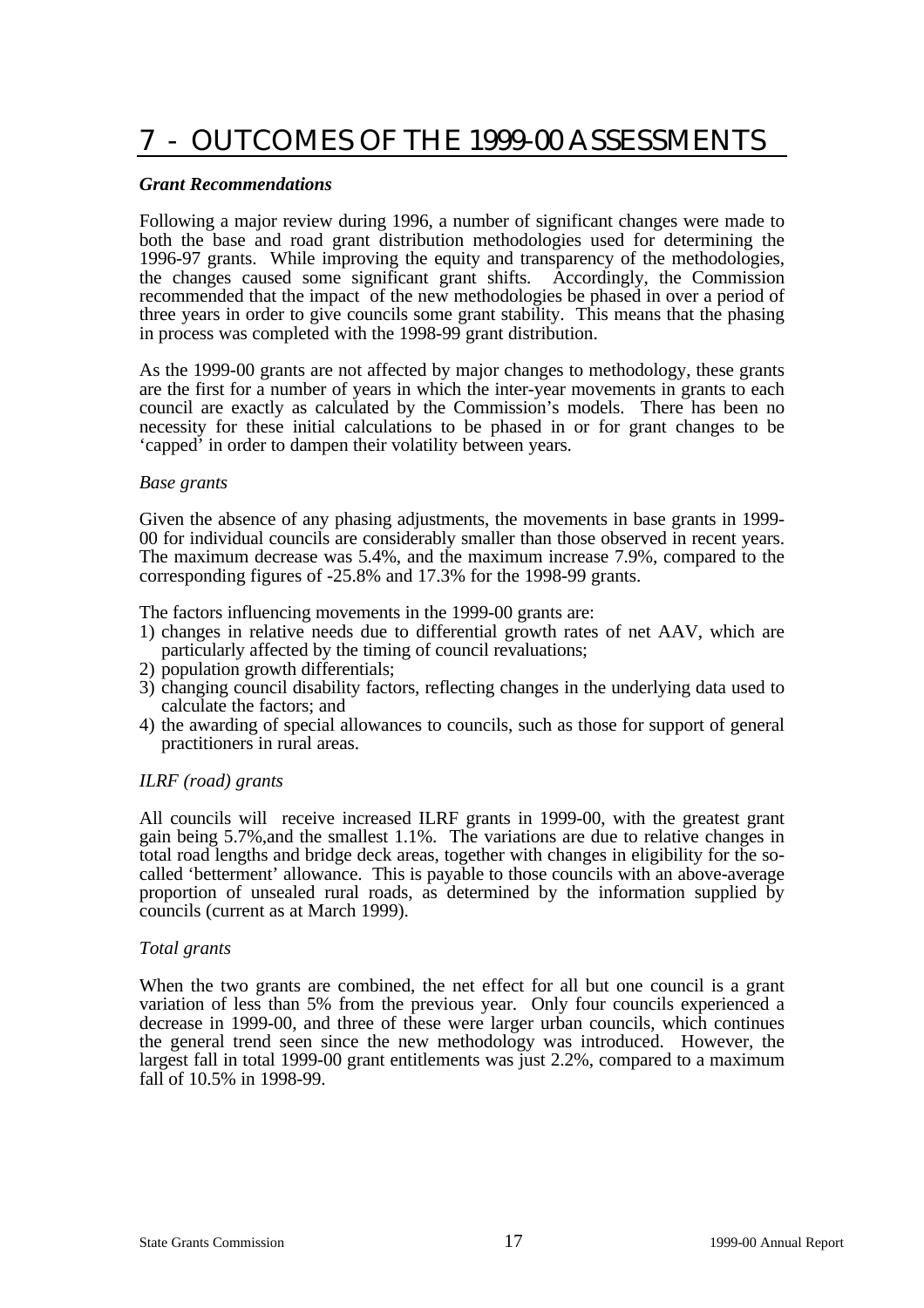### 8 - ISSUES FOR FUTURE ASSESSMENTS

#### *Mulholland Model - supplementary review*

As in the original review of early 1999, the terms of reference for this review covers four main issues. Three of these relate to the operation of the Mulholland Model, whilst one pertains to the bridge funding component of the ILRF grant distribution. The consultative committee has been asked to consider and make recommendations on the following matters:

- 1) the recognition of road rehabilitation/partial reconstruction activity by councils, and if necessary, how this should be incorporated in the Model;
- 2) the standardisation of on-costs and overhead costs by councils in their estimates of average unit costs;
- 3) the recognition of table drains in the calculation of costs for work on rural roads, and appropriate definitions; and
- 4) the suitability of bridge deck area as the sole determinant of council bridge asset preservation responsibilities.

It is anticipated that the review will be completed in November 1999. The recommendations will be considered by the Commission and any modifications to the existing methodology will be discussed with councils during the assessments for grants relating to 2000-01.

#### *Disability factor weightings*

As mentioned in Section 6, during 1998-99 the Commission collected a considerable quantity of information from councils concerning the impacts of different disability factors on their expenditure requirements. The Commission intends to analyse this information in detail and determine whether or not the weightings on factors will need to be adjusted to optimise the accuracy of the standardised expenditure calculations. Councils will be notified of any modifications to their factors and the reasons why this has been done.

Based on the questionnaires completed by councils as part of the review exercise, the Commission will seek to verify whether the present application of disabilities to the different expenditure categories is appropriate.

#### *Disability factor updates and reviews*

During 1999-00 the Commission intends to update and review the *equivalent tenements* disability factor, and update the serviced population centres component of the *dispersion* disability factor. The method of calculating the *cost* disability factor in the Mulholland Model will also be reviewed and updated if necessary.

The Commission also proposes to investigate the feasibility of using a single disability factor for measuring relative social disadvantage, which may allow the total number of factors in the equalisation model to be reduced. It is anticipated that the new single factor would be based on the ABS measure *Social and Economic Indexes for Areas (SEIFA)*, which is derived from Census data.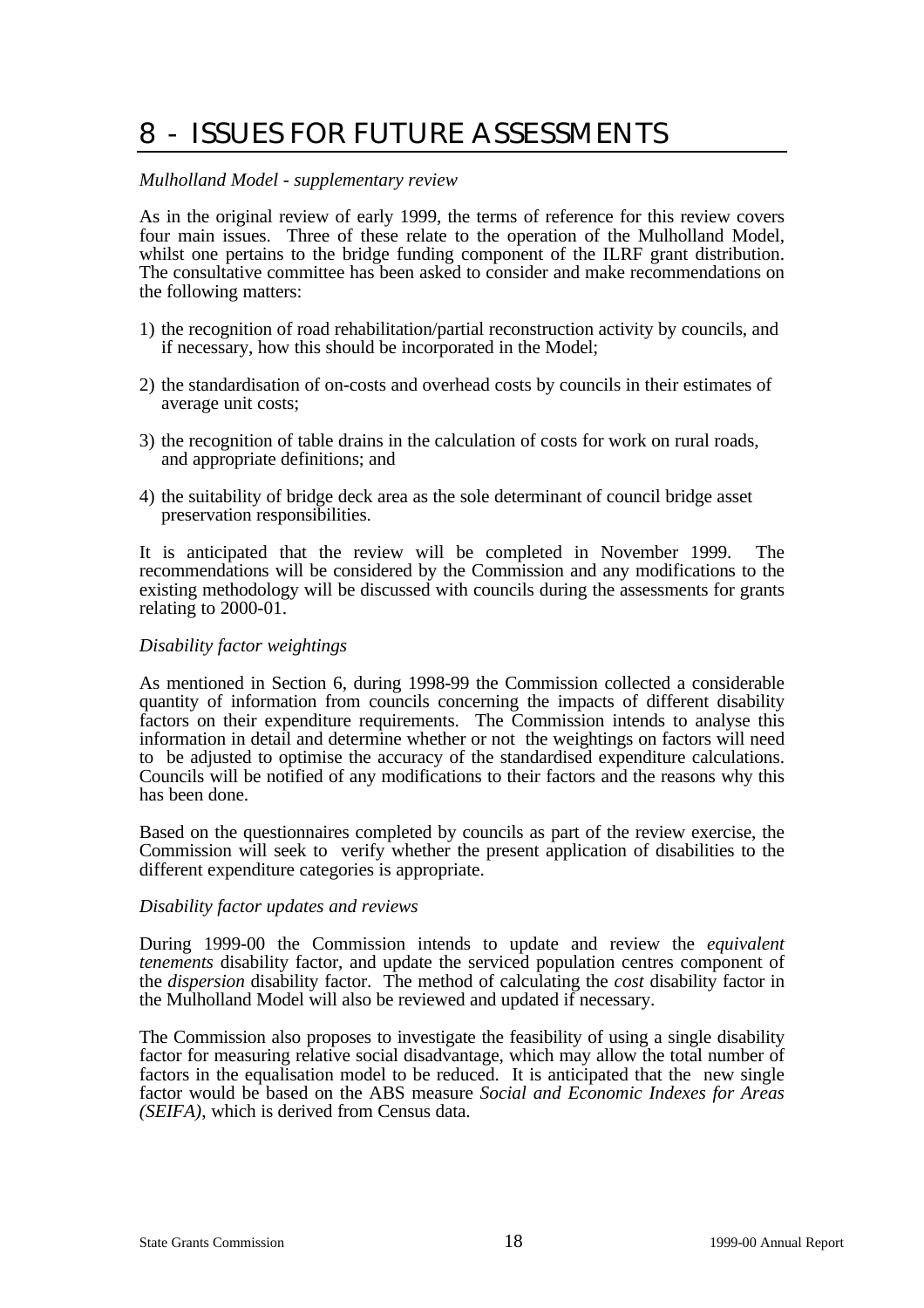#### *Depreciation*

Although investigations into the inclusion of depreciation in the grant assessments were not advanced during 1998-99, the Commission still regards this as an important issue and intends to resume work on it in the coming year. As detailed in the previous Annual Report, depreciation has become particularly relevant as all councils have now valued their assets and report on depreciation, with the information collected and published by the Australian Bureau of Statistics. Further, the Commonwealth Grants Commission included depreciation in its assessments of State requirements for the first time in 1999-00, which may provide a suitable model for how this matter can be accommodated in an equalisation process.

### 9 - GENERAL OBSERVATIONS

#### **Application of Grants**

As has been the case in the past, the grants for 1999-00 are of a general nature and may be used for recurrent or capital expenditure purposes or to support revenue requirements. They may be applied in whatever manner a council sees fit, subject only to the provisions of the Tasmanian *Local Government Act 1993*.

#### **Interstate Conference**

The Western Australian Local Government Grants Commission hosted the annual Conference of State Grants Commissions in Busselton, WA from 20 to 22 October 1998. As is the normal recent practice, the Conference included reports by each Commission on its activities during the year and a session in which officers of the Commonwealth Office of Local Government provided their views on the current state of arrangements in relation to local government funding. Overseas perspectives on equalisation for local government grants were received from government representatives of South Africa, Japan and the Philippines.

### 10 - RECOMMENDATIONS

In accordance with Section 3(2) of the *State Grants Commission Act 1976*, the Commission has proposed the payment of grants as indicated in Table 4.

The Commission's recommendations of financial assistance for councils for 1999-00 were conveyed to the Treasurer on 13 July 1999, and his acceptance thereof was advised to the Chairman by letter dated 26 July 1999.

### 11 - CONCLUSION

Attached to this Report are appendices which contain information used for the grant assessments. Also appended are details of the hearings conducted by the Commission during 1999 and some statistical tables relating to local government activities in Tasmania, which are presented for the benefit of interested persons reading this Report.

The Commission wishes to express its appreciation to all local governing bodies throughout the State for their co-operation and assistance during the year.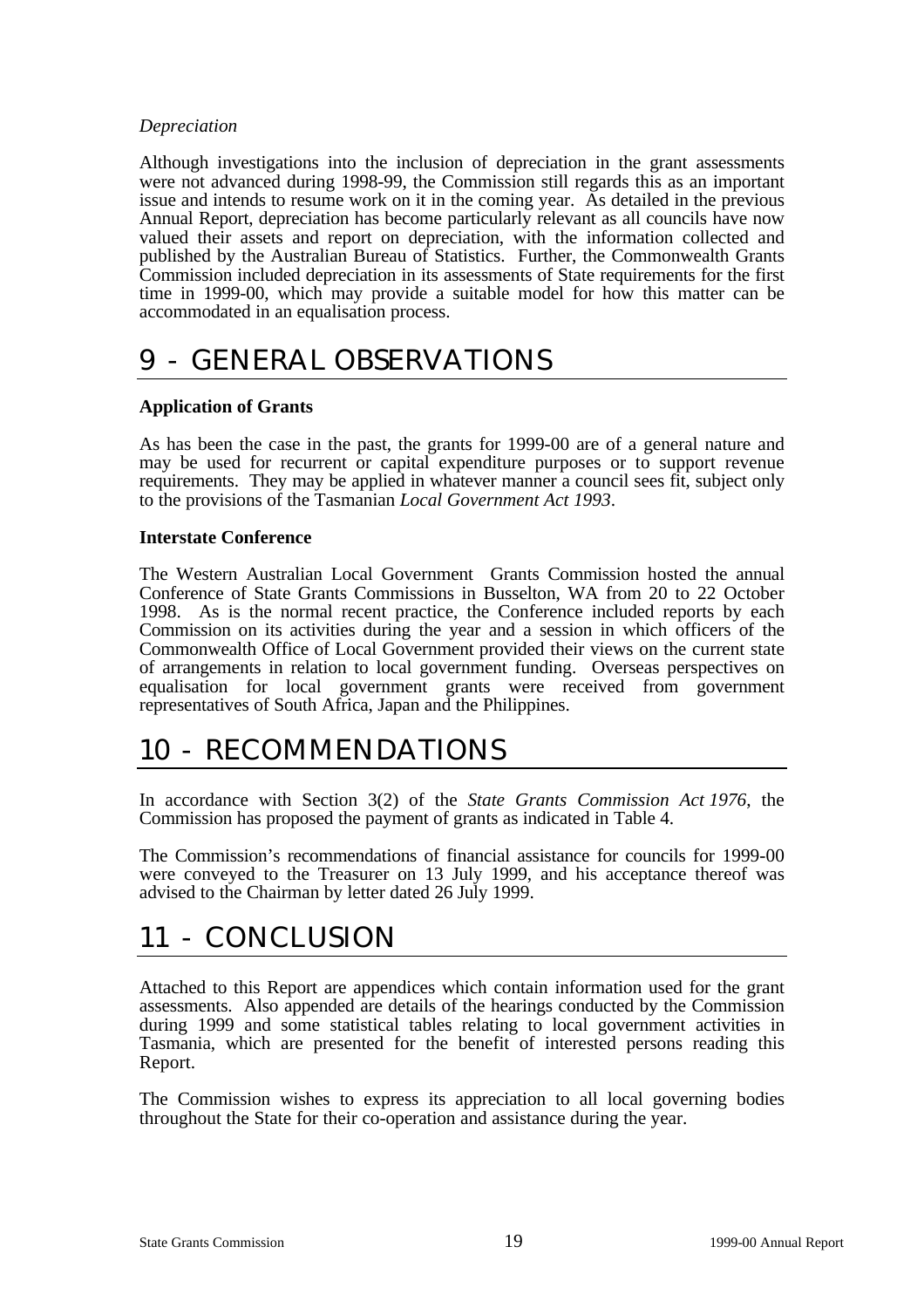During the year, Mr M. J. Wallace resigned as a member of the Commission. The Commission would like to thank Mr Wallace for his valuable contribution to its deliberations and activities, and for his support of the Commission whilst Director of the Inter-Government Financial Policy Branch within Treasury. Following the Inter-Government Financial Policy Branch within Treasury. Following Mr Wallace's departure, the Commission welcomed Mr R.C. Close as the new nominee of the Secretary of the Department of Treasury and Finance.

1998-99 also saw the resignation of the Commission's Secretary, Mr Rick Inglis. The Commission wishes to record its sincere appreciation of his professional and dedicated service throughout his three year tenure as Secretary.

The Commission also acknowledges the support given by the Secretary of the Department of Treasury and Finance, Mr D.W. Challen, the staff of the Economic and Financial Policy Division generally and the Commission's Secretary, Mr David Hope.

> I.G. Inglis **CHAIRMAN**

L.J. Mooney MEMBER

B.A. Southorn **MEMBER** 

R.C. Close MEMBER

David Hope **SECRETARY** 

September 1999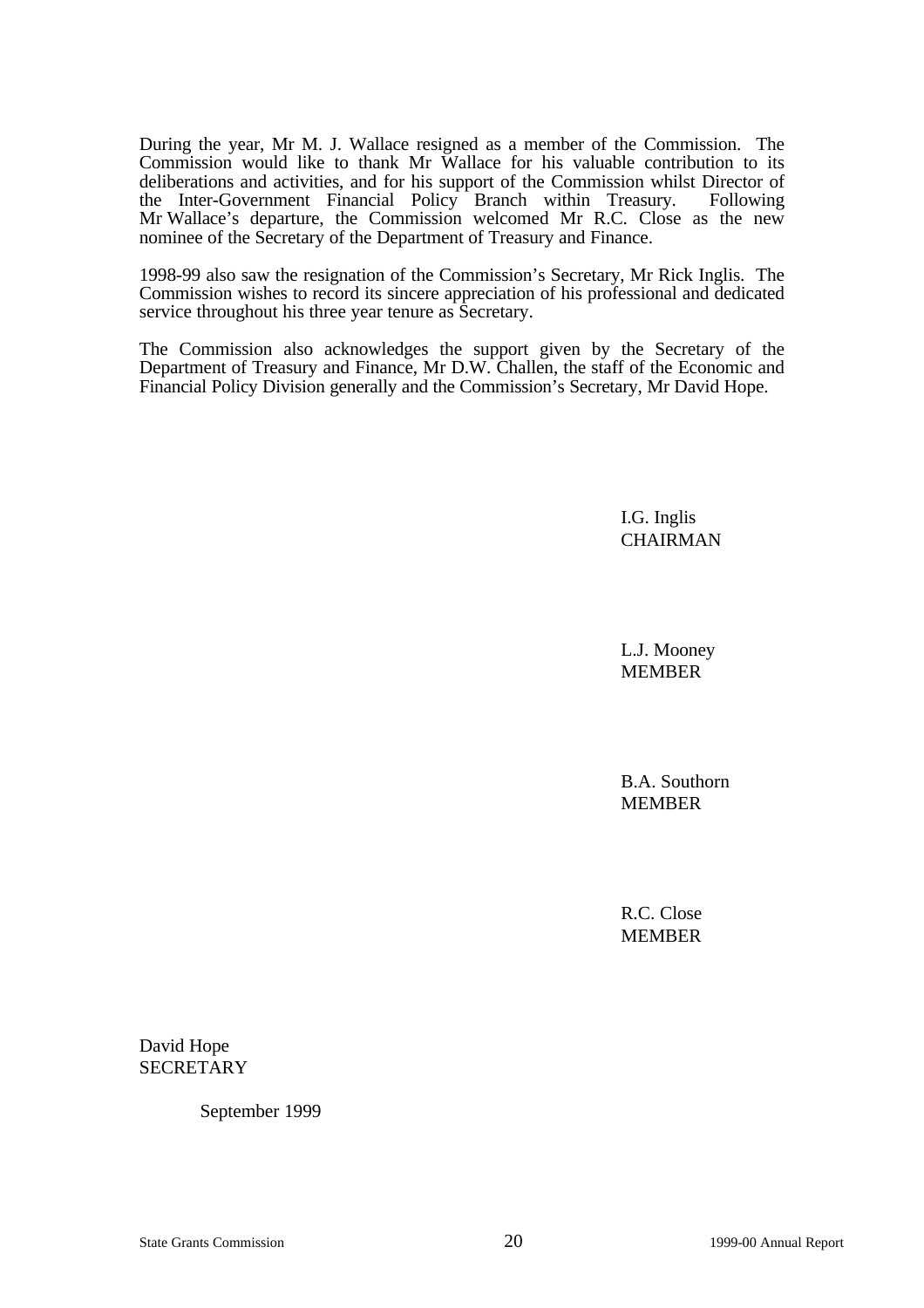| Council                  | <b>Base</b>        | <i>Identified</i> | Total      | Total             |
|--------------------------|--------------------|-------------------|------------|-------------------|
|                          | Component          | Local             | Grant      | Per Capita        |
|                          |                    | Road              |            | <b>Base Grant</b> |
|                          |                    | Component         |            |                   |
|                          | \$                 | \$                | \$         | $\mathcal{S}$     |
| <b>Break O'Day</b>       | 662,847            | 792,699           | 1,455,546  | 114               |
| <b>Brighton</b>          | 745,927            | 308,528           | 1,054,455  | 58                |
| <b>Burnie</b>            | 983,449            | 740,865           | 1,724,314  | 50                |
| <b>Central Coast</b>     | 1,178,250          | 922,150           | 2,100,399  | 56                |
| Central Highlands        | 601,056            | 791,684           | 1,392,741  | 239               |
| Circular Head            | 812,390            | 912,942           | 1,725,332  | 96                |
| Clarence                 | 1,058,413          | 764,165           | 1,822,577  | 22                |
| Derwent Valley           | 546,525            | 489,244           | 1,035,769  | 56                |
| Devonport                | 776,923            | 594,305           | 1,371,228  | 31                |
| Dorset                   | 798,038            | 1,080,111         | 1,878,148  | 108               |
| Flinders                 | 367,860            | 363,969           | 731,829    | 389               |
| George Town              | 554,860            | 362,622           | 917,482    | 81                |
| Glamorgan/Spring Bay     | 364,618            | 417,366           | 781,984    | 88                |
| Glenorchy                | 615,832            | 791,473           | 1,407,305  | 14                |
| Hobart                   | 649,124            | 835,258           | 1,484,383  | 14                |
| <b>Huon Valley</b>       | 932,169            | 1,016,514         | 1,948,683  | 69                |
| Kentish                  | 629,603            | 657,036           | 1,286,639  | 115               |
| King Island              | 350,958            | 399,728           | 750,686    | 194               |
| Kingborough              | 959,583            | 789,531           | 1,749,114  | 34                |
| Latrobe                  | 400,119            | 321,909           | 722,028    | 50                |
| Launceston               | 1,538,090          | 1,533,217         | 3,071,307  | 24                |
| Meander                  | 1,048,256          | 1,084,758         | 2,133,014  | 61                |
| Northern Midlands        | 1,128,984          | 1,190,216         | 2,319,200  | 96                |
| Sorell                   | 600,817            | 477,875           | 1,078,692  | 55                |
| <b>Southern Midlands</b> | 711,312            | 1,219,117         | 1,930,429  | 127               |
| Tasman                   | 261,661            | 216,127           | 477,788    | 117               |
| Waratah/Wynyard          | 942,615            | 741,810           | 1,684,425  | 68                |
| <b>West Coast</b>        | 722,789            | 333,328           | 1,056,116  | 122               |
| <b>West Tamar</b>        | 1,013,831          | 529,640           | 1,543,471  | 51                |
|                          |                    |                   |            | State average:    |
| FOTAL                    | <u>21.956.899 </u> | 20.678.186        | 42.635.085 |                   |

#### **TABLE 4 RECOMMENDED GRANTS FOR 1999-00**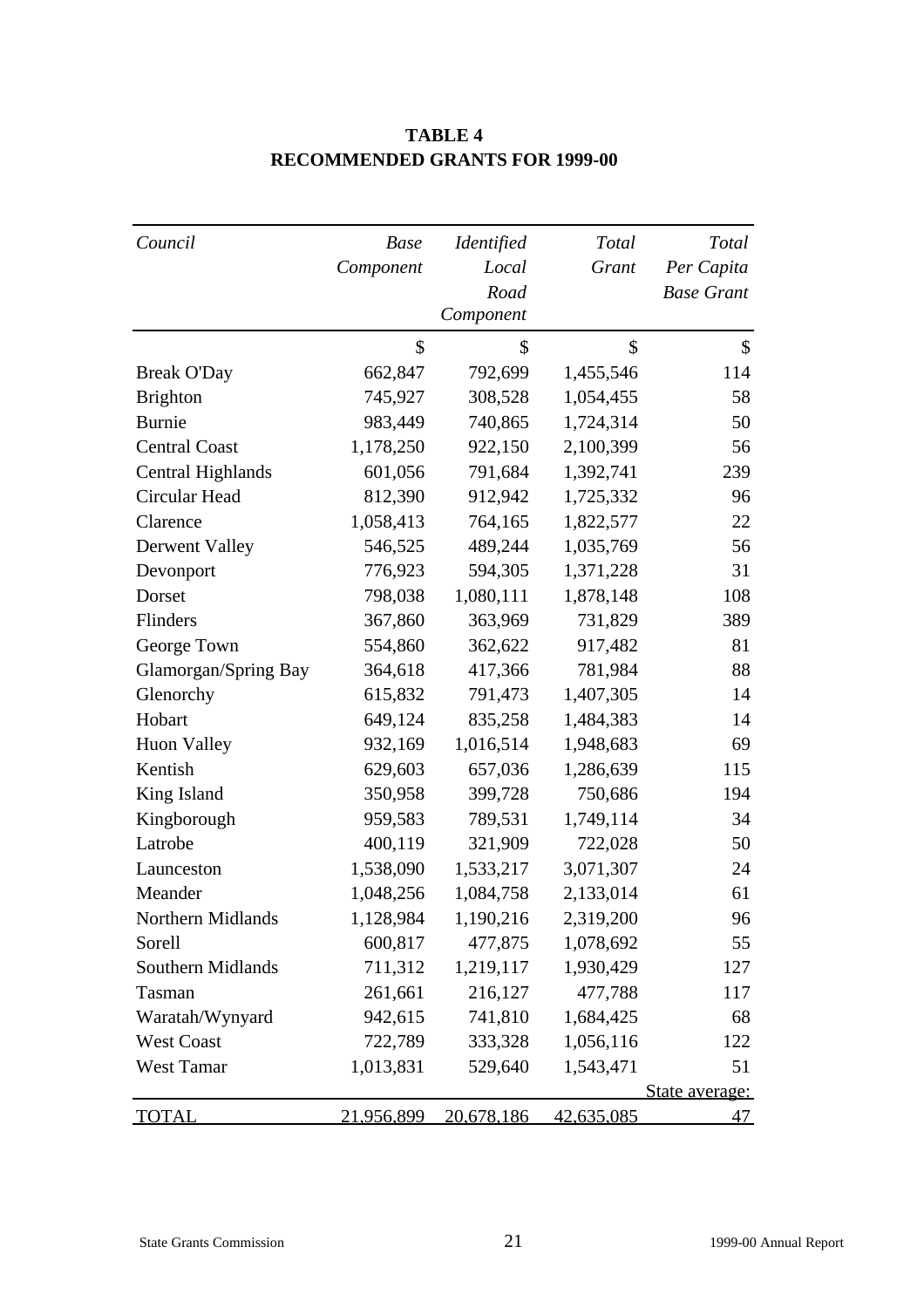#### **MATHEMATICAL FORM OF THE EQUALISATION MODEL**

The balanced budget distribution model is of the following general form:

$$
G_i = \frac{E_i - R_i - SPP_i}{\sum_{i=1}^{29} (E_i - R_i - SPP_i)} \times G
$$

| Gi    | is the equalisation grant for council $i$ ;                                               |
|-------|-------------------------------------------------------------------------------------------|
| $E_i$ | is the 'expenditure need' of council $i$ (or standardised expenditure);                   |
| $R_i$ | is the standardised revenue for council $i$ ;                                             |
| SPPi  | is specific purpose payments treated by the 'inclusion' approach for council<br>$i$ ; and |
| G     | is the total amount made available by the Commonwealth for distribution                   |
|       |                                                                                           |

For each council, *Ei, Ri* and *SPPi* are calculated for the three most recent years for which data is available. The average of these three values is taken to determine the final values for use in the grant allocations.

The **standardised expenditure** component for council *i*, *Ei* , is the sum of the 'expenditure needs' of a common range of '*n*' municipal functions. That is:

amongst all councils in Tasmania in any year.

 $E_i = e_i$ **i** (1) + ... +  $e_i$  (*n*)

 $e_i(n)$  is the standardised expenditure of council i on function n and is given by:

$$
e_i(n) = es_i(n) \times da_i(n)
$$

 $e^{i(n)}$  is the standard expenditure on function *n* for council *i*, and is given by:

$$
es_i(n) = EX(n)/P \times p_i
$$

*P* is the total population of the State  $EX(n)$  is the total State expenditure on fu is the total State expenditure on function  $n$ , net of specific purpose payments treated by the 'deduction' approach *pi* is the total population of council *i*

 $da_i(n)$  is the cumulative disability allowance for function *n* for council *i* and is given by:

$$
(\sum_{k=1}^{15} df(k) - 14)
$$

*df*(*k*) are disability factors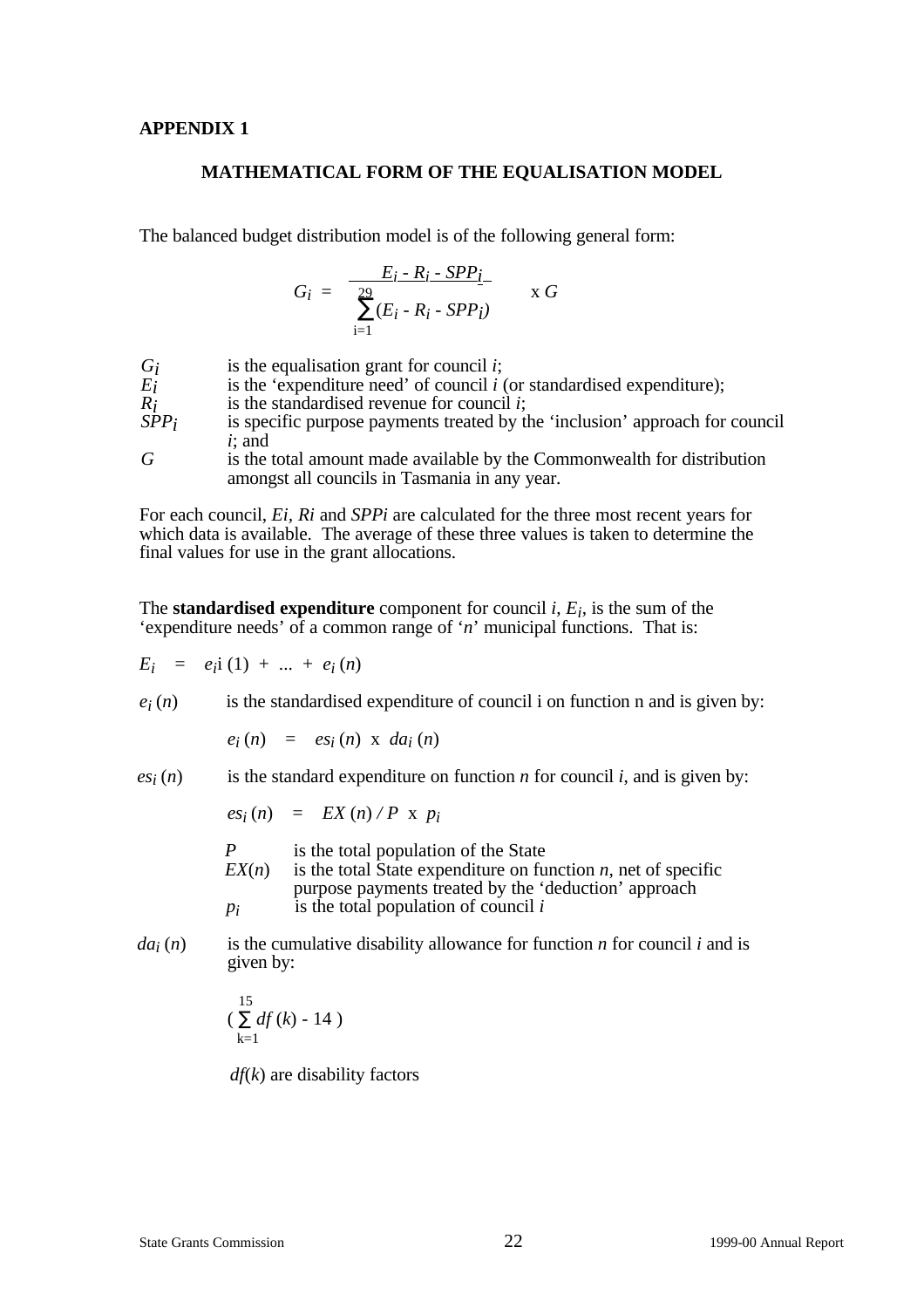The **standardised revenue** for council *i* is the product of the net total value of rateable property and a standard rate in the dollar. That is:

$$
R_i = AAV_i \times r_s
$$
  
\n
$$
AAV_i
$$
 is the total value of the rate base in council *i*, net of unrateable properties;  
\n
$$
r_s
$$
 is the standard rate in the dollar calculated as the average rate in the dollar collected across all councils; and

*Ri* is the standardised revenue.

#### **APPENDIX 2**

#### **EXAMPLE OF THE APPLICATION OF DISABILITY FACTORS**

To demonstrate the application of disability factors, consider a local government authority with a standard expenditure of \$100,000 in a particular expenditure category and disability factor values of:

| Isolation                | 1.03 |
|--------------------------|------|
| Scale                    | 1.05 |
| <b>Population Growth</b> | 1.02 |
| Tourism                  | 1.08 |

The cumulative disability factor is calculated as:

 $(1.03 + 1.05 + 1.02 + 1.08) - 3 = 1.18$ 

Standardised expenditure is then calculated simply by multiplying the standard with the cumulative disability factor as follows:

$$
$100,000 \times 1.18 = $118,000
$$

The general method of calculating standardised expenditures and an explanation of how disability factors are determined are detailed in Section 5 of this Report.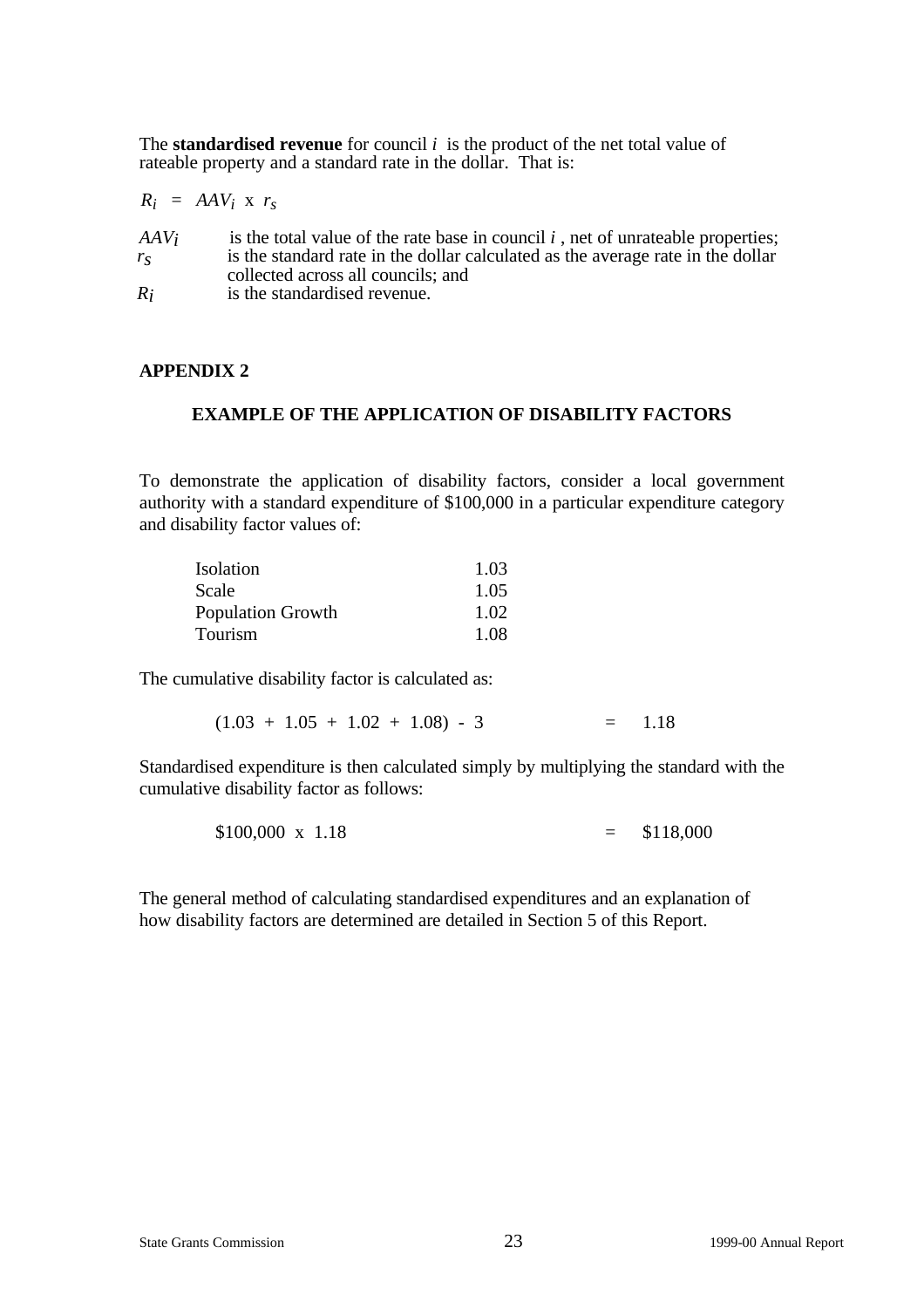|                          | 1          | $\overline{c}$          | 3          | 4          | 5           |
|--------------------------|------------|-------------------------|------------|------------|-------------|
| Council                  |            | Recommended Recommended | Base grant | Road grant | Total grant |
|                          | base grant | road grant              | adjustment | adjustment | provided    |
|                          | 1998-99    | 1998-99                 | 1998-99    | 1998-99    | 1998-99     |
|                          | \$         | \$                      | \$         | \$         | \$          |
| <b>Break O'Day</b>       | 639,348    | 767,284                 | $-1,138$   | $-3,129$   | 1,402,364   |
| Brighton                 | 691,476    | 299,756                 | $-1,231$   | $-1,223$   | 988,778     |
| <b>Burnie</b>            | 1,033,645  | 719,465                 | $-1,840$   | $-2,934$   | 1,748,336   |
| <b>Central Coast</b>     | 1,183,158  | 912,504                 | $-2,106$   | $-3,722$   | 2,089,834   |
| <b>Central Highlands</b> | 574,112    | 780,744                 | $-1,022$   | $-3,184$   | 1,350,650   |
| Circular Head            | 781,164    | 873,366                 | $-1,391$   | $-3,562$   | 1,649,577   |
| Clarence                 | 1,118,400  | 745,509                 | $-1,991$   | $-3,041$   | 1,858,876   |
| Derwent Valley           | 519,216    | 471,868                 | $-924$     | $-1,924$   | 988,235     |
| Devonport                | 799,164    | 580,722                 | $-1,423$   | $-2,368$   | 1,376,094   |
| Dorset                   | 773,326    | 1,062,095               | $-1,377$   | $-4,332$   | 1,829,713   |
| Flinders                 | 347,806    | 358,802                 | $-619$     | $-1,463$   | 704,525     |
| George Town              | 550,123    | 354,854                 | $-979$     | $-1,447$   | 902,550     |
| Glamorgan/Spring         | 349,771    | 409,631                 | $-623$     | $-1,671$   | 757,109     |
| Glenorchy                | 609,115    | 773,845                 | $-1,084$   | $-3,156$   | 1,378,719   |
| Hobart                   | 643,012    | 813,876                 | $-1,145$   | $-3,319$   | 1,452,424   |
| <b>Huon Valley</b>       | 908,755    | 1,000,408               | $-1,618$   | $-4,080$   | 1,903,464   |
| Kentish                  | 601,867    | 643,129                 | $-1,072$   | $-2,623$   | 1,241,302   |
| King Island              | 347,267    | 394,045                 | $-618$     | $-1,607$   | 739,087     |
| Kingborough              | 989,051    | 753,116                 | $-1,761$   | $-3,072$   | 1,737,335   |
| Latrobe                  | 400,234    | 317,525                 | $-713$     | $-1,295$   | 715,752     |
| Launceston               | 1,445,857  | 1,497,322               | $-2,574$   | $-6,107$   | 2,934,498   |
| Meander                  | 1,041,799  | 1,061,286               | $-1,855$   | $-4,328$   | 2,096,902   |
| Northern Midlands        | 1,102,503  | 1,164,372               | $-1,963$   | $-4,749$   | 2,260,164   |
| Sorell                   | 608,920    | 466,202                 | $-1,084$   | $-1,901$   | 1,072,136   |
| Southern Midlands        | 683,134    | 1,192,298               | $-1,216$   | $-4,863$   | 1,869,354   |
| Tasman                   | 250,686    | 213,012                 | $-446$     | $-869$     | 462,383     |
| Waratah/Wynyard          | 964,967    | 702,009                 | $-1,718$   | $-2,863$   | 1,662,394   |
| <b>West Coast</b>        | 738,985    | 326,008                 | $-1,316$   | $-1,330$   | 1,062,348   |
| West Tamar               | 1,025,491  | 512,860                 | $-1,826$   | $-2,092$   | 1,534,433   |
| Total                    | 21,722,350 | 20,167,913              | $-38,674$  | $-82,254$  | 41,769,335  |

#### **TOTAL GRANTS PROVIDED IN 1998-99 \***

*\* The final grant entitlement for 1998-99 was \$41,769,335 based on actual inflation for the year, whereas the recommended entitlement was \$41,890,263. Consequently, the 1998-99 recommended grants have been scaled down by the amounts shown in Columns 3 and 4 to reflect 'actual' final grant entitlements. The overpayment of \$120,928 is to be recouped by adjusting the quarterly instalments in the 1999-00 financial year as specified in the Commonwealth Local Government (Financial Assistance) Act 1995.*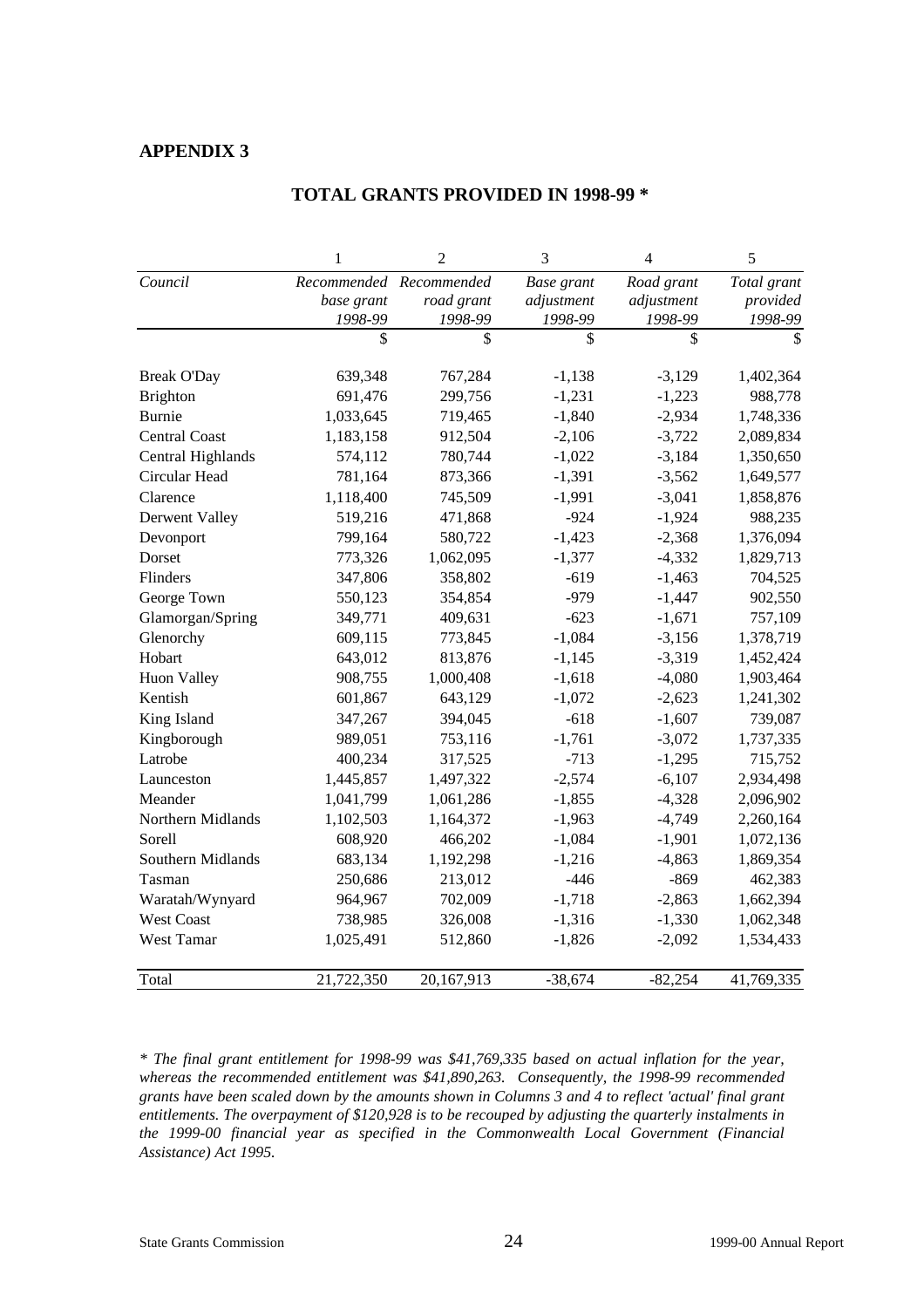|                      | Estimated          |
|----------------------|--------------------|
|                      | Resident           |
|                      | Population         |
| Council              | as at 30 June 1998 |
|                      |                    |
| <b>Break O'Day</b>   | 5,825              |
| <b>Brighton</b>      | 12,830             |
| Burnie               | 19,665             |
| <b>Central Coast</b> | 21,122             |
| Central Highlands    | 2,512              |
| Circular Head        | 8,493              |
| Clarence             | 49,158             |
| Derwent Valley       | 9,844              |
| Devonport            | 24,667             |
| Dorset               | 7,400              |
| Flinders             | 946                |
| George Town          | 6,823              |
| Glamorgan/Spring Bay | 4,164              |
| Glenorchy            | 44,117             |
| Hobart               | 46,502             |
| <b>Huon Valley</b>   | 13,494             |
| Kentish              | 5,468              |
| King Island          | 1,810              |
| Kingborough          | 28,260             |
| Latrobe              | 7,947              |
| Launceston           | 63,237             |
| Meander              | 17,289             |
| Northern Midlands    | 11,816             |
| Sorell               | 10,878             |
| Southern Midlands    | 5,590              |
| Tasman               | 2,244              |
| Waratah/Wynyard      | 13,954             |
| <b>West Coast</b>    | 5,937              |
| West Tamar           | 19,893             |
|                      |                    |
| <b>TOTAL</b>         | 471,885            |

#### **POPULATION OF LOCAL GOVERNMENT AREAS**

*Source: Australian Bureau of Statistics (ABS): Population Statistics Tasmania, Cat. No. 3204.6.*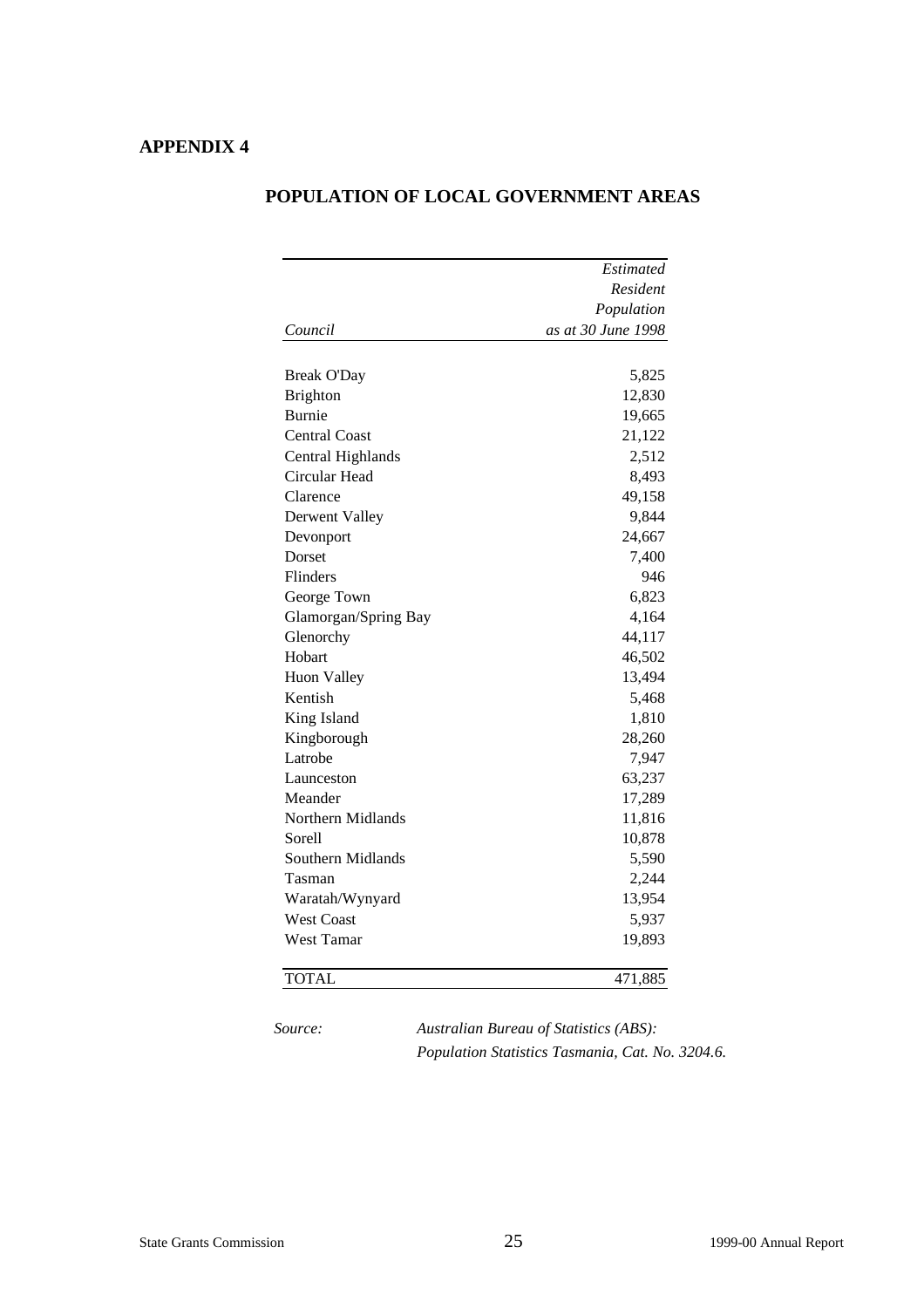#### **LENGTH OF LOCAL GOVERNMENT ROADS AS AT 21 MARCH 1999**

| Council              | Urban         | Urban    | Rural         | Rural    | Total     | <b>Bridge</b> |
|----------------------|---------------|----------|---------------|----------|-----------|---------------|
|                      | <b>Sealed</b> | Unsealed | <b>Sealed</b> | Unsealed | Roads     | Deck          |
|                      |               |          |               |          |           | Areas         |
|                      | km            | km       | km            | km       | km        | m2            |
| <b>Break O'Day</b>   | 52.59         | 40.26    | 129.02        | 332.95   | 554.81    | 6,749.0       |
| Brighton             | 70.35         | 4.60     | 37.78         | 38.19    | 150.92    | 1,529.0       |
| <b>Burnie</b>        | 114.20        | 0.17     | 159.51        | 71.78    | 345.66    | 2,804.8       |
| <b>Central Coast</b> | 126.29        | 1.37     | 394.58        | 139.83   | 662.07    | 5,817.0       |
| Central Highlands    | 8.67          | 5.83     | 77.68         | 654.56   | 746.74    | 4,312.0       |
| Circular Head        | 34.86         | 1.14     | 218.09        | 521.48   | 775.57    | 5,225.4       |
| Clarence             | 234.99        | 5.00     | 109.59        | 62.47    | 412.04    | 1,159.0       |
| Derwent Valley       | 32.00         | 4.40     | 65.84         | 228.87   | 331.10    | 4,411.0       |
| Devonport            | 162.07        | 0.34     | 68.12         | 14.56    | 245.09    | 1,065.0       |
| Dorset               | 38.30         | 11.71    | 196.39        | 523.63   | 770.03    | 8,660.0       |
| Flinders             | 4.41          | 5.08     | 66.76         | 305.09   | 381.35    | 1,539.0       |
| George Town          | 34.72         | 2.82     | 108.24        | 138.29   | 284.07    | 2,224.0       |
| Glamorgan/Spring Bay | 48.94         | 24.44    | 76.85         | 197.97   | 348.20    | 2,536.1       |
| Glenorchy            | 234.21        | 1.68     | 35.56         | 14.68    | 286.12    | 2,416.0       |
| Hobart               | 283.05        | 7.93     | 0.00          | 0.00     | 290.98    | 4,320.0       |
| <b>Huon Valley</b>   | 23.66         | 10.05    | 134.40        | 579.55   | 747.66    | 8,522.0       |
| Kentish              | 18.26         | 1.99     | 215.69        | 249.35   | 485.29    | 5,110.0       |
| King Island          | 7.74          | 12.81    | 35.83         | 365.03   | 421.41    | 993.0         |
| Kingborough          | 107.53        | 0.00     | 128.63        | 272.78   | 508.93    | 3,511.0       |
| Latrobe              | 42.63         | 9.22     | 116.63        | 113.10   | 281.58    | 1,887.5       |
| Launceston           | 349.74        | 1.26     | 124.97        | 240.47   | 716.44    | 4,330.0       |
| Meander              | 109.43        | 13.07    | 431.99        | 256.33   | 810.81    | 8,446.2       |
| Northern Midlands    | 79.20         | 14.69    | 465.52        | 413.24   | 972.65    | 8,621.5       |
| Sorell               | 29.25         | 42.05    | 84.63         | 177.50   | 333.42    | 3,651.9       |
| Southern Midlands    | 30.21         | 16.51    | 155.21        | 643.07   | 845.00    | 10,702.8      |
| Tasman               | 1.36          | 4.72     | 44.58         | 156.38   | 207.04    | 1,146.0       |
| Waratah/Wynyard      | 65.99         | 6.59     | 184.44        | 280.52   | 537.54    | 4,826.0       |
| <b>West Coast</b>    | 67.76         | 17.01    | 14.91         | 76.31    | 175.99    | 2,557.3       |
| West Tamar           | 71.32         | 5.11     | 185.37        | 185.25   | 447.05    | 2,861.5       |
| <b>TOTAL</b>         | 2,483.73      | 271.84   | 4,066.78      | 7,253.20 | 14,075.55 | 121,934       |

*Source: State Grants Commission Local Road Lengths, updated in 1999 to reflect additions, deletions and changes in road status*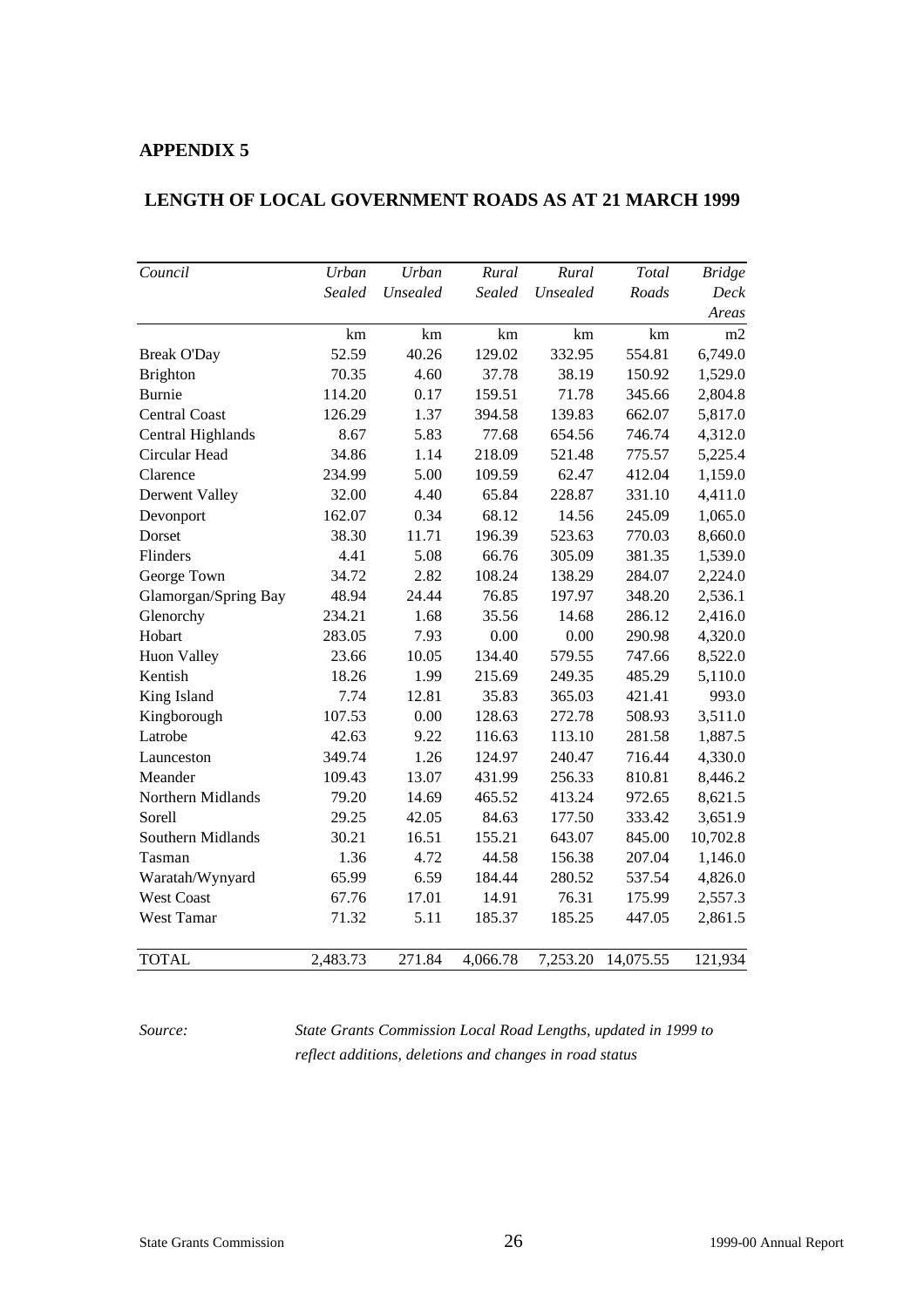| Council              | Land           | Capital           | Assessed      | Year              | Assessed     |
|----------------------|----------------|-------------------|---------------|-------------------|--------------|
|                      | Value          | Value             | Annual        | of last           | Annual Value |
|                      |                |                   |               | Value Revaluation | Adjustment   |
|                      |                |                   |               |                   | Factor*      |
|                      | \$             | \$                | \$            |                   |              |
| <b>Break O'Day</b>   | 169,307,970    | 398,617,269       | 21,481,518    | 1995              | 1.02         |
| <b>Brighton</b>      | 126, 152, 250  | 436,926,200       | 32,806,668    | 1994              | 1.05         |
| Burnie               | 338,482,447    | 1,094,237,000     | 83,199,182    | 1996              | 1.00         |
| <b>Central Coast</b> | 367,386,560    | 1,008,338,160     | 61,790,342    | 1994              | 1.05         |
| Central Highlands    | 162,023,650    | 305,222,850       | 13,613,480    | 1996              | 1.00         |
| Circular Head        | 276,026,950    | 596,074,050       | 31,791,144    | 1995              | 1.05         |
| Clarence             | 1,046,563,825  | 2,697,464,190     | 173,363,286   | 1995              | 1.00         |
| Derwent Valley       | 135,220,100    | 444,936,050       | 30,797,932    | 1998              | 1.00         |
| Devonport            | 407,429,870    | 1,245,851,170     | 96,211,662    | 1997              | 1.00         |
| Dorset               | 256,837,300    | 530,125,000       | 27,008,471    | 1998              | 1.00         |
| Flinders             | 43,400,650     | 88,120,900        | 3,921,857     | 1994              | 1.03         |
| George Town          | 100,075,150    | 371,572,850       | 22,842,566    | 1994              | 1.00         |
| Glamorgan/Spring Bay | 209, 265, 374  | 423,834,629       | 22, 227, 163  | 1994              | 1.00         |
| Glenorchy            | 637, 321, 355  | 2,104,975,460     | 178,482,685   | 1993              | 1.05         |
| Hobart               | 1,764,303,459  | 4,971,940,530     | 353,686,913   | 1996              | 1.00         |
| Huon Valley          | 265,836,375    | 691,952,940       | 40,300,835    | 1994              | 1.00         |
| Kentish              | 139,917,050    | 312,565,300       | 16,035,859    | 1995              | 1.05         |
| King Island          | 110,719,350    | 201,486,600       | 10,368,942    | 1998              | 1.00         |
| Kingborough          | 652,924,500    | 1,666,852,290     | 94,669,013    | 1997              | 1.00         |
| Latrobe              | 214,420,790    | 533,214,490       | 30,433,891    | 1997              | 1.00         |
| Launceston           | 1,000,834,650  | 3,540,629,125     | 270,900,439   | 1997              | 1.00         |
| Meander              | 321,032,850    | 928,774,050       | 54,189,781    | 1994              | 1.05         |
| Northern Midlands    | 274,021,650    | 708,885,700       | 38,779,378    | 1994              | 1.00         |
| Sorell               | 224,348,100    | 565,322,600       | 36,468,282    | 1998              | 1.00         |
| Southern Midlands    | 212,525,060    | 421,524,500       | 19,721,730    | 1995              | 1.00         |
| Tasman               | 101,212,480    | 202,002,500       | 10,535,600    | 1994              | 1.00         |
| Waratah/Wynyard      | 287,712,700    | 716,081,550       | 42,328,633    | 1998              | 1.00         |
| <b>West Coast</b>    | 26,827,745     | 174,166,195       | 18,447,577    | 1997              | 1.00         |
| West Tamar           | 308,433,150    | 963,629,650       | 56,611,697    | 1995              | 1.00         |
| <b>TOTAL</b>         | 10,180,563,360 | 28, 345, 323, 798 | 1,893,016,526 |                   |              |

#### **MUNICIPAL PROPERTY VALUATIONS AS AT 1 JULY 1998**

#### *Source: Office of the Valuer-General, Tasmania*

*\* These factors, provided by the Valuer-General, are used by the Commission to bring all AAV estimates to a common base year.*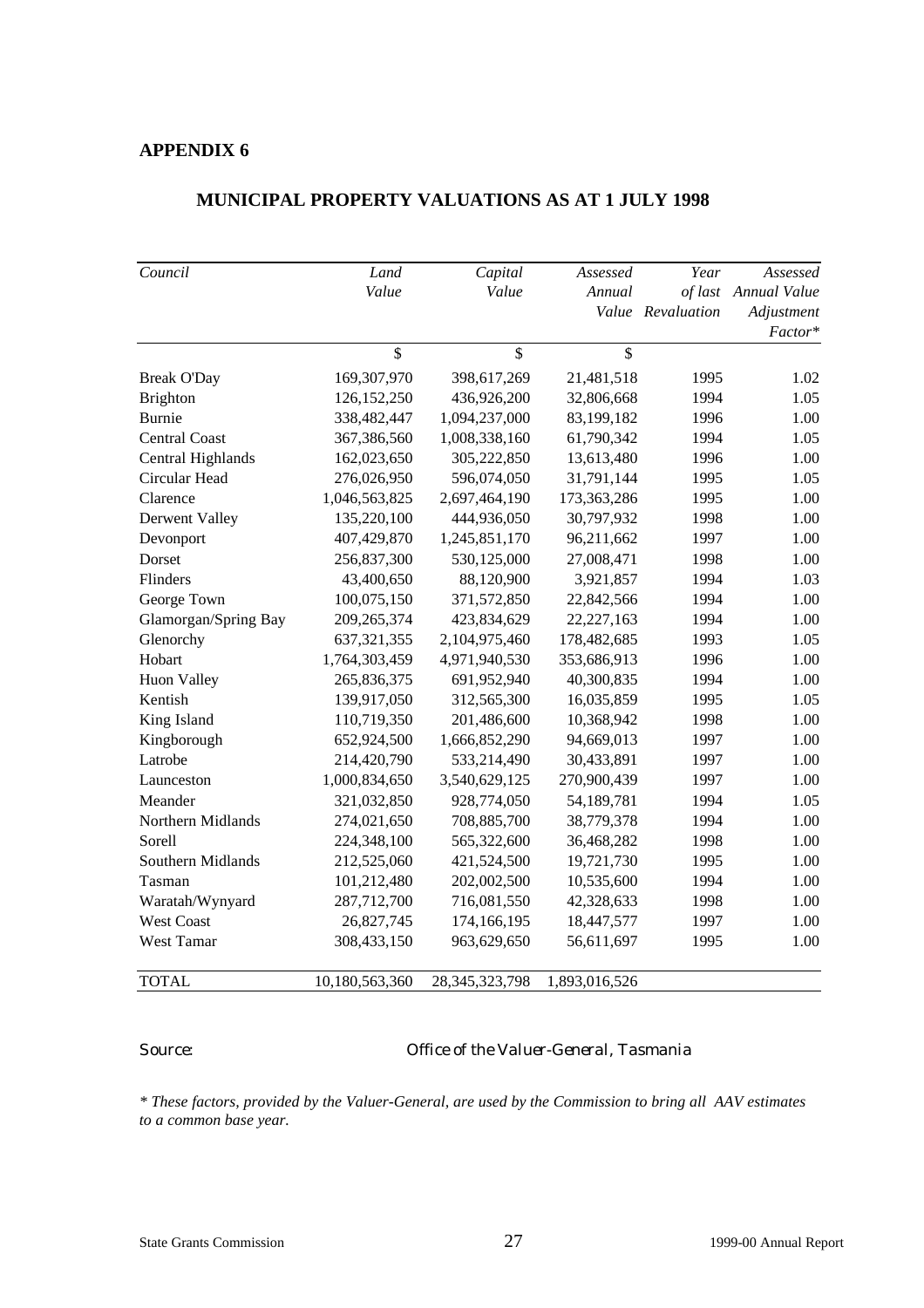| Council              | Ordinary        | Water and        | Total       |
|----------------------|-----------------|------------------|-------------|
|                      | <b>Services</b> | Sewerage         | Rate        |
|                      |                 |                  | Revenue     |
|                      | \$              | \$               | \$          |
| <b>Break O'Day</b>   | 1,684,000       | 1,249,000        | 2,933,000   |
| <b>Brighton</b>      | 2,324,000       | 1,852,000        | 4,176,000   |
| Burnie               | 7,734,000       | 4,356,000        | 12,090,000  |
| <b>Central Coast</b> | 5,590,000       | 3,367,000        | 8,957,000   |
| Central Highlands    | 1,019,000       | 215,000          | 1,234,000   |
| Circular Head        | 3,110,000       | 935,000          | 4,045,000   |
| Clarence             | 12,712,000      | 9,900,000        | 22,612,000  |
| Derwent Valley       | 2,367,000       | 1,960,000        | 4,327,000   |
| Devonport            | 9,388,000       | 6,165,000        | 15,553,000  |
| Dorset               | 1,705,000       | 892,000          | 2,597,000   |
| Flinders             | 371,000         | 86,000           | 457,000     |
| George Town          | 2,515,000       | 1,302,000        | 3,817,000   |
| Glamorgan/Spring Bay | 1,503,000       | 1,182,000        | 2,685,000   |
| Glenorchy            | 11,386,000      | 13,926,000       | 25,312,000  |
| Hobart               | 27,063,000      | 8,478,000        | 35,541,000  |
| <b>Huon Valley</b>   | 3,998,000       | 1,935,000        | 5,933,000   |
| Kentish              | 902,000         | 440,000          | 1,342,000   |
| King Island          | 812,000         | 256,000          | 1,068,000   |
| Kingborough          | 6,861,000       | 6,180,000        | 13,041,000  |
| Latrobe              | 2,084,000       | 1,997,000        | 4,081,000   |
| Launceston           | 23,078,000      | 17,359,000       | 40,437,000  |
| Meander              | 4,116,000       | 2,169,000        | 6,285,000   |
| Northern Midlands    | 3,199,000       | 1,566,000        | 4,765,000   |
| Sorell               | 3,483,000       | 1,091,000        | 4,574,000   |
| Southern Midlands    | 1,434,000       | 624,000          | 2,058,000   |
| Tasman               | 888,000         | $\boldsymbol{0}$ | 888,000     |
| Waratah/Wynyard      | 3,706,000       | 2,324,000        | 6,030,000   |
| West Coast           | 1,691,000       | 1,115,000        | 2,806,000   |
| West Tamar           | 3,656,000       | 3,361,000        | 7,017,000   |
| <b>TOTAL</b>         | 150,379,000     | 96,282,000       | 246,661,000 |

#### **RATE REVENUE RECEIVED BY LOCAL GOVERNMENT 1997-98**

*Source: Australian Bureau of Statistics (ABS): Government Finance Statistics, Tasmania Cat. No. 5501.6, and unpublished data.*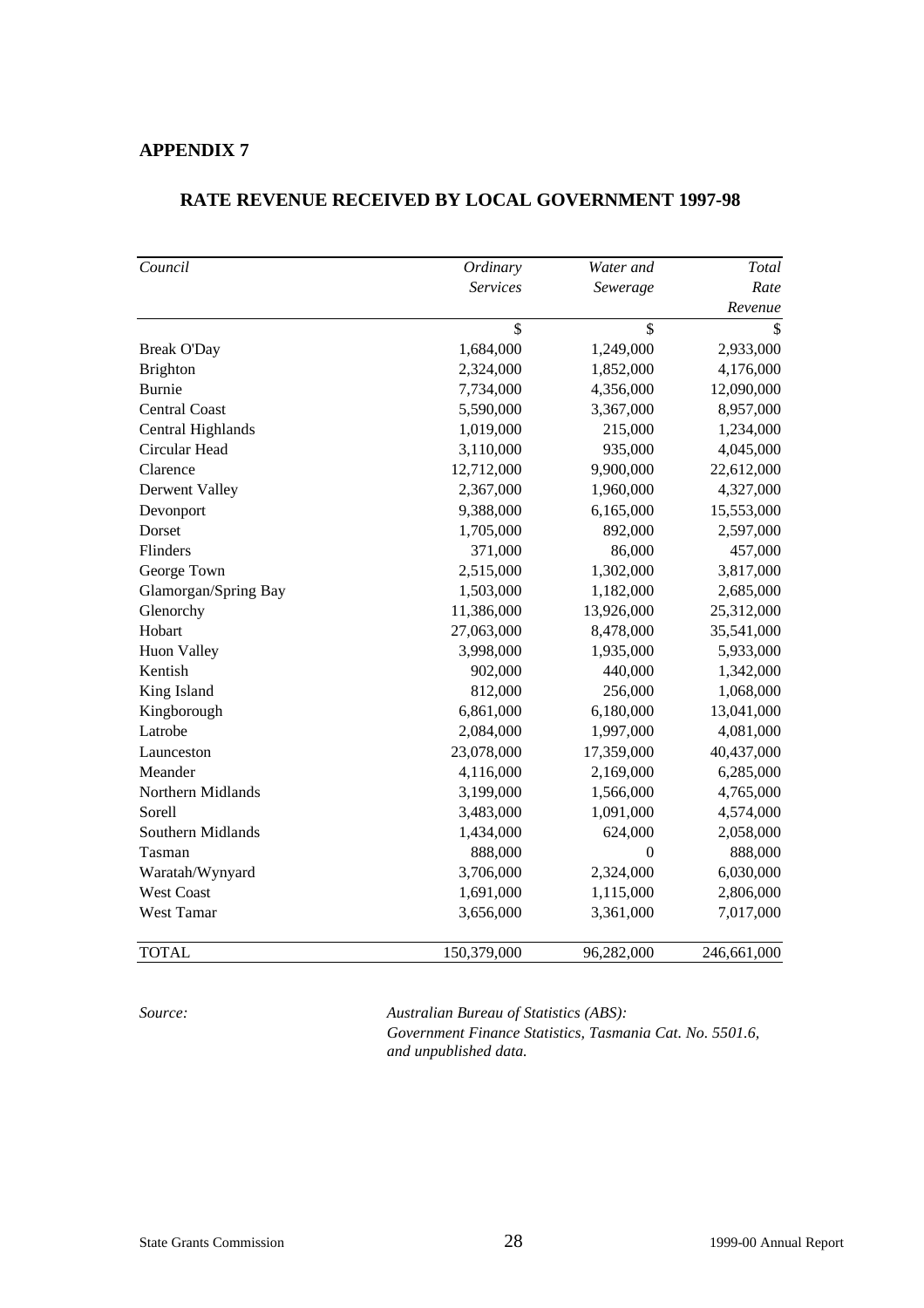|                      | Standardised | Specific Purpose |
|----------------------|--------------|------------------|
|                      | Revenue      | Payments         |
|                      |              | Treated by       |
| Council              |              | <b>Inclusion</b> |
|                      | \$           |                  |
| <b>Break O'Day</b>   | 2,780,256    | 732,881          |
| <b>Brighton</b>      | 4,362,478    | 254,007          |
| Burnie               | 10,113,364   | 690,323          |
| <b>Central Coast</b> | 8,099,950    | 873,309          |
| Central Highlands    | 1,662,613    | 759,683          |
| Circular Head        | 4,140,523    | 798,266          |
| Clarence             | 22,312,372   | 742,391          |
| Derwent Valley       | 3,970,150    | 464,191          |
| Devonport            | 12,295,558   | 622,790          |
| Dorset               | 3,405,530    | 1,040,320        |
| Flinders             | 493,091      | 399,823          |
| George Town          | 2,773,124    | 358,183          |
| Glamorgan/Spring Bay | 2,956,685    | 486,474          |
| Glenorchy            | 23,786,945   | 711,546          |
| Hobart               | 41,399,055   | 821,668          |
| <b>Huon Valley</b>   | 5,171,955    | 930,543          |
| Kentish              | 2,080,421    | 590,197          |
| King Island          | 1,248,235    | 491,724          |
| Kingborough          | 11,951,715   | 889,190          |
| Latrobe              | 3,903,849    | 319,747          |
| Launceston           | 34,654,585   | 1,813,296        |
| Meander              | 7,192,603    | 1,073,922        |
| Northern Midlands    | 4,825,994    | 1,279,301        |
| Sorell               | 4,566,108    | 479,347          |
| Southern Midlands    | 2,521,937    | 1,240,548        |
| Tasman               | 1,301,732    | 264,257          |
| Waratah/Wynyard      | 5,200,425    | 698,123          |
| <b>West Coast</b>    | 2,209,001    | 310,354          |
| West Tamar           | 7,256,749    | 488,596          |
| <b>TOTAL</b>         | 238,637,000  | 20,625,002       |

#### **STANDARDISED REVENUE AND SPECIFIC PURPOSE PAYMENTS 1999-00 ASSESSMENTS\***

*\* These are three-year averages.*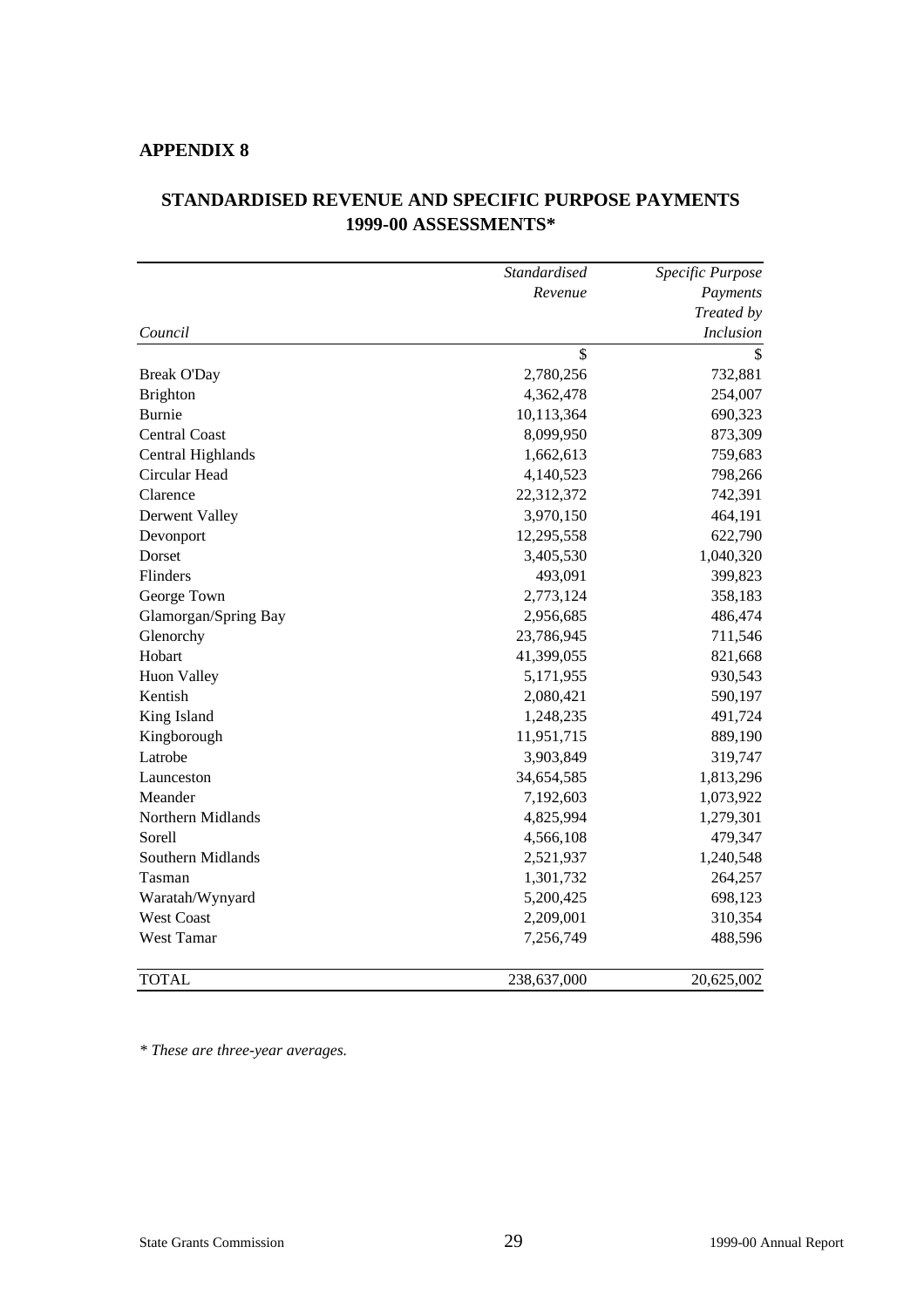| Council              | General        | Health                    | Protection  | Recreation |
|----------------------|----------------|---------------------------|-------------|------------|
|                      | Administration | Housing                   | of the      | & Culture  |
|                      |                | & Welfare                 | Environment |            |
|                      |                |                           |             |            |
|                      | \$             | $\boldsymbol{\mathsf{S}}$ | \$          | \$         |
| <b>Break O'Day</b>   | 611,132        | 94,877                    | 331,822     | 487,296    |
| <b>Brighton</b>      | 1,346,064      | 208,973                   | 730,863     | 1,073,306  |
| <b>Burnie</b>        | 2,063,161      | 320,301                   | 1,120,220   | 1,645,095  |
| <b>Central Coast</b> | 2,216,023      | 344,032                   | 1,203,218   | 1,766,982  |
| Central Highlands    | 263,547        | 40,915                    | 143,096     | 210,144    |
| Circular Head        | 891,046        | 138,333                   | 483,805     | 710,490    |
| Clarence             | 5,157,431      | 800,679                   | 2,800,293   | 4,112,360  |
| Derwent Valley       | 1,032,787      | 160,338                   | 560,765     | 823,509    |
| Devonport            | 2,587,948      | 401,773                   | 1,405,159   | 2,063,542  |
| Dorset               | 776,374        | 120,530                   | 421,542     | 619,054    |
| Flinders             | 99,250         | 15,408                    | 53,889      | 79,139     |
| George Town          | 715,838        | 111,132                   | 388,673     | 570,785    |
| Glamorgan/Spring Bay | 436,868        | 67,823                    | 237,203     | 348,343    |
| Glenorchy            | 4,628,552      | 718,572                   | 2,513,132   | 3,690,651  |
| Hobart               | 4,878,776      | 757,418                   | 2,648,993   | 3,890,170  |
| <b>Huon Valley</b>   | 1,415,728      | 219,788                   | 768,688     | 1,128,854  |
| Kentish              | 573,677        | 89,062                    | 311,485     | 457,431    |
| King Island          | 189,897        | 29,481                    | 103,107     | 151,417    |
| Kingborough          | 2,964,909      | 460,295                   | 1,609,835   | 2,364,118  |
| Latrobe              | 833,763        | 129,440                   | 452,702     | 664,814    |
| Launceston           | 6,634,535      | 1,029,996                 | 3,602,305   | 5,290,153  |
| Meander              | 1,813,882      | 281,601                   | 984,870     | 1,446,328  |
| Northern Midlands    | 1,239,680      | 192,457                   | 673,100     | 988,479    |
| Sorell               | 1,141,270      | 177,179                   | 619,667     | 910,010    |
| Southern Midlands    | 586,477        | 91,049                    | 318,435     | 467,637    |
| Tasman               | 235,430        | 36,550                    | 127,830     | 187,724    |
| Waratah/Wynyard      | 1,463,989      | 227,281                   | 794,892     | 1,167,335  |
| <b>West Coast</b>    | 622,883        | 96,701                    | 338,202     | 496,666    |
| West Tamar           | 2,087,082      | 324,015                   | 1,133,208   | 1,664,168  |
| <b>TOTAL</b>         | 49,508,000     | 7,686,000                 | 26,881,000  | 39,476,000 |

#### **STANDARD EXPENDITURE, 1999-00 ASSESSMENTS**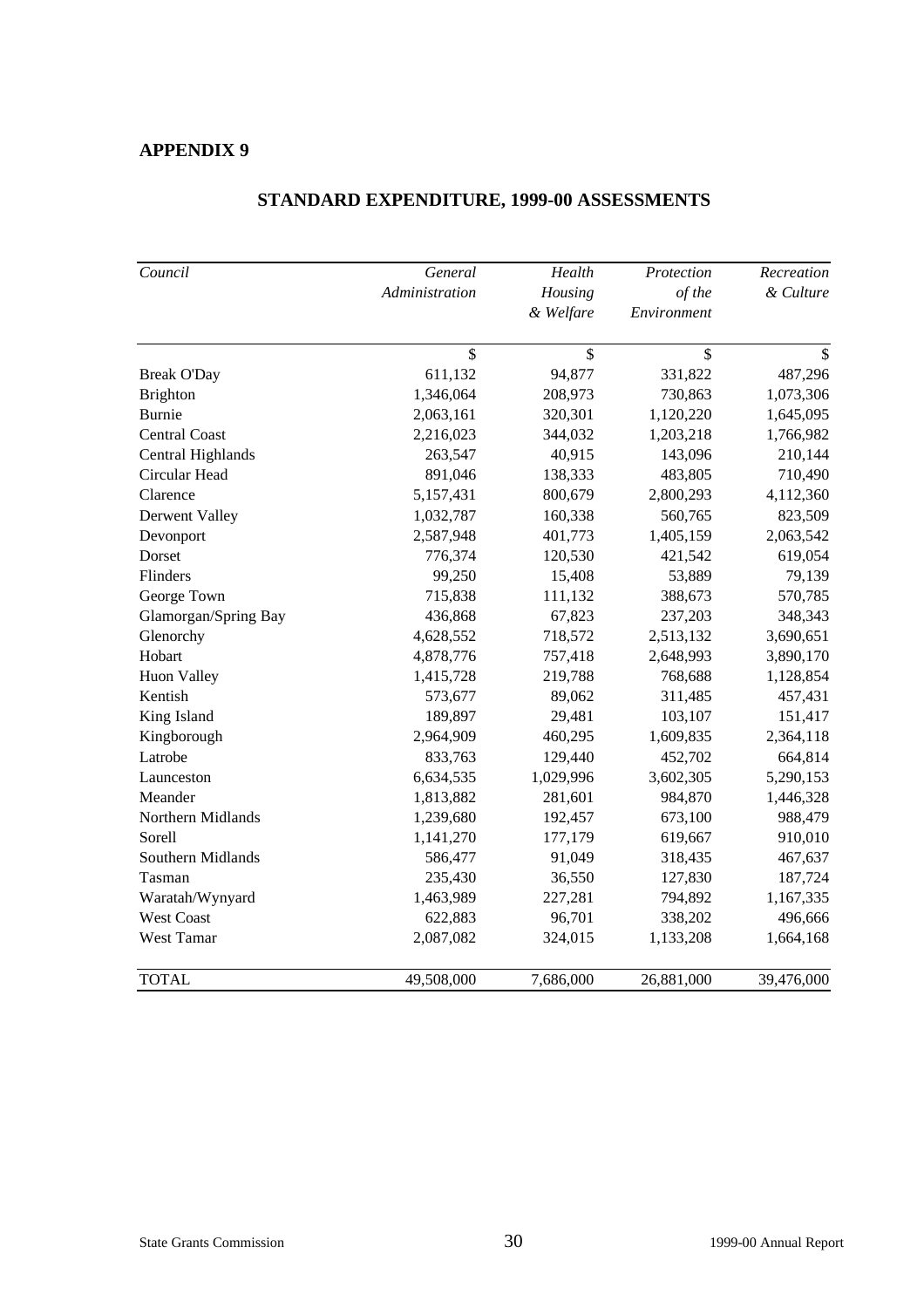| Other     | Water      | Sewerage   | Law, Order | Community   |
|-----------|------------|------------|------------|-------------|
|           |            |            | and Public | & Regional  |
|           |            |            | Safety     | Development |
|           |            |            |            |             |
| \$        | \$         | \$         | \$         | \$          |
| 119,812   | 595,085    | 292,674    | 28,910     | 284,050     |
| 263,895   | 1,310,720  | 644,637    | 63,676     | 625,642     |
| 404,481   | 2,008,987  | 988,058    | 97,599     | 958,944     |
| 434,449   | 2,157,835  | 1,061,264  | 104,830    | 1,029,993   |
| 51,668    | 256,627    | 126,214    | 12,467     | 122,495     |
| 174,689   | 867,649    | 426,726    | 42,151     | 414,153     |
| 1,011,110 | 5,022,008  | 2,469,919  | 243,975    | 2,397,141   |
| 202,477   | 1,005,668  | 494,607    | 48,856     | 480,033     |
| 507,365   | 2,519,994  | 1,239,381  | 122,424    | 1,202,862   |
| 152,207   | 755,988    | 371,809    | 36,727     | 360,854     |
| 19,458    | 96,644     | 47,531     | 4,695      | 46,131      |
| 140,339   | 697,041    | 342,818    | 33,863     | 332,717     |
| 85,648    | 425,396    | 209,218    | 20,666     | 203,053     |
| 907,424   | 4,507,016  | 2,216,636  | 218,956    | 2,151,321   |
| 956,480   | 4,750,669  | 2,336,469  | 230,793    | 2,267,624   |
| 277,552   | 1,378,554  | 677,999    | 66,972     | 658,021     |
| 112,469   | 558,614    | 274,737    | 27,138     | 266,642     |
| 37,229    | 184,911    | 90,943     | 8,983      | 88,263      |
| 581,268   | 2,887,057  | 1,419,909  | 140,256    | 1,378,071   |
| 163,458   | 811,870    | 399,293    | 39,442     | 387,528     |
| 1,300,695 | 6,460,326  | 3,177,311  | 313,850    | 3,083,689   |
| 355,610   | 1,766,253  | 868,677    | 85,807     | 843,081     |
| 243,038   | 1,207,129  | 593,689    | 58,644     | 576,195     |
| 223,745   | 1,111,302  | 546,560    | 53,988     | 530,455     |
| 114,978   | 571,077    | 280,867    | 27,744     | 272,591     |
| 46,156    | 229,248    | 112,749    | 11,137     | 109,426     |
| 287,014   | 1,425,548  | 701,112    | 69,255     | 680,453     |
| 122,116   | 606,527    | 298,302    | 29,466     | 289,512     |
| 409,171   | 2,032,280  | 999,514    | 98,730     | 970,062     |
|           |            |            |            |             |
| 9,706,000 | 48,208,024 | 23,709,622 | 2,342,000  | 23,011,000  |

### **STANDARD EXPENDITURE, 1999-00 ASSESSMENTS continued**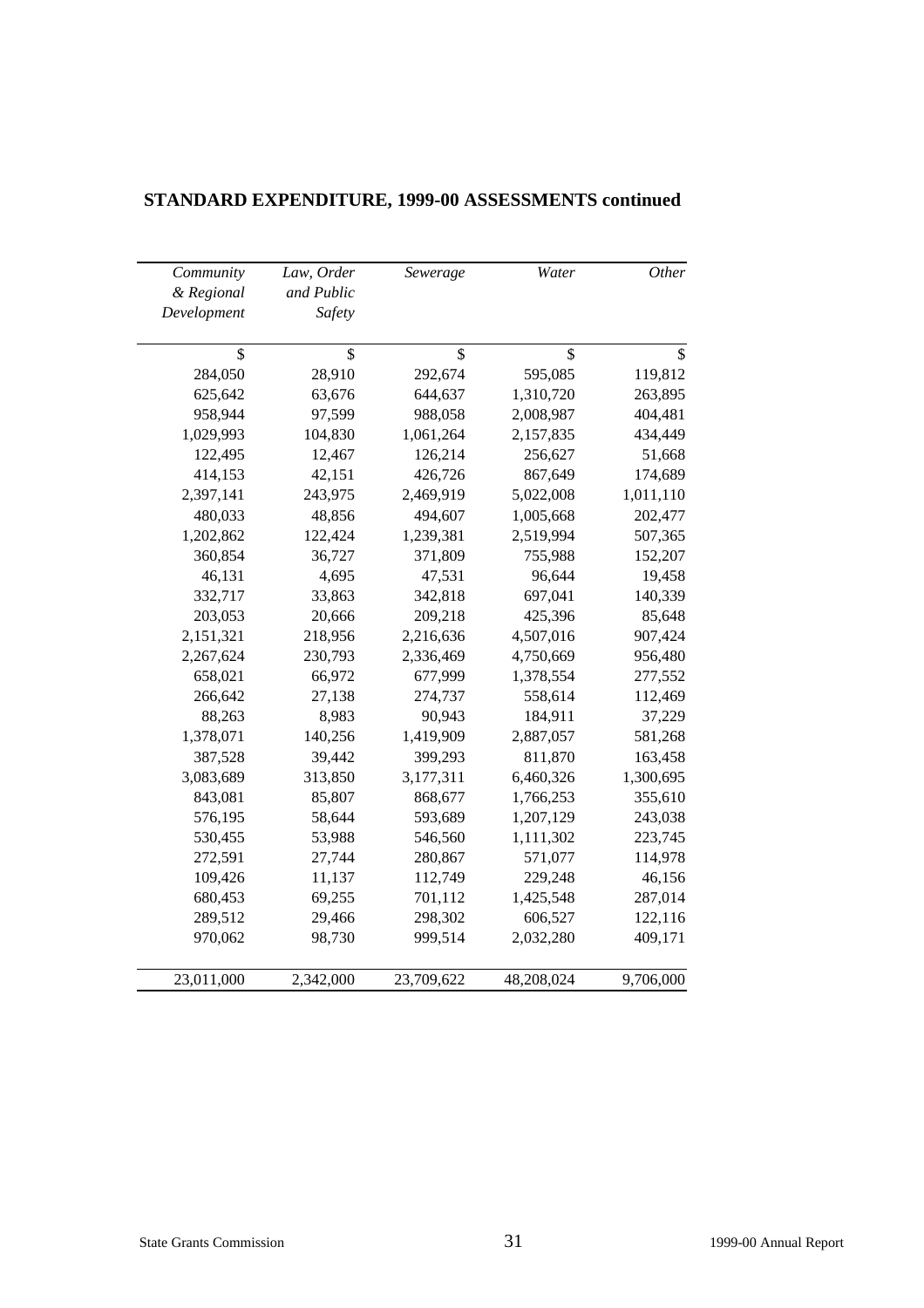| Council              | General        | Health,       | Protection  | Recreation    |
|----------------------|----------------|---------------|-------------|---------------|
|                      | Administration | Housing       | of the      | & Culture     |
|                      |                | & Welfare     | Environment |               |
|                      | \$             | $\mathsf{\$}$ | \$          | $\mathcal{S}$ |
| <b>Break O'Day</b>   | 1,350,840      | 170,720       | 551,657     | 899,884       |
| <b>Brighton</b>      | 1,863,874      | 275,123       | 869,519     | 1,299,077     |
| <b>Burnie</b>        | 3,200,660      | 391,689       | 1,470,127   | 2,310,719     |
| <b>Central Coast</b> | 2,770,126      | 414,998       | 1,373,819   | 2,136,290     |
| Central Highlands    | 774,509        | 89,195        | 307,614     | 481,125       |
| Circular Head        | 1,621,776      | 212,048       | 694,420     | 1,130,497     |
| Clarence             | 5,302,718      | 850,655       | 2,917,852   | 5,018,201     |
| Derwent Valley       | 1,637,008      | 223,404       | 735,572     | 1,156,862     |
| Devonport            | 3,493,430      | 465,295       | 1,638,337   | 2,603,187     |
| Dorset               | 1,448,967      | 188,786       | 617,478     | 984,982       |
| Flinders             | 546,770        | 53,759        | 174,406     | 278,042       |
| George Town          | 1,326,547      | 175,593       | 562,936     | 877,845       |
| Glamorgan/Spring Bay | 1,143,073      | 125,540       | 481,164     | 748,687       |
| Glenorchy            | 5,193,834      | 773,234       | 2,794,275   | 4,288,158     |
| Hobart               | 8,131,153      | 809,000       | 3,968,689   | 4,709,006     |
| Huon Valley          | 2,092,407      | 302,003       | 984,926     | 1,536,289     |
| Kentish              | 1,150,814      | 143,552       | 476,954     | 743,267       |
| King Island          | 606,583        | 67,552        | 207,463     | 358,079       |
| Kingborough          | 3,251,644      | 502,994       | 1,741,408   | 2,692,287     |
| Latrobe              | 1,483,207      | 195,161       | 659,346     | 1,014,738     |
| Launceston           | 8,528,092      | 1,147,096     | 4,303,445   | 6,832,924     |
| Meander              | 2,568,913      | 370,496       | 1,242,097   | 1,925,234     |
| Northern Midlands    | 1,899,368      | 262,280       | 875,262     | 1,383,637     |
| Sorell               | 1,900,581      | 266,138       | 883,539     | 1,343,373     |
| Southern Midlands    | 1,163,250      | 149,313       | 473,303     | 748,483       |
| Tasman               | 722,673        | 80,776        | 282,738     | 459,534       |
| Waratah/Wynyard      | 2,115,169      | 293,691       | 994,574     | 1,529,826     |
| <b>West Coast</b>    | 1,415,830      | 171,520       | 576,170     | 970,188       |
| West Tamar           | 2,674,040      | 389,598       | 1,299,256   | 2,015,066     |
| <b>TOTAL</b>         | 71,377,853     | 9,561,209     | 34,158,346  | 52,475,484    |

#### **STANDARDISED EXPENDITURE, 1999-00 ASSESSMENTS**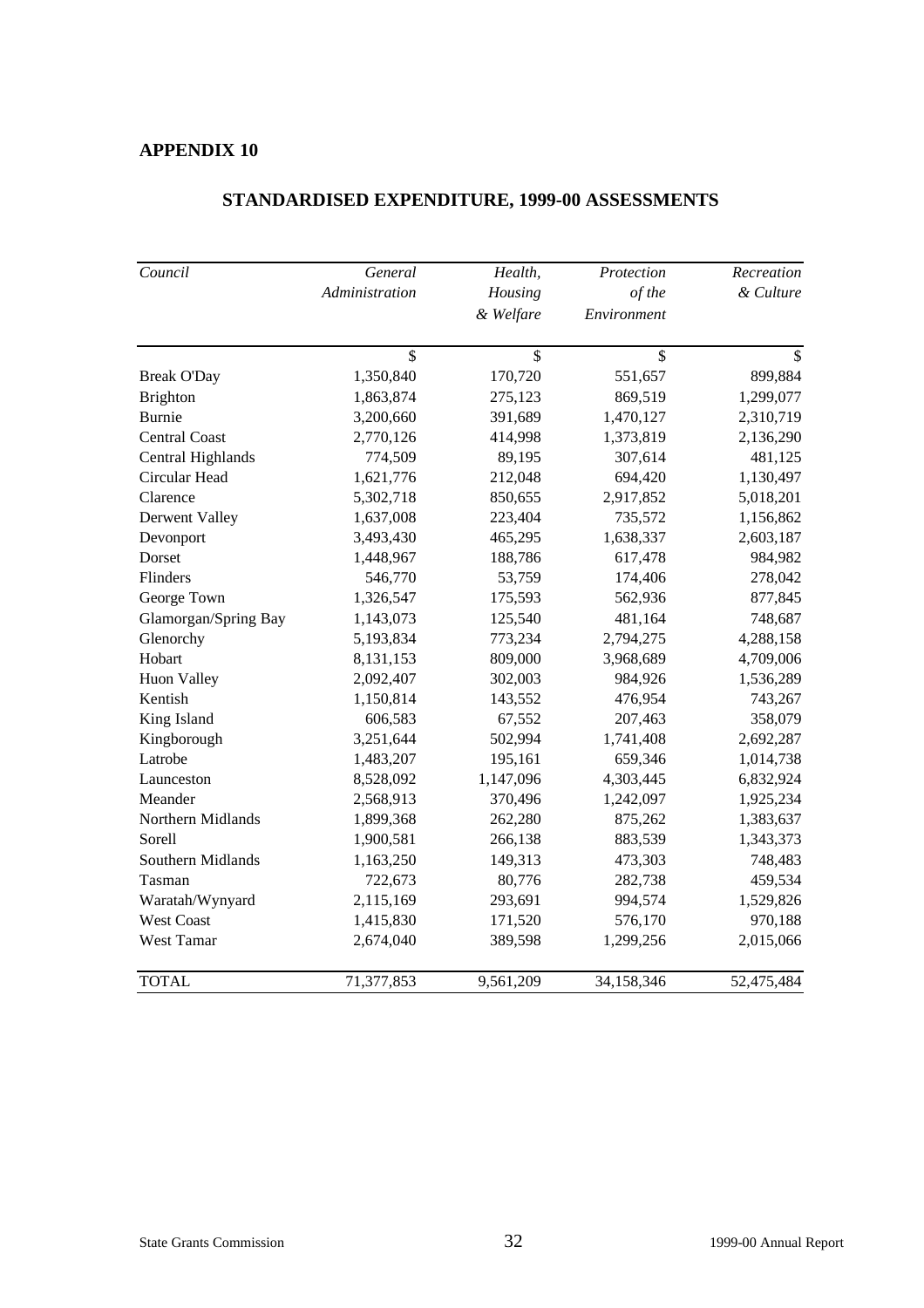| Community   | Law, Order | Sewerage   | Water      | Other              | Roads              |
|-------------|------------|------------|------------|--------------------|--------------------|
| & Regional  | and Public |            |            |                    |                    |
| Development | Safety     |            |            |                    |                    |
|             |            |            |            |                    |                    |
| \$          | \$         | \$         | \$         | $\mathbf{\hat{S}}$ | $\mathbf{\hat{S}}$ |
| 524,553     | 34,728     | 369,516    | 751,325    | 119,812            | 3,239,377          |
| 757,246     | 65,680     | 648,694    | 1,318,969  | 263,895            | 1,882,292          |
| 1,174,334   | 102,977    | 1,242,867  | 2,498,011  | 404,481            | 4,855,990          |
| 1,245,267   | 113,252    | 1,130,589  | 2,296,376  | 434,449            | 5,142,399          |
| 280,453     | 15,023     | 187,052    | 380,327    | 51,668             | 3,690,134          |
| 658,979     | 49,957     | 486,451    | 989,085    | 174,689            | 4,509,866          |
| 2,685,451   | 250,123    | 2,612,277  | 5,301,240  | 1,011,110          | 5,681,059          |
| 674,348     | 52,110     | 525,411    | 1,068,301  | 202,477            | 1,868,751          |
| 1,421,198   | 128,256    | 1,408,884  | 2,842,972  | 507,365            | 4,354,825          |
| 574,157     | 42,132     | 419,709    | 853,381    | 152,207            | 4,515,989          |
| 162,074     | 6,294      | 58,562     | 119,072    | 97,289             | 1,862,131          |
| 511,706     | 37,064     | 373,333    | 759,087    | 140,339            | 2,046,775          |
| 436,418     | 23,295     | 316,700    | 643,936    | 85,648             | 2,065,775          |
| 2,284,483   | 226,381    | 2,596,093  | 5,124,917  | 907,424            | 5,412,751          |
| 2,835,637   | 238,074    | 4,091,423  | 7,835,651  | 956,480            | 5,025,765          |
| 895,520     | 72,064     | 753,063    | 1,531,179  | 277,552            | 3,974,790          |
| 433,258     | 29,154     | 307,889    | 626,021    | 112,469            | 2,912,866          |
| 208,728     | 12,353     | 106,306    | 216,148    | 111,687            | 2,270,139          |
| 1,569,364   | 146,128    | 1,507,814  | 3,070,066  | 581,268            | 4,560,389          |
| 591,502     | 44,092     | 455,592    | 926,340    | 163,458            | 1,850,637          |
| 3,736,292   | 334,267    | 4,182,680  | 8,169,623  | 1,300,695          | 10,621,200         |
| 1,122,241   | 99,779     | 994,546    | 2,023,723  | 355,610            | 5,427,472          |
| 806,538     | 64,442     | 649,522    | 1,320,652  | 243,038            | 6,205,526          |
| 783,067     | 62,135     | 659,307    | 1,340,547  | 223,745            | 2,149,526          |
| 436,299     | 31,210     | 303,609    | 617,318    | 114,978            | 4,658,595          |
| 267,867     | 13,242     | 164,949    | 335,386    | 46,156             | 1,053,196          |
| 891,752     | 74,765     | 759,219    | 1,543,696  | 287,014            | 3,655,970          |
| 565,533     | 37,469     | 406,754    | 827,039    | 122,116            | 1,682,543          |
| 1,174,604   | 106,734    | 1,059,111  | 2,153,457  | 409,171            | 3,139,481          |
|             |            |            |            |                    |                    |
| 29,708,869  | 2,513,182  | 28,777,920 | 57,483,845 | 9,858,290          | 110,316,205        |

### **STANDARDISED EXPENDITURE, 1999-00 ASSESSMENTS continued**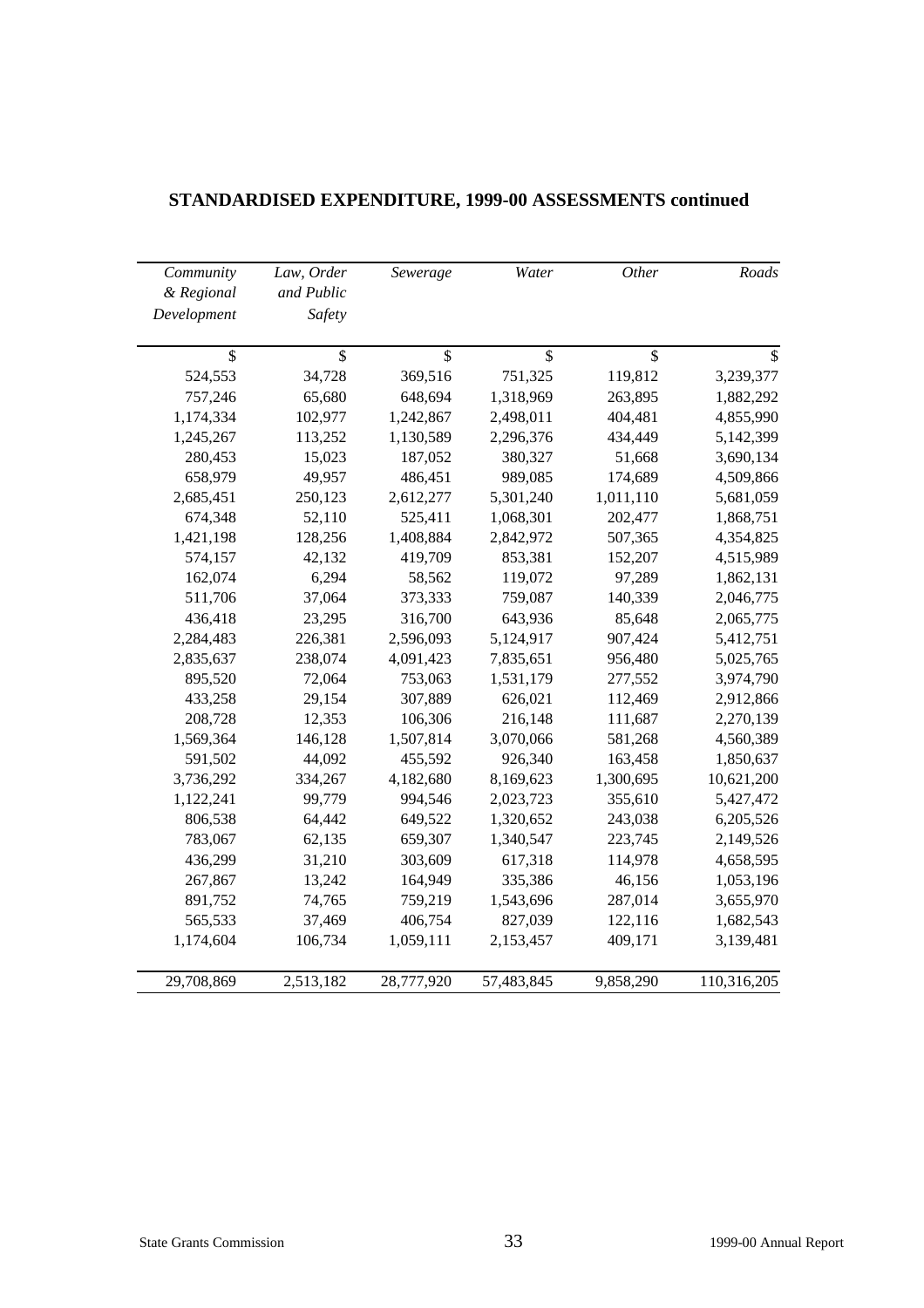| Council                  | Absentee<br>Population | Unemp-<br>loyment | Age<br>Profile | <b>Influx</b> | Worker Climate | tripper | Day- Dispersion Isolation |          | Popu-<br>lation |
|--------------------------|------------------------|-------------------|----------------|---------------|----------------|---------|---------------------------|----------|-----------------|
|                          |                        |                   |                |               |                |         |                           |          | Decline         |
| <b>Break O'Day</b>       | 1.12                   | 1.09              | 1.01           | 1.00          | 1.00           | 1.03    | 1.04                      | 1.16     | 1.00            |
| <b>Brighton</b>          | 1.00                   | 1.11              | 1.00           | 1.00          | 1.00           | 1.00    | 1.01                      | 1.02     | 1.00            |
| <b>Burnie</b>            | 1.02                   | 1.08              | 1.01           | 1.16          | 1.00           | 1.04    | 1.01                      | 1.03     | 1.00            |
| <b>Central Coast</b>     | 1.01                   | 1.06              | 1.01           | 1.00          | 1.00           | 1.02    | 1.02                      | 1.05     | 1.00            |
| <b>Central Highlands</b> | 1.19                   | 1.08              | 1.00           | 1.00          | 1.02           | 1.03    | 1.10                      | 1.08     | 1.03            |
| Circular Head            | 1.04                   | 1.03              | 1.01           | 1.00          | 1.02           | 1.02    | 1.04                      | 1.13     | 1.00            |
| Clarence                 | 1.01                   | 1.04              | 1.01           | 1.00          | 1.00           | 1.08    | 1.01                      | $1.00\,$ | 1.00            |
| Derwent Valley           | 1.01                   | 1.07              | 1.00           | 1.00          | 1.00           | 1.06    | 1.03                      | 1.03     | 1.00            |
| Devonport                | 1.01                   | 1.08              | 1.02           | 1.06          | 1.00           | 1.03    | 1.01                      | 1.02     | 1.00            |
| Dorset                   | 1.06                   | 1.05              | 1.01           | 1.00          | 1.00           | 1.03    | 1.04                      | 1.09     | 1.00            |
| Flinders                 | 1.09                   | 1.06              | 1.00           | 1.00          | 1.00           | 1.00    | 1.06                      | 1.28     | 1.00            |
| George Town              | 1.06                   | 1.09              | 1.01           | 1.00          | 1.00           | 1.02    | 1.01                      | 1.07     | 1.00            |
| Glamorgan/Spring Bay     | 1.14                   | 1.09              | 1.01           | 1.00          | 1.00           | 1.03    | 1.03                      | 1.09     | 1.00            |
| Glenorchy                | 1.01                   | 1.06              | 1.02           | 1.07          | 1.00           | 1.02    | 1.00                      | 1.00     | 1.00            |
| Hobart                   | 1.02                   | 1.05              | 1.03           | 1.40          | 1.00           | 1.03    | 1.00                      | $1.00\,$ | 1.00            |
| Huon Valley              | 1.05                   | 1.09              | 1.00           | 1.00          | 1.00           | 1.05    | 1.04                      | 1.03     | 1.00            |
| Kentish                  | 1.02                   | 1.10              | 1.00           | 1.00          | 1.00           | 1.04    | 1.02                      | 1.06     | 1.00            |
| King Island              | 1.07                   | 1.00              | 1.00           | 1.00          | 1.02           | 1.00    | 1.03                      | 1.35     | 1.00            |
| Kingborough              | 1.02                   | 1.02              | 1.00           | 1.00          | 1.00           | 1.05    | 1.03                      | 1.00     | 1.00            |
| Latrobe                  | 1.04                   | 1.06              | 1.01           | 1.00          | 1.00           | 1.04    | 1.01                      | 1.03     | 1.00            |
| Launceston               | 1.01                   | 1.07              | 1.03           | $1.11$        | $1.00\,$       | 1.03    | 1.02                      | 1.01     | 1.00            |
| Meander                  | 1.01                   | 1.03              | 1.01           | 1.00          | 1.00           | 1.02    | 1.03                      | 1.05     | 1.00            |
| Northern Midlands        | 1.02                   | 1.05              | 1.01           | 1.00          | 1.00           | 1.06    | 1.05                      | 1.04     | 1.00            |
| Sorell                   | 1.07                   | 1.06              | 1.00           | 1.00          | 1.00           | 1.03    | 1.03                      | 1.02     | 1.00            |
| Southern Midlands        | 1.03                   | 1.08              | 1.00           | 1.00          | 1.00           | 1.03    | 1.04                      | 1.09     | 1.00            |
| Tasman                   | 1.17                   | 1.11              | 1.00           | 1.00          | 1.00           | 1.13    | 1.02                      | 1.11     | 1.00            |
| Waratah/Wynyard          | 1.03                   | 1.03              | 1.01           | 1.00          | 1.00           | 1.02    | 1.03                      | 1.04     | 1.00            |
| West Coast               | 1.05                   | 1.06              | 1.00           | 1.00          | 1.05           | 1.02    | 1.05                      | 1.18     | 1.04            |
| West Tamar               | 1.03                   | 1.02              | 1.00           | 1.00          | 1.00           | 1.01    | 1.02                      | 1.06     | 1.00            |

#### **DISABILITY FACTORS, 1999-00 ASSESSMENTS**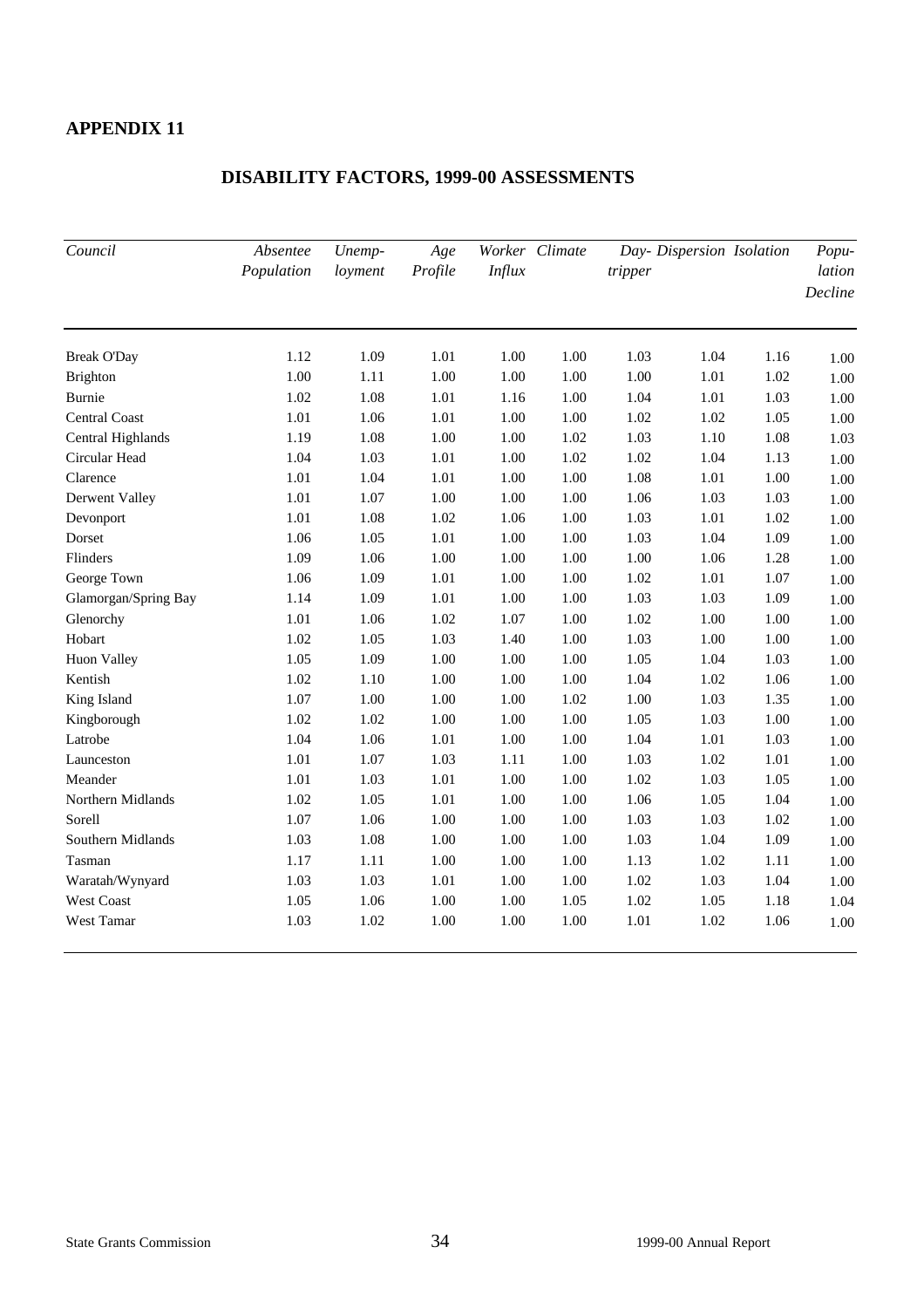| Council              | Popu-  | Tourism |       | Regional Responsibility |      |      | Scale  |      | Equivalent       |       |
|----------------------|--------|---------|-------|-------------------------|------|------|--------|------|------------------|-------|
|                      | lation |         |       | Gen Comm &. Recreat.    |      | High | Medium | Low  | <b>Tenements</b> |       |
|                      | Growth |         | Admin | Region. & Cult          |      |      |        |      | Sewerage         | Water |
|                      |        |         |       | Devel.                  |      |      |        |      |                  |       |
| <b>Break O'Day</b>   | 1.00   | 1.11    | 1.00  | 1.00                    | 1.00 | 1.79 | 1.39   | 1.00 | 1.00             | 1.00  |
| Brighton             | 1.00   | 1.00    | 1.00  | 1.00                    | 1.00 | 1.36 | 1.18   | 1.00 | 1.00             | 1.00  |
| Burnie               | 1.00   | 1.02    | 1.14  | 1.01                    | 1.19 | 1.17 | 1.08   | 1.00 | 1.05             | 1.03  |
| <b>Central Coast</b> | 1.00   | 1.03    | 1.00  | 1.00                    | 1.00 | 1.14 | 1.07   | 1.00 | 1.01             | 1.01  |
| Central Highlands    | 1.00   | 1.14    | 1.00  | 1.00                    | 1.00 | 2.40 | 1.70   | 1.00 | 1.00             | 1.00  |
| Circular Head        | 1.00   | 1.04    | 1.00  | 1.00                    | 1.00 | 1.57 | 1.28   | 1.00 | 1.00             | 1.00  |
| Clarence             | 1.00   | 1.01    | 1.00  | 1.00                    | 1.10 | 1.00 | 1.00   | 1.00 | 1.03             | 1.03  |
| Derwent Valley       | 1.00   | 1.02    | 1.00  | 1.00                    | 1.00 | 1.49 | 1.24   | 1.00 | 1.00             | 1.00  |
| Devonport            | 1.00   | 1.03    | 1.14  | 1.02                    | 1.10 | 1.08 | 1.04   | 1.00 | 1.03             | 1.02  |
| Dorset               | 1.00   | 1.03    | 1.00  | 1.00                    | 1.00 | 1.65 | 1.32   | 1.00 | 1.00             | 1.00  |
| Flinders             | 1.00   | 1.08    | 1.00  | 1.00                    | 1.00 | 5.00 | 3.00   | 1.00 | 1.00             | 1.00  |
| George Town          | 1.00   | 1.02    | 1.00  | 1.00                    | 1.00 | 1.69 | 1.35   | 1.00 | 1.00             | 1.00  |
| Glamorgan/Spring Bay | 1.00   | 1.35    | 1.00  | 1.00                    | 1.00 | 2.01 | 1.51   | 1.00 | 1.00             | 1.00  |
| Glenorchy            | 1.00   | 1.01    | 1.03  | 1.00                    | 1.10 | 1.00 | 1.00   | 1.00 | 1.08             | 1.05  |
| Hobart               | 1.00   | 1.05    | 1.20  | 1.12                    | 1.08 | 1.00 | 1.00   | 1.00 | 1.28             | 1.18  |
| Huon Valley          | 1.00   | 1.02    | 1.00  | 1.00                    | 1.00 | 1.33 | 1.17   | 1.00 | 1.00             | 1.00  |
| Kentish              | 1.00   | 1.08    | 1.00  | 1.00                    | 1.00 | 1.83 | 1.41   | 1.00 | 1.00             | 1.00  |
| King Island          | 1.00   | 1.06    | 1.00  | 1.00                    | 1.00 | 2.69 | 1.85   | 1.00 | 1.00             | 1.00  |
| Kingborough          | 1.00   | 1.01    | 1.00  | 1.00                    | 1.00 | 1.03 | 1.02   | 1.00 | 1.00             | 1.00  |
| Latrobe              | 1.06   | 1.03    | 1.00  | 1.00                    | 1.00 | 1.61 | 1.30   | 1.00 | 1.00             | 1.00  |
| Launceston           | 1.00   | 1.03    | 1.11  | 1.08                    | 1.16 | 1.00 | 1.00   | 1.00 | 1.15             | 1.10  |
| Meander              | 1.07   | 1.02    | 1.00  | 1.00                    | 1.00 | 1.22 | 1.11   | 1.00 | 1.00             | 1.00  |
| Northern Midlands    | 1.00   | 1.02    | 1.00  | 1.00                    | 1.00 | 1.40 | 1.20   | 1.00 | 1.00             | 1.00  |
| Sorell               | 1.10   | 1.00    | 1.00  | 1.00                    | 1.00 | 1.44 | 1.22   | 1.00 | 1.00             | 1.00  |
| Southern Midlands    | 1.00   | 1.02    | 1.00  | 1.00                    | 1.00 | 1.82 | 1.41   | 1.00 | 1.00             | 1.00  |
| Tasman               | 1.06   | 1.22    | 1.00  | 1.00                    | 1.00 | 2.50 | 1.75   | 1.00 | 1.00             | 1.00  |
| Waratah/Wynyard      | 1.00   | 1.02    | 1.00  | 1.00                    | 1.00 | 1.32 | 1.16   | 1.00 | 1.00             | 1.00  |
| West Coast           | 1.00   | 1.17    | 1.00  | 1.00                    | 1.00 | 1.78 | 1.39   | 1.00 | 1.00             | 1.00  |
| West Tamar           | 1.00   | 1.01    | 1.00  | 1.00                    | 1.00 | 1.16 | 1.08   | 1.00 | 1.00             | 1.00  |

#### **DISABILITY FACTORS 1999-00 ASSESSMENTS continued**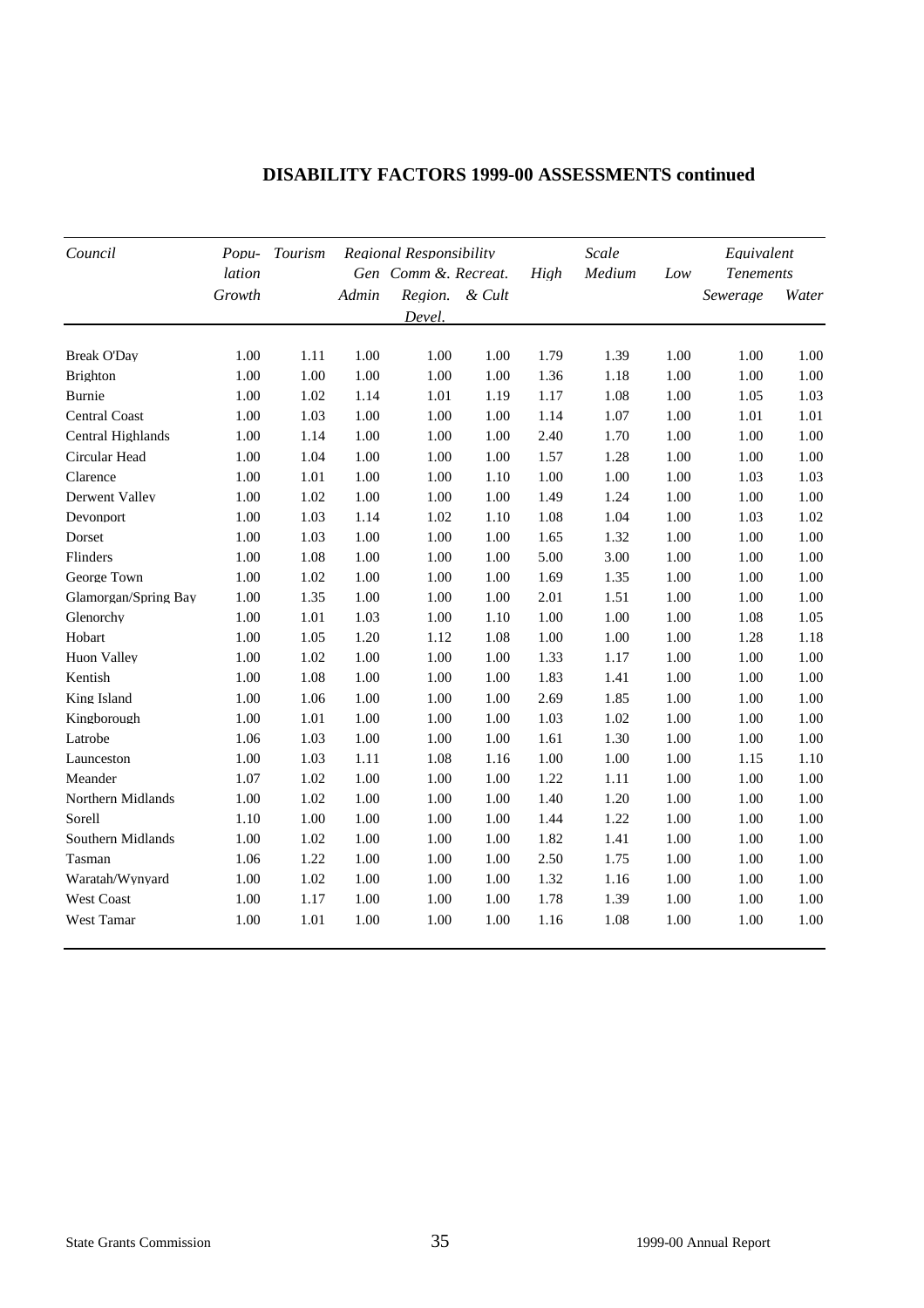|                      |         |                   | <b>Urban Sealed Roads</b> |      |         |         | Urban Unsealed |         |
|----------------------|---------|-------------------|---------------------------|------|---------|---------|----------------|---------|
| Municipality         | Climate | Drainage Material |                           | Soil | Terrain | Traffic | Climate        | Traffic |
| <b>Break O'Day</b>   | 0.98    | 0.99              | 1.01                      | 0.93 | 1.05    | 0.99    | 0.98           | 0.99    |
| Brighton             | 0.94    | 1.01              | 1.05                      | 1.01 | 1.06    | 0.98    | 0.94           | 0.96    |
| Burnie               | 1.00    | 0.99              | 1.00                      | 0.97 | 1.09    | 1.02    | 1.00           | 0.96    |
| <b>Central Coast</b> | 1.00    | 0.99              | 1.00                      | 0.94 | 1.05    | 1.01    | 1.00           | 0.97    |
| Central Highlands    | 0.95    | 1.00              | 1.06                      | 1.05 | 1.02    | 0.96    | 0.95           | 0.96    |
| Circular Head        | 1.00    | 0.99              | 1.00                      | 0.76 | 1.04    | 0.99    | 1.00           | 0.96    |
| Clarence             | 0.94    | 1.00              | 0.96                      | 1.01 | 1.09    | 0.98    | 0.94           | 0.96    |
| Derwent Valley       | 0.95    | 1.00              | 1.02                      | 0.94 | 1.01    | 0.97    | 0.95           | 0.96    |
| Devonport            | 1.00    | 0.98              | 1.00                      | 1.05 | 1.05    | 1.02    | 1.00           | 0.96    |
| Dorset               | 0.99    | 0.99              | 1.04                      | 0.97 | 1.07    | 0.99    | 0.99           | 0.96    |
| Flinders             | 0.96    | 1.01              | 0.99                      | 0.73 | 1.02    | 0.99    | 0.96           | 1.00    |
| George Town          | 1.00    | 0.99              | 1.10                      | 1.15 | 1.03    | 0.98    | 1.00           | 0.96    |
| Glamorgan/Spring Bay | 0.96    | 0.99              | 1.03                      | 0.95 | 1.07    | 0.97    | 0.96           | 0.96    |
| Glenorchy            | 0.94    | 1.00              | 0.92                      | 1.00 | 1.11    | 1.03    | 0.94           | 0.99    |
| Hobart               | 0.94    | 0.99              | 0.91                      | 1.01 | 1.11    | 0.98    | 1.01           | 0.96    |
| <b>Huon Valley</b>   | 0.98    | 1.03              | 0.97                      | 0.99 | 1.01    | 0.96    | 0.99           | 0.96    |
| Kentish              | 1.00    | 1.00              | 1.00                      | 1.00 | 1.03    | 1.00    | 1.00           | 0.96    |
| King Island          | 1.04    | 0.98              | 1.00                      | 0.94 | 1.07    | 0.99    | 1.04           | 0.97    |
| Kingborough          | 1.00    | 1.00              | 0.90                      | 1.08 | 1.07    | 0.98    | 1.00           | 1.00    |
| Latrobe              | 1.00    | 1.00              | 1.00                      | 0.85 | 1.01    | 1.01    | 1.00           | 0.97    |
| Launceston           | 0.97    | 1.00              | 1.00                      | 1.12 | 1.10    | 0.99    | 0.97           | 0.99    |
| Meander Valley       | 1.00    | 0.99              | 0.98                      | 0.84 | 1.05    | 0.98    | 1.00           | 0.96    |
| Northern Midlands    | 0.95    | 1.02              | 1.02                      | 1.04 | 1.01    | 0.99    | 0.95           | 0.96    |
| Sorell               | 0.95    | 0.99              | 1.02                      | 1.07 | 1.06    | 1.00    | 0.95           | 0.97    |
| Southern Midlands    | 0.95    | 1.01              | 1.03                      | 1.06 | 1.07    | 0.98    | 0.95           | 0.97    |
| Tasman               | 0.95    | 0.99              | 1.07                      | 1.02 | 1.10    | 0.96    | 0.95           | 0.96    |
| Waratah/Wynyard      | 1.01    | 1.02              | 1.00                      | 0.93 | 1.03    | 1.01    | 1.00           | 0.96    |
| <b>West Coast</b>    | 1.07    | 0.99              | 1.00                      | 1.06 | 1.04    | 0.98    | 1.07           | 0.97    |
| <b>West Tamar</b>    | 1.00    | 0.98              | 1.01                      | 0.98 | 1.08    | 0.98    | 1.00           | 0.98    |

#### **MULHOLLAND MODEL DISABILITY FACTORS**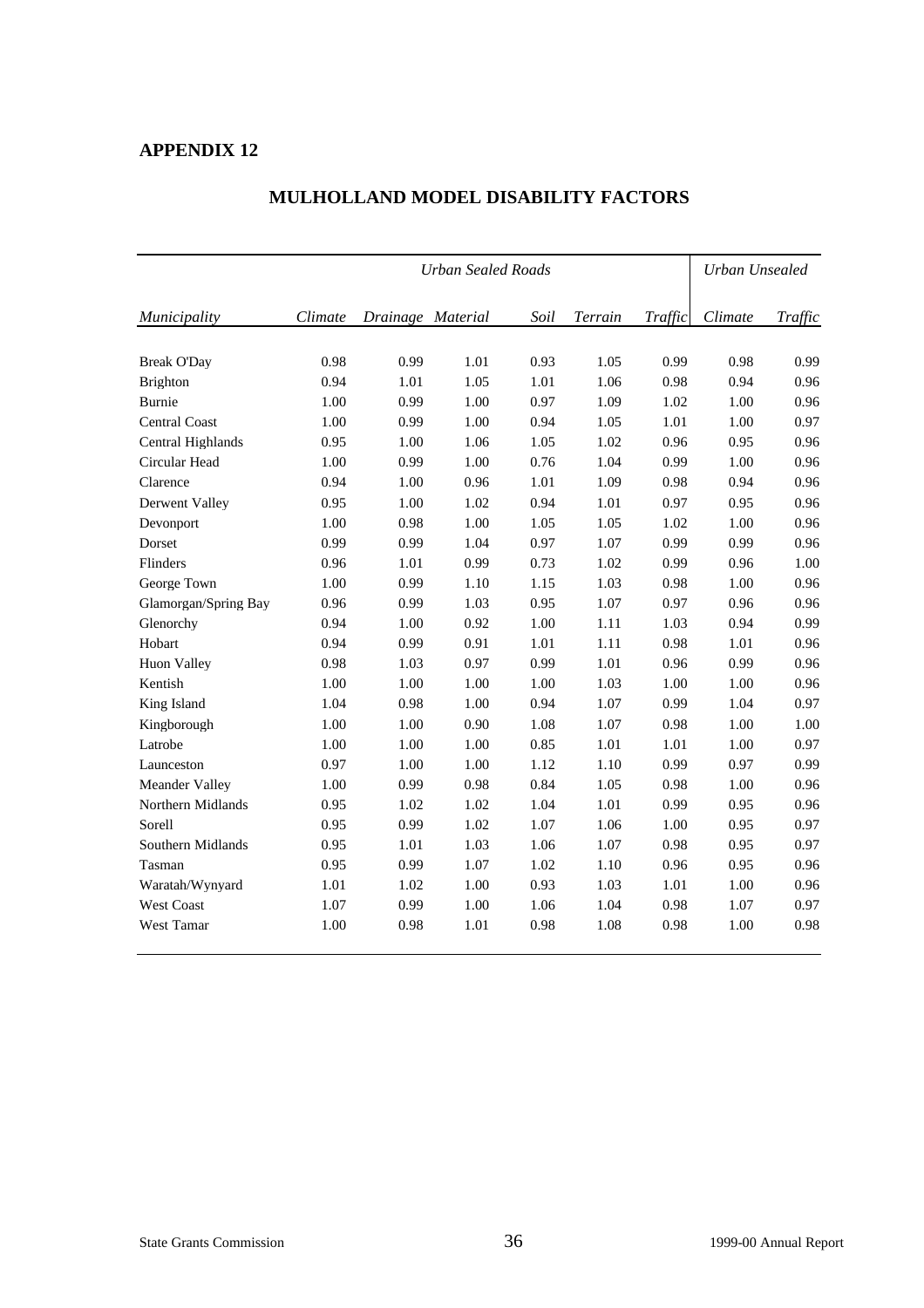| Rural Sealed roads |          |          |      |         |         | Rural Unsealed |         | Cost<br>Factor |
|--------------------|----------|----------|------|---------|---------|----------------|---------|----------------|
| Climate            | Drainage | Material | Soil | Terrain | Traffic | Climate        | Traffic |                |
|                    |          |          |      |         |         |                |         |                |
| 0.98               | 0.99     | 1.01     | 1.03 | 1.04    | 0.98    | 0.98           | 0.98    | 0.98           |
| 0.94               | 1.00     | 1.05     | 1.07 | 1.05    | 0.98    | 0.94           | 0.98    | 1.02           |
| 1.02               | 0.99     | 1.00     | 1.06 | 1.08    | 1.04    | 1.01           | 1.00    | 1.11           |
| 1.01               | 0.99     | 1.00     | 0.99 | 1.12    | 1.00    | 1.01           | 0.98    | 1.01           |
| 0.98               | 1.00     | 1.06     | 1.02 | 1.12    | 0.97    | 1.00           | 0.97    | 0.95           |
| 1.04               | 0.99     | 1.00     | 0.99 | 1.12    | 1.01    | 1.04           | 0.99    | 0.97           |
| 0.94               | 1.00     | 0.95     | 0.96 | 1.09    | 0.98    | 0.94           | 0.96    | 1.06           |
| 0.95               | 1.00     | 1.01     | 1.00 | 1.05    | 0.96    | 0.95           | 0.96    | 1.01           |
| 1.00               | 0.99     | 1.00     | 1.04 | 1.07    | 1.01    | $1.00\,$       | 0.99    | 1.07           |
| 1.00               | 0.99     | 1.02     | 1.02 | 1.10    | 1.01    | 1.00           | 0.99    | 0.97           |
| 0.96               | 0.99     | 0.99     | 1.00 | 1.05    | 1.00    | 0.96           | 0.99    | 0.97           |
| 1.00               | 0.97     | 1.10     | 1.12 | 1.08    | 0.98    | 1.00           | 0.97    | 1.00           |
| 0.96               | 0.99     | 1.03     | 1.02 | 1.06    | 0.96    | 0.96           | 0.96    | 0.98           |
| 0.95               | 0.99     | 0.95     | 1.00 | 1.16    | 1.01    | 0.95           | 0.99    | 1.11           |
| 1.00               | 1.00     | 1.00     | 1.00 | 1.09    | 1.00    | 1.00           | 1.00    | 1.02           |
| 1.01               | 1.00     | 0.97     | 1.01 | 1.06    | 0.97    | 1.01           | 0.97    | 0.98           |
| 1.03               | 0.99     | 1.00     | 0.95 | 1.15    | 1.01    | 1.01           | 0.98    | 0.96           |
| 1.03               | 1.02     | 1.00     | 1.04 | 1.00    | 0.99    | 1.03           | 0.97    | 0.98           |
| 1.01               | 0.99     | 0.90     | 1.03 | 1.14    | 0.98    | $1.00\,$       | 0.96    | 1.04           |
| 1.00               | 1.00     | 1.00     | 0.92 | 1.05    | 1.01    | 1.00           | 0.98    | 1.00           |
| 0.99               | 1.00     | 1.04     | 1.04 | 1.10    | 1.00    | 0.99           | 0.99    | 1.08           |
| 1.01               | 1.00     | 0.99     | 1.02 | 1.09    | 0.99    | 1.01           | 0.97    | 0.98           |
| 0.95               | 1.02     | 1.03     | 1.07 | 1.05    | 1.01    | 0.95           | 0.98    | 0.98           |
| 0.95               | 1.00     | 1.04     | 1.12 | 1.07    | 1.00    | 0.95           | 0.98    | 1.02           |
| 0.95               | 1.00     | 1.07     | 1.04 | 1.13    | 1.03    | 0.95           | 1.00    | 0.96           |
| 1.00               | 1.00     | 1.07     | 1.04 | 1.10    | 0.97    | 0.98           | 0.97    | 0.97           |
| 1.03               | 1.00     | 1.00     | 1.00 | 1.12    | 1.01    | 1.03           | 1.00    | 0.97           |
| 1.07               | 1.00     | 1.00     | 1.00 | 1.09    | 0.97    | 1.07           | 0.99    | 1.01           |
| 1.00               | 0.99     | 1.01     | 1.02 | 1.05    | 0.98    | 1.00           | 0.97    | 1.01           |

#### **MULHOLLAND MODEL DISABILITY FACTORS continued**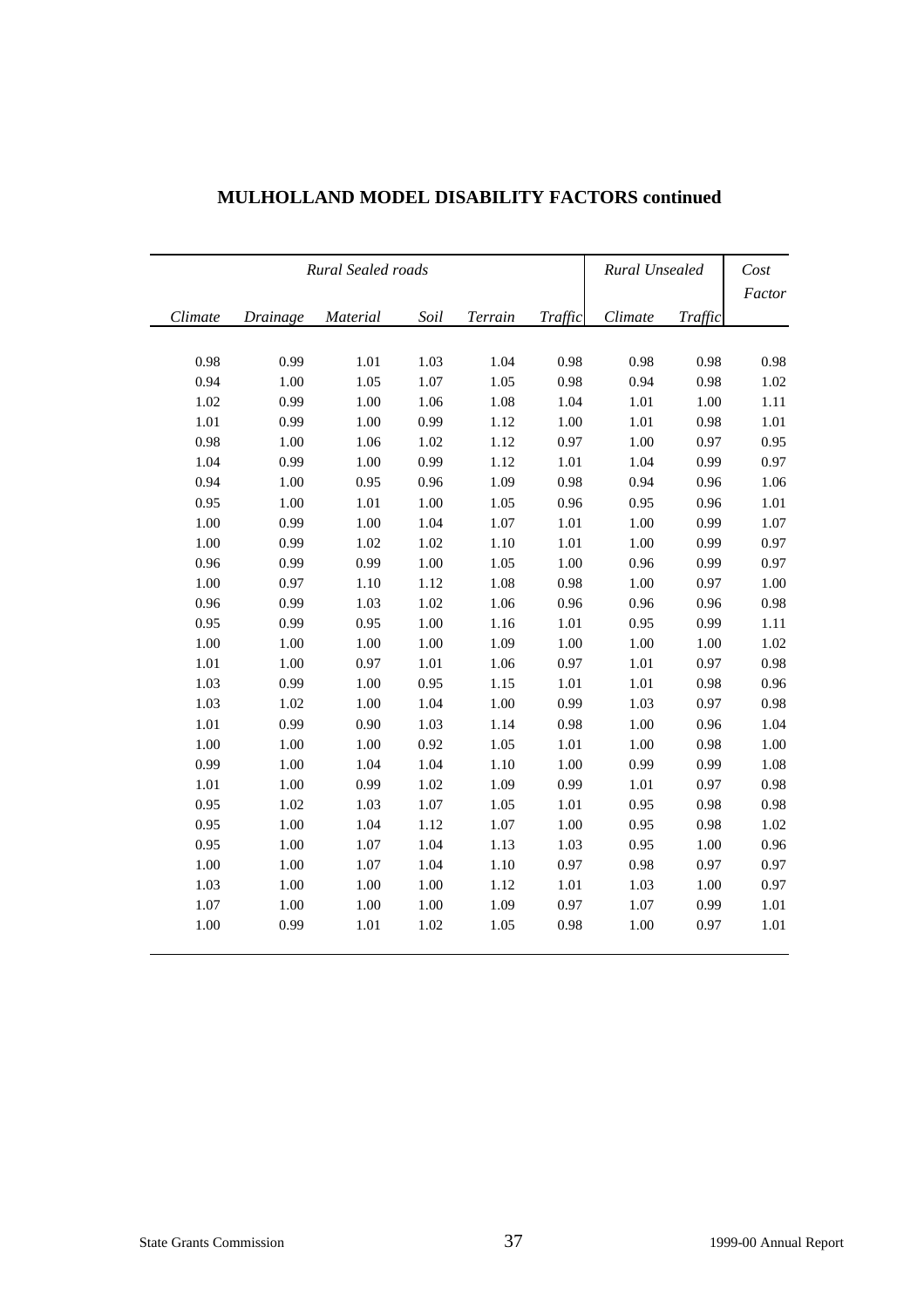#### **REPRESENTATION AT COMMISSION DISCUSSIONS IN 1999**

#### *Wednesday 21 April 1999*

#### **Flinders Council**

Clr L Mason, Mayor Mr L Connors, General Manager Mr A Bickford, Finance and Administration Manager

#### **George Town Council**

Clr L Archer, Mayor Mr D Cameron, Deputy Mayor Mr R Hetherington, General Manager

#### **Launceston City Council**

Mr R Campbell, General Manager Mr M Tidey, Corporate Services Manager Mr G Brayford, Technical Services Manager

#### *Thursday 22 April 1999*

#### **Dorset Council**

Clr Y Thorne, Mayor Mr T Ransom, General Manager Mr J Martin, Corporate Services Manager Ms B Jennings, Community and Development Officer

#### **Break O'Day Council**

Clr R Legge, Mayor Clr N Fevre Clr M Osborne Clr J Collins Clr S Salter Mr T Berriman, Acting General Manager Mr C Commane, Finance and Administration Manager Mr C Murray, Community Development Officer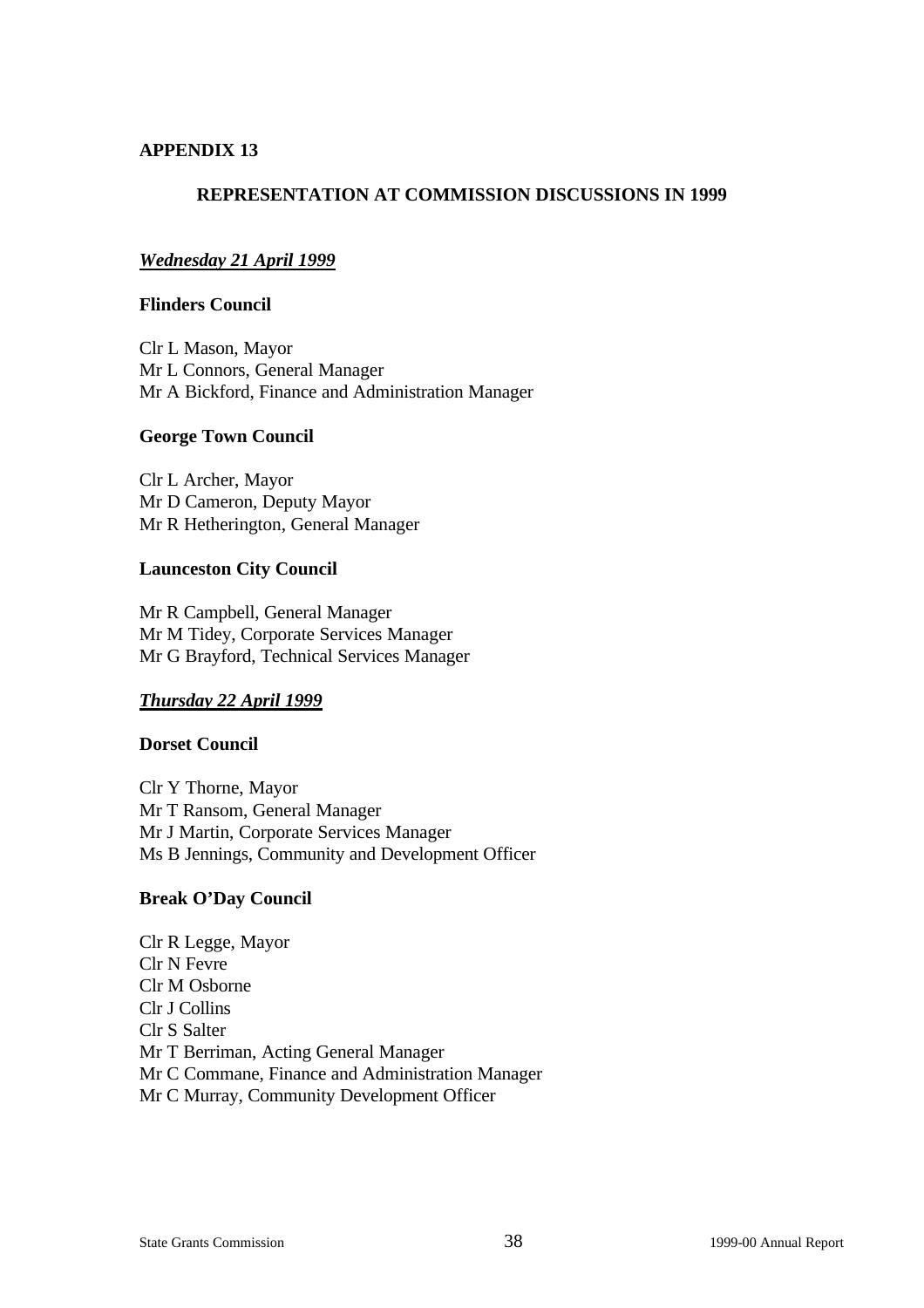#### *Friday 23 April 1999*

#### **Glamorgan/Spring Bay Council**

Clr C Arnol, Mayor Clr C Johnstone, Deputy Mayor Clr R Parker Mr G Reid, General Manager Mr D Ewington, Technical Services Manager

#### *Monday May 3 1999*

#### **Northern Midlands Council**

Clr K Von Bibra, Mayor Clr M Barnes, Deputy Mayor Mr G Monson, General Manager Ms M Bricknell, Finance Manager Mr H Galea, Technical Services Manager

#### **Meander Valley Council**

Clr G Hall, Mayor Mr P Ranson, General Manager Mr M Salter, Executive Officer Financial Services Mr I Howard, Manager Technical Services

#### *Tuesday May 4 1999*

#### **Burnie City Council**

Ald D Currie, Mayor Mr R Harder, Technical Services Mr S Imms, Corporate Services

#### **Circular Head Council**

Clr R Hine, Mayor Clr M Weldon, Deputy Mayor Clr R Dunn Clr J Oldaker Clr W Schoemaker Clr J Smith Mr P Arnold, General Manager Mr P West, Manager Corporate Services Mr K Hughes, Manager Engineering Services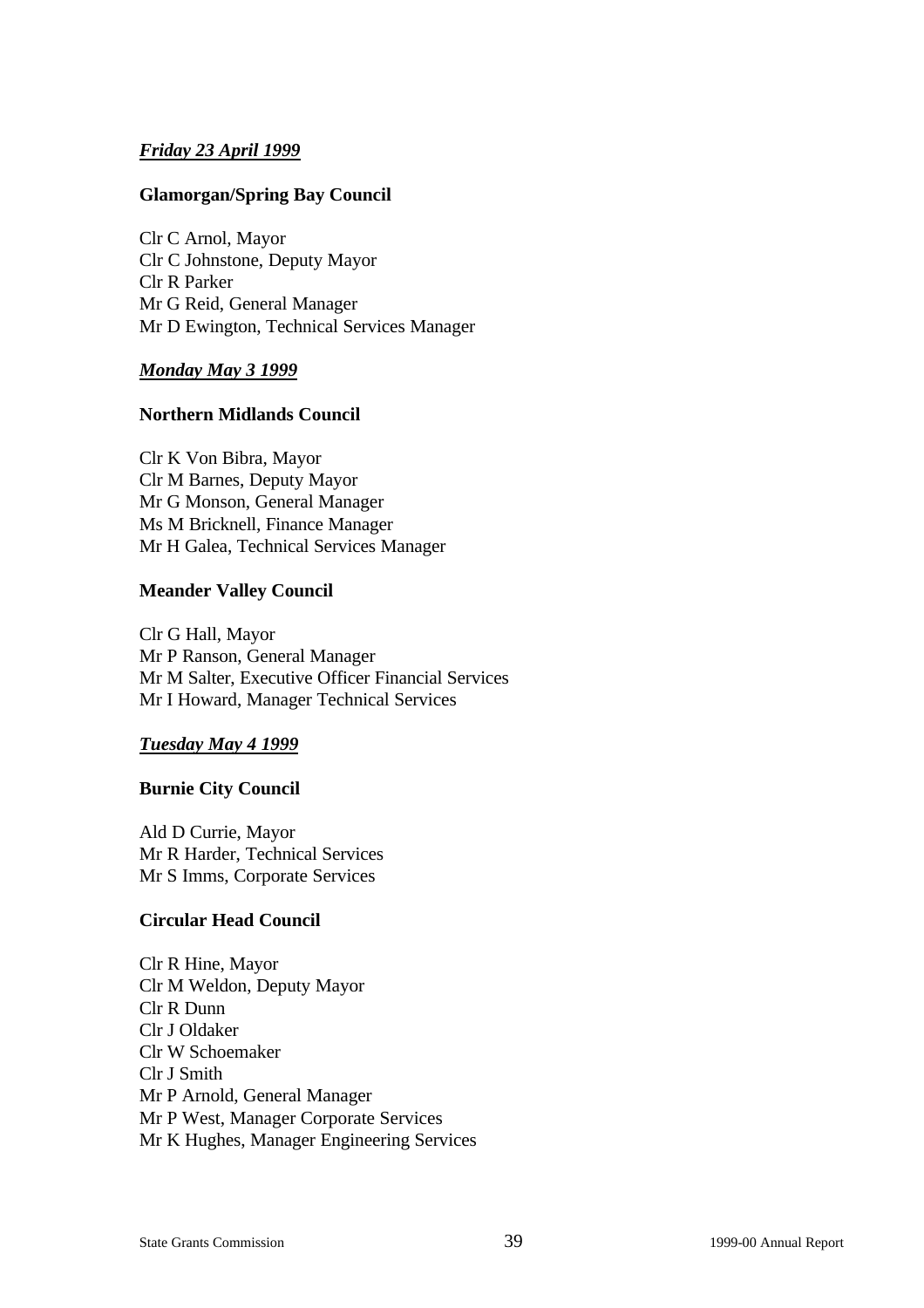#### *Wednesday May 5 1999*

#### **Central Coast Council**

Clr B Robertson, Deputy Mayor Mr A Mott, General Manager Ms S Ayton, Financial Services Manager Mr B Eberhardt, Engineering Services Manager Mr J McNamara, Environmental Services Manager Mr T Hill, Land-Use Planning Manager

#### **Devonport City Council**

Ald M Binks, Mayor Mr D Sales, General Manager Mr J Howard, Manager Technical Services

#### **King Island Council**

Clr D Brewster, Mayor Clr G Barrett, Deputy Mayor Mr John White, General Manager Mr G Langley, Director Corporate & Financial Services Mr G Conley, Director Works & Engineering Services Mr D Luck, Building Surveyor/Engineer

#### **Kentish Council**

Clr R Gee, Mayor Mr G Atkins, General Manager Ms R Franklin, Director Corporate Services Mr T Wynd, Business Units Director Mr L Edsell, Development Services Director

#### **Latrobe Council**

Clr B Campbell, Mayor Mr G Atkins, General Manager Ms R Franklin, Director Corporate Services Mr T Wynd, Business Units Director Mr L Edsell, Development Services Director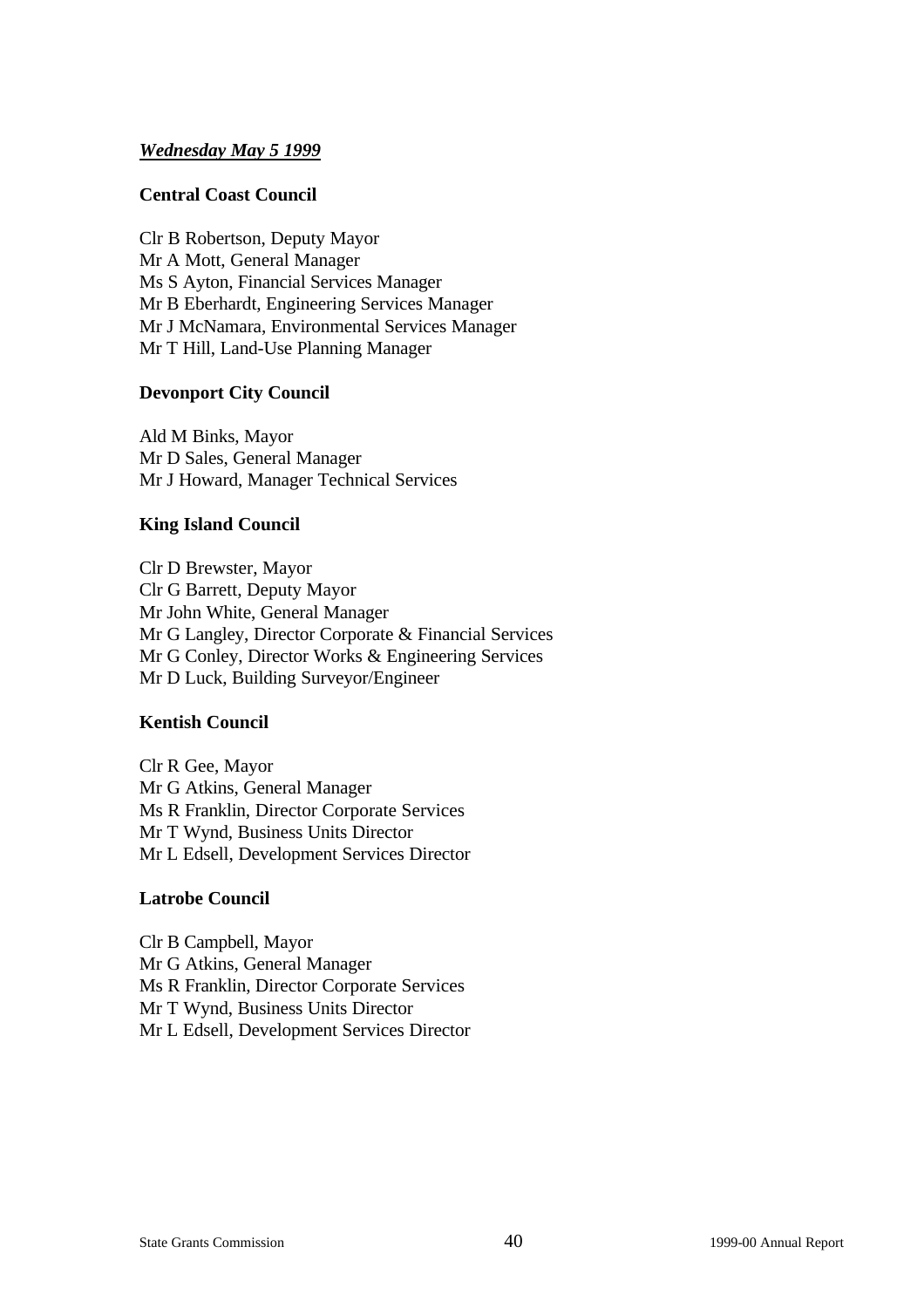#### *Wednesday May 12 1999*

#### **Sorell Council**

Clr K Degrassi, Mayor Clr John The Duke of Avram, Deputy Mayor Clr B Dean Clr K Ward Mr B Inches, General Manager Mr A Bryce, Manager Financial Services Mr M Melton, Manager Engineering Services Mr T Hocking

#### **Tasman Council**

Clr N Noye, Mayor Clr P Wilson Clr K Noye Mr G Burgess, General Manager Mr B Chandler, Administration & Finance Manager

#### *Thursday, May 13 1999*

#### **Brighton Council**

Mr G Dodge, General Manager Mr R Sanderson, Deputy General Manager, Manager Corporate and Physical Services

#### **Hobart City Council**

Ald B Fisher Mr B Armstrong, General Manager Mr T Horacek, Financial Services Manager Mr L Parker, Director Transportation Services

#### **Derwent Valley Council**

Clr T Morris, Mayor Mr S Mackey, General Manager Ms W Plunkett, Manager Financial Services

#### **Central Highlands Council**

Clr G Ashton-Jones, Mayor Clr D Flint Clr G Parsons Ms L Eyles, Acting General Manager